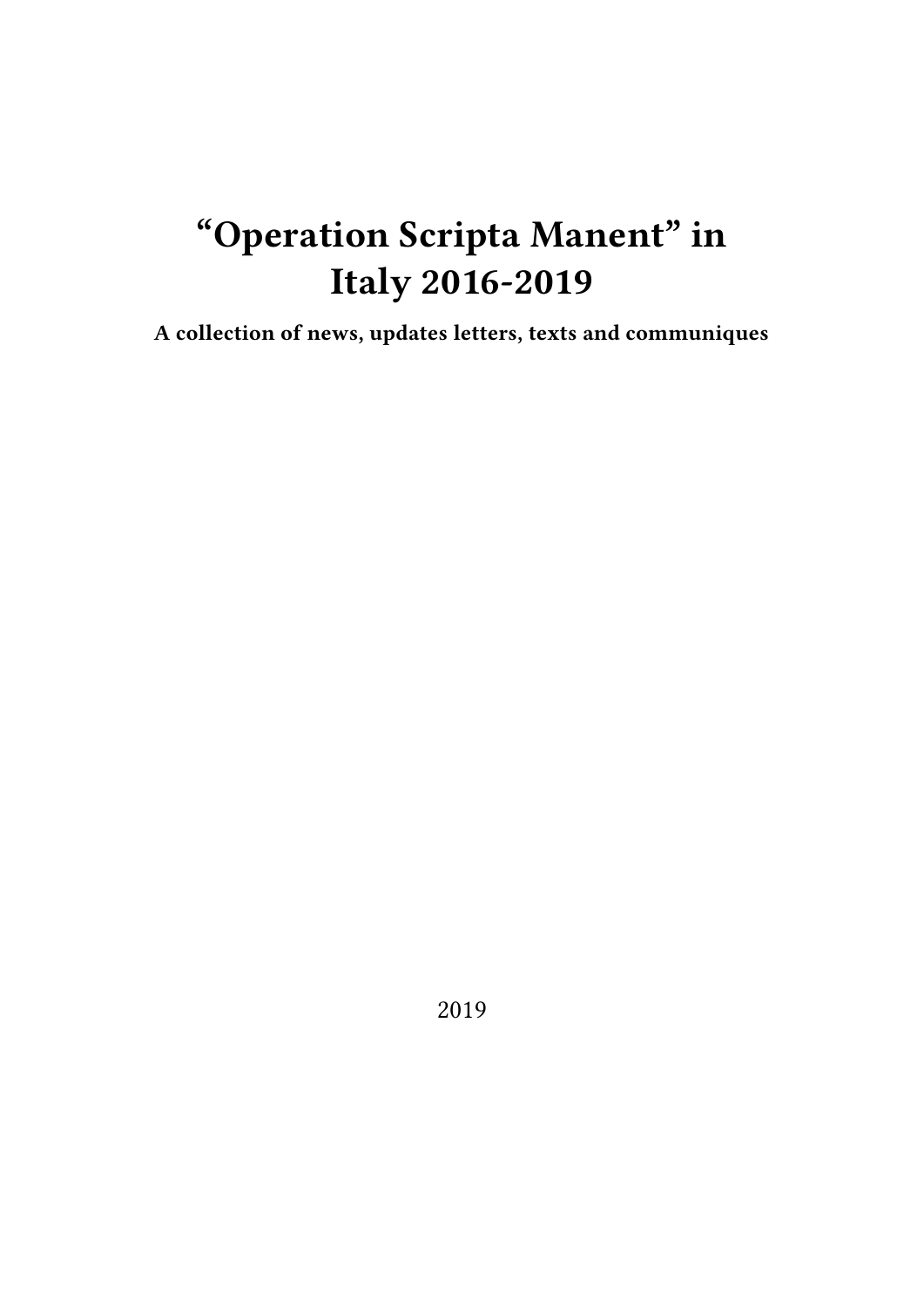# **Contents**

| Call for International Solidarity. "Operation Scripta Manent" trial begins |    |
|----------------------------------------------------------------------------|----|
|                                                                            | 4  |
| Operation "Scripta Manent": 30 raids and 5 arrests for the attacks of In-  |    |
| formal Anarchist Organization (FAI)                                        | 5  |
| Naples - September carrion                                                 |    |
|                                                                            | 6  |
| Bristol: Vandalism of various prison workers property by Eco-anarchist     |    |
| vandals - FAI/IRF (UK) $\ldots \ldots \ldots \ldots \ldots \ldots \ldots$  | 7  |
| Letter from anarchist comrade Anna Beniamino (Croce Nera Anarchica         |    |
|                                                                            | 7  |
| The attack of the State will only fuel the insurrection                    |    |
| Solidarity to the anarchist comrades arrested in Italy                     | 11 |
| Solidarity benefit gig on 11/2/17 for anarchists arrested in operation     |    |
| 'Scripta Manent' in Italy. London UK                                       | 12 |
| Communique from Daniele Cortelli from Regina Coeli prison                  | 13 |
| Call for a solidarity presence at the preliminary hearing for operation    |    |
|                                                                            | 15 |
| "Scripta Manent" 7 other anarchists charged for subversive association     |    |
|                                                                            | 16 |
| About the investigations against RadioAzione, Anarhija.info and Croce      |    |
|                                                                            | 17 |
|                                                                            | 19 |
| Madrid, Spain: Action in Solidarity with the Anarchist Comrades in Italy   |    |
| facing Trial as a result of Operation Scripta Manent                       | 20 |
| Hamburg, Security company vehicle burnt in solidarity with the Scripta     |    |
| Manent accused, Greek prisoners, Lisa of the Aachen case and the           |    |
|                                                                            | 21 |
| Updates on Scripta Manent No. 2 March 2018                                 | 22 |
| Declaration of "Scripta Manent" accused at the hearing of May 31st 2018    | 24 |
| Volano, Repeater burnt, writings in solidarity with the anarchists of Op-  |    |
|                                                                            | 25 |
| April - July 2018, reports on the "Scripta Manent" trial                   | 25 |
| More precisions about the keylogger found in Italy - February 4, 2019.     | 28 |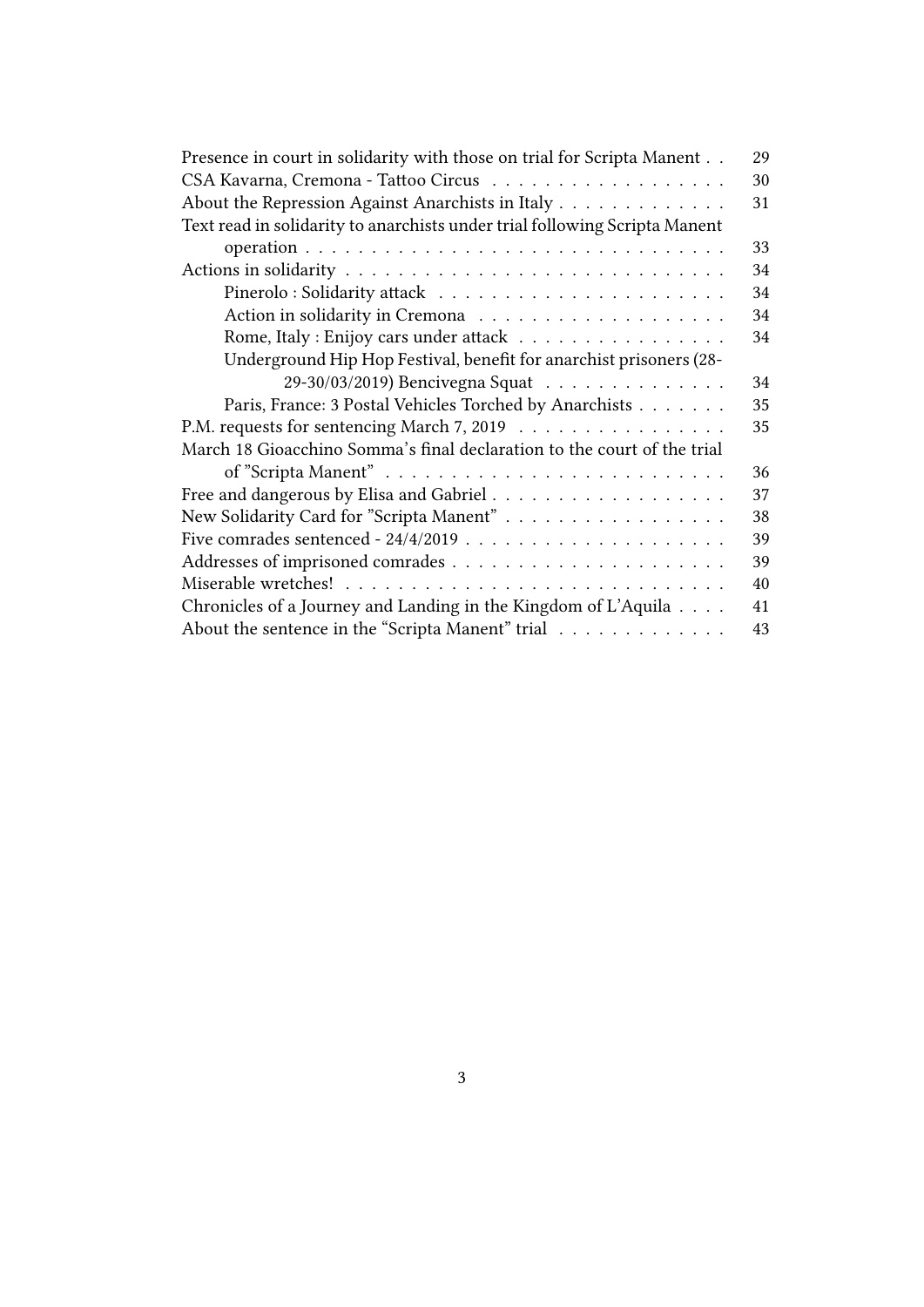Operation 'Scripta Manent' is one repressive operation among the many that have already occurred, and continue to occur, against comrades who dare to oppose the Italian State. The pretext here was of trying to find those who have taken part in Informal Anarchist Federation attacks since 2005, but it is also an attempt to destroy all insurrectional conflict in Italy and to cut off any solidarity.

Just because comrades fall or are imprisoned does not mean they are not with us, neither will we be paralysed into passivity and 'philanthropic solidarity', the conflict against all authority continues.

# <span id="page-3-0"></span>**Call for International Solidarity. "Operation Scripta Manent" trial begins on November 16 2017**

On November 16th, at 10 am, in front of the high security court in Turin, the first hearing of the trial Scripta Manent will take place. It will be a long-running case in which 22 anarchist comrades have been charged, and seven of them are still in prison.

The repressive State apparatus accuses a part of the anarchist move- ment of attacking it with the practices of destructive direct action against its structures and agents, realization and distribution of anarchist publi- cations, and support for revolutionary prisoners.

The theorem of prosecutor Sparagna is that the positions of accused comrades are isolated and distant from the general anarchist context.

This is a blatant attempt to factionalise and confine anarchism to certain fenced enclosures, legal and interpretative.

We are demolishing the attempt to isolate these comrades and affirm that the practices and positions they are accused of constitute a patrimony of all anarchists and revolutionaries, and we reaffirm our closeness and our solidarity with the defendants.

We call to take part in the gathering on Thursday, November 16th, at 10 am, in front of the high security court in "le Vallette" Turin prison, and relaunch the call for international solidarity with all anarchist, rebel and revolutionary prisoners; in any place and in accordance with their own methods.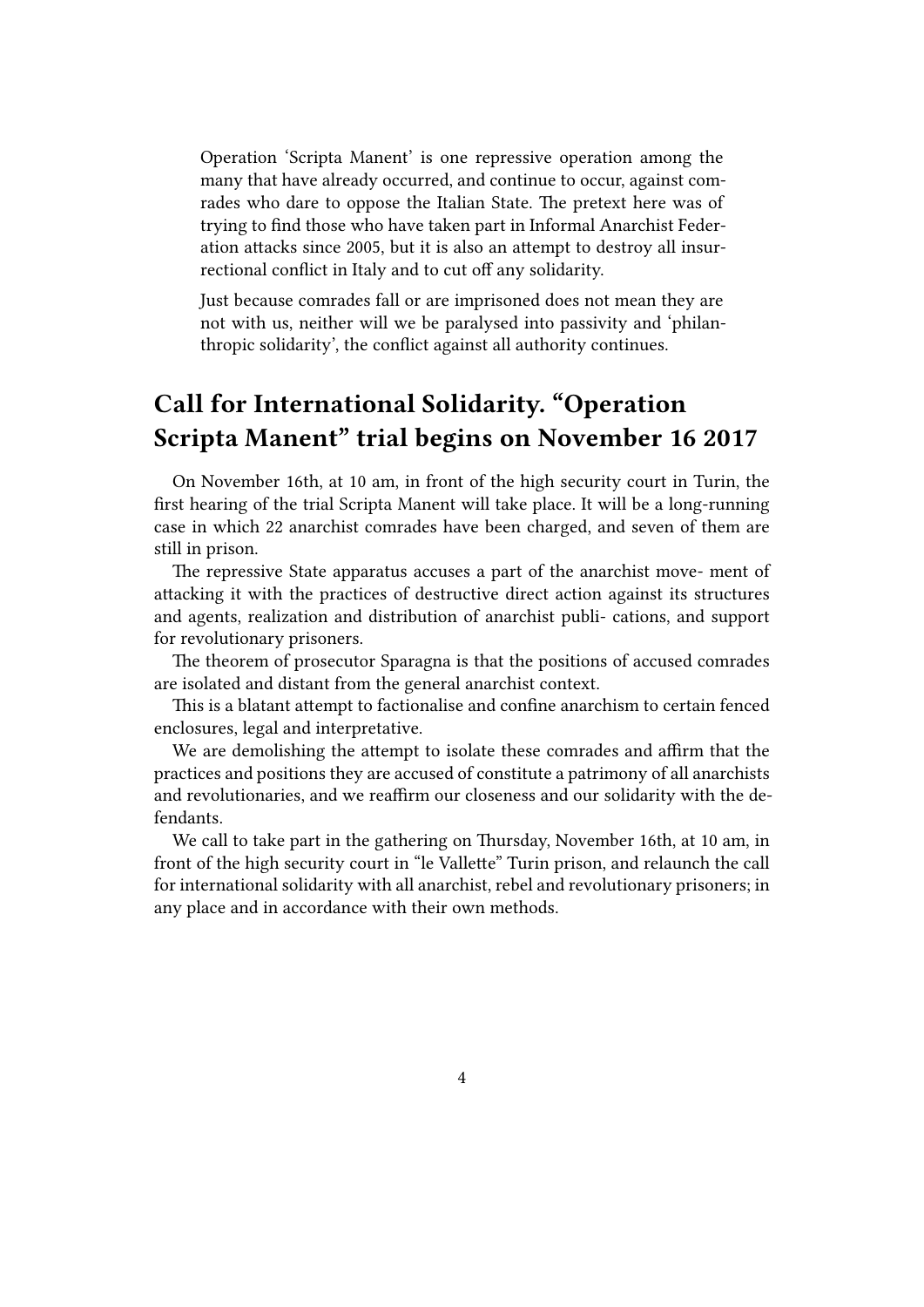# <span id="page-4-0"></span>**Operation "Scripta Manent": 30 raids and 5 arrests for the attacks of Informal Anarchist Organization (FAI)**

In the early hours of September 6, 2017 an operation coordinated by the Digos [political police] of Turin led the raids of 30 homes in various Italian regions (Piedmont, Liguria, Lazio, Umbria, Lombardy, Abruzzo, Campania, Sardinia and Emilia Romagna) and the arrest of five anarchist comrades accused of subversive association with terrorist intent: Anna, Marco, Sandrone, Danilo and Valentina; in addition, a notification in prison for Nicola and Alfredo.

The operation, called "Scripta Manent" [from Latin proverb "verba volant, scripta manent" — spoken words fly away, written words remain], tries to attribute to a single direction a series of direct actions claimed by the Informal Anarchist Organization, reproducing in this way the same repressive strategies of some previous operations, such as Servantes and Boldness ("Ardire"), and trying to impose an associative and vertical structure on the expressions of anarchist conflictuality.

In particular, the attacks inserted in this investigation include the parcelbombs sent to the CPT's [detention centres for immigrants] director in Modena in May 2005, to the traffic-cops barracks in Torino-San Salvario and to the chief of police of Lecce (claimed by FAI/Narodnaja Volja), the explosive device against the RIS barracks [carabinieri forensics] in Parma (October 24, 2005, claimed by FAI/Cooperativa Artigiana Fuoco e Affini-occasionalmente spettacolare), the parcel-bomb sent to the Mayor of Bologna Sergio Cofferati (November 2, 2005, claimed by FAI/ Cooperativa Artigiana Fuoco e Affini-occasionalmente spettacolare), the devices against the carabinieri cadets' barracks in Fossano (June 2, 2006, claimed by FAI/ RAT-Rivolta Anonima e Tremenda), the devices placed in the Turin neighbourhood, Crocetta (March 7, 2007, claimed by FAI/RAT); among the other actions also the wounding of Adinolfi (May 7, 2012), despite the fact that two comrades have already been convicted and have publicly claimed this attack, in order to corroborate the crime of association.

It seems that the investigators, felt the need to structure their clues, used even linguistic and graphology experts, in addition to electronic and computer surveillance, and tailing.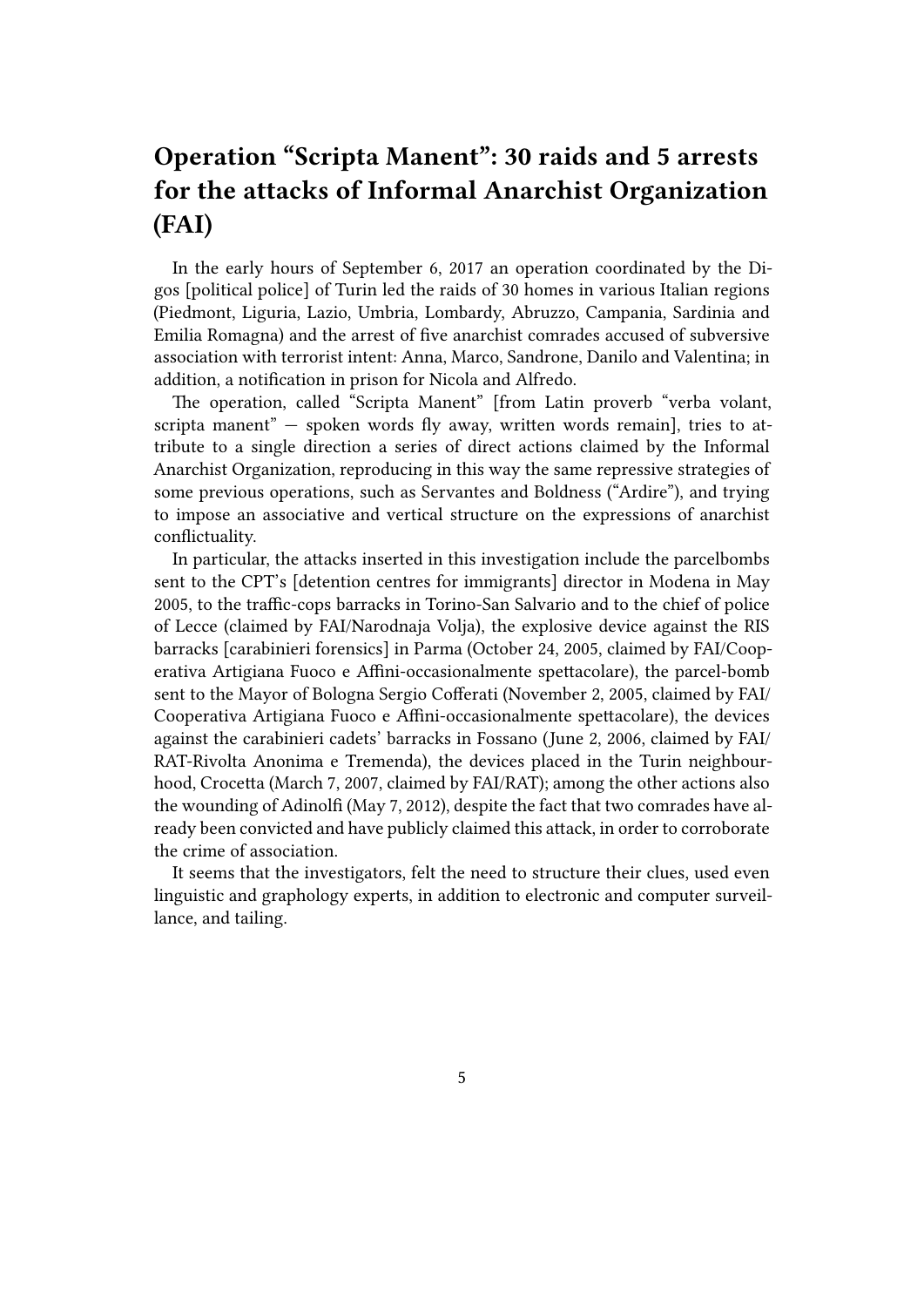### <span id="page-5-0"></span>**Naples – September carrion Operation "Scripta Manent"**

At about 5 o'clock this morning, September 6, 2017 almost like an anniversary or the tax due on the garbage, a pack of guard dogs materialized outside my door.

They were not begging for nuggets, biscuits or bones but weapons, explosives, claims, Croce Nera Anarchica, Pagine in Rivolta and KNO3. With the arrogance typical of watchdogs, they pushed their way into the house and started rummaging, not before having delivered me the formal invitation signed, not by me of course, but a certain Roberto M. Sparagna who works as inquisitor on behalf of the Prosecutor of Turin. Apart from a few "Cobra" firecrackers and a smoke bomb they did not find anything else "dangerous" and gave vent to their hunger on newspapers, pamphlets and posters, especially from Greece and Mexico, the above Italian anarchist publications and others, posters with FAI / FRI symbols as well as a good amount of correspondence even from decades ago.

After turning my room upside down and visiting those of my roommates, they asked me to accompany them to the police station to list the sum total of the raid and receive a receipt of confiscation.

Once again, with Septembrian surgical precision, they have unleashed raids and issued notifications of impending investigations; but above all some comrades have been kidnapped, 8 to be precise…

This time, in order to gain a place on the State payroll for a few years, the prosecutor R. M. Sparagna had to fish in troubled waters, going back to events that happened in 2003 (who knows if the next inquisitor will accuse and arrest us for the "Matese uprising" or the "revolt of Piombino "…

Those that the "wig" on duty is turning to, and has summed up under "270bis", are attacks carried out from 2003 onwards with the signature FAI / FRI, not knowing that back in 2004 someone from Rome had tried with "Operation Cervantes" and a couple of years later with the operation against the comrades of the then Croce Nera Anarchica [Anarchist Black Cross].

The arrest of our comrades will not succeed in making us beat a retreat, so arm yourselves with "holy inquisitorial" patience because you will have to wake us up at dawn for a long time … if you can find us still in our beds … Alfredo, Nicola, Anna, Marco, Alessandro, Daniele, Danilo and Valentina will not be left alone even for a second.

Our thoughts will be with them every moment of their sequestered lives, in their every breath, in each one of our steps along the paths of the dark woods.

I, myself and me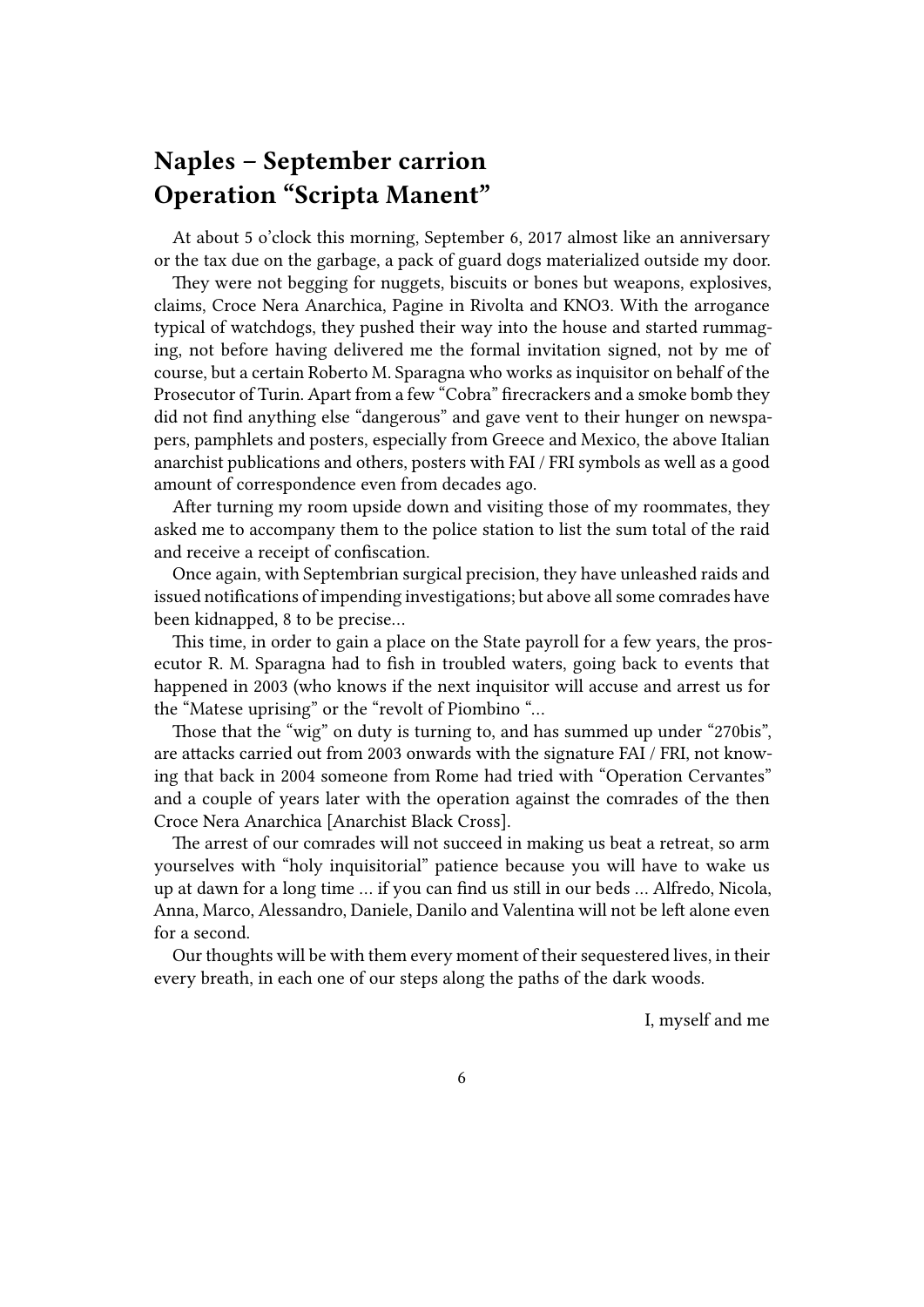# <span id="page-6-0"></span>**Bristol: Vandalism of various prison workers property by Eco-anarchist vandals – FAI/IRF (UK)**

This is dedicated to all the very young ones, youths with no direction yet, the kids that punch out at everything. Those that hate being told what to do and hate authority, who've fell foul of the law, who don't even consider anarchy. Rebels without a cause. A prison gate is a border, it is a part of the class system, crime, scarcity and resource war. They need people to control and use in private prison labour. The prisons are exploding.

HMP Bristol, Horfield – 2 cars of screws are scratched and tires punctured, one a black sportscar – P6 SHT.

Horfield, Bristol – 12 Oak Road, house of screw has 'bars' sprayed on the windows and "screw" scrawled on the house in spraypaint.

Done in the International Week of Solidarity to Anarchist Prisoners, 23-30 August.

Solidarity to the anarchists in Italy arrested in Operation Scripta Manent and to all those in the prison uprising in America, 9 September.

Eco-anarchist vandals – FAI/IRF

# <span id="page-6-1"></span>**Letter from anarchist comrade Anna Beniamino (Croce Nera Anarchica a-periodical, Issue no.3, pages 2-4)**

#### SCRIPTA MANENT

The prosecution in Turin have decided to put an entire anarchist tendency on trial: anti-organisation Anarchism. This isn't a sensationalist and defensive overstatement, it's what the Turin investigating judge, Anna Ricci, enacted with the arrest warrants issued in July 2016, and enforced in September, probably to avoid disrupting the summer holidays of some pubic official.

The inquisitors' choice is clear from the ridiculous framework that appeared in the arrest warrant papers, a product of the deleterious encounter between the mind of some cop and the rushed reading of a wikipedia summary. The framework gives shape to a repressive-Manichean vision of a 'social anarchy', a good and harmless one, and an (anti-social and anti-classist) 'individual anarchy', violent and palatable to repression, whose method is the 'anti-organization model'. By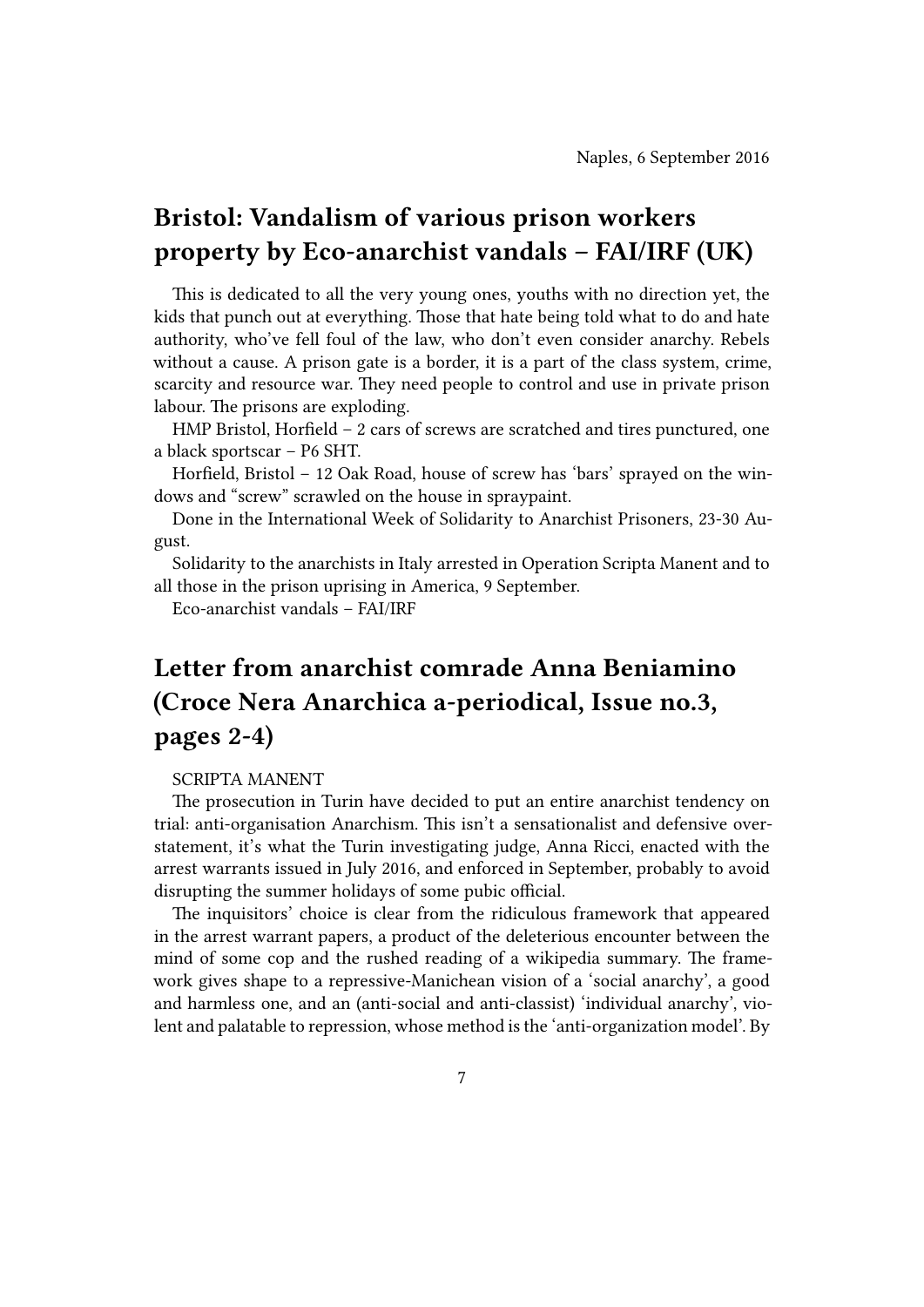making the necessary distinctions, this framework aims to define a specific camp, to create a cage, so that from a generic 'insurrectionism', (a sub-product of the antiorganization model), always violent and liable to punishment to varying degrees, sub-species can be pulled out to form different strands of the investigation<sup>1</sup> for Italian cops: 'classic insurrectionism', 'social insurrectionism', 'eco insurrectionism' and the 'informal anarchist federation'.

That different tensions and tendencies exist within Anarchism is a fact, but it's also true that this type of rigid categorisation is an inherent feature of the mindset and requirements of the inquisitors, who are set on delineating a specific area in order to make their manoeuvres as best they can: it is within this space that the following operation lies. Historically, solidarity with revolutionary prisoners has been a focal point of interest for anarchists and a way to come together and build a rebellious sensitivity: revolutionary solidarity not solidarity with revolutionaries.

Devised by the Turin Digos and prosecutors back in 2012, in the wake of 20 years of recurring and failed repressive attempts, operation Scripta Manent led to the arrest of 5 anarchists: A.M., V.S., D.C., M.B., A.B., all already under investigation and/or arrested following various anarchist publications on action and repression, specifically, Pagine in Rivolta<sup>2</sup>, the *Croce Nera Anarchica* bulletin<sup>3</sup>, KNO3<sup>4</sup>. In addition, there were arrest warrants for A.C. and N.G., two comrades in prison since 2012 following an attack on the managing director of Ansaldo Nucleare, Adinolfi,

<sup>3</sup> [The first of the Black Cross series in the Italian language was the historical version published from 1969 to 1973 in support of Spanish anti-Francoists, with the additional involvement of Pino Pinelli and Stuart Christie's Anarchist Black Cross.] The CNA bulletin targeted by repression is the one published from 2001 to 2005, and today's CNA published since 2014 with a blog and a journal. The editors of *Croce Nera Anarchica* of 2001/2005 were the targets of the 2005 'Operation Croce Nera', a 270bis operation, which led to the arrest of seven comrades that led to no avail, 3 of whom are among those investigated within Scripta Manent.

<sup>4</sup> KNO3 came out in 2008 as a single issue subtitled 'revolutionary anarchist paper'. In 2008 it was the object of a 270bis investigation, 'Operation Shadow', led by Perugia's prosecutor Emanuela Comodi, in collaboration with the ROS carabinieri forces, in which the associative crime was dropped during the first degree trial. In 2015 the appeal trial resulted in a sentence against A.C. and A.B., whilst a third comrade was put under investigation for article 302 with the aggravating circumstance of terrorism linked to articles published in KNO3; other comrades were sentenced for the sabotage of a railway track and for car theft.

<sup>&</sup>lt;sup>1</sup> Turin's prosecutors have produced several judicial proceedings based on this framework in the last two years, which resulted both in the attempts to put 3 eco anarchists who had previously been sentenced in Switzerland for attempted sabotage to IBM, on trial yet again for article 270bis and to investigate and charge anarchists engaged in a solidarity fund for prisoners, with raids and warrants, sing the same article 270bis.

<sup>2</sup> *Pagine in Rivolta* was published under the subtitle 'revolutionary anarchist periodical' from 1997 to 2002, with 14 issues that had a variable circulation that reached one thousand copies. It contained articles of analysis and critique of the anarchist movement, chronologies of direct actions, claims, prisoners' lists and news on repression.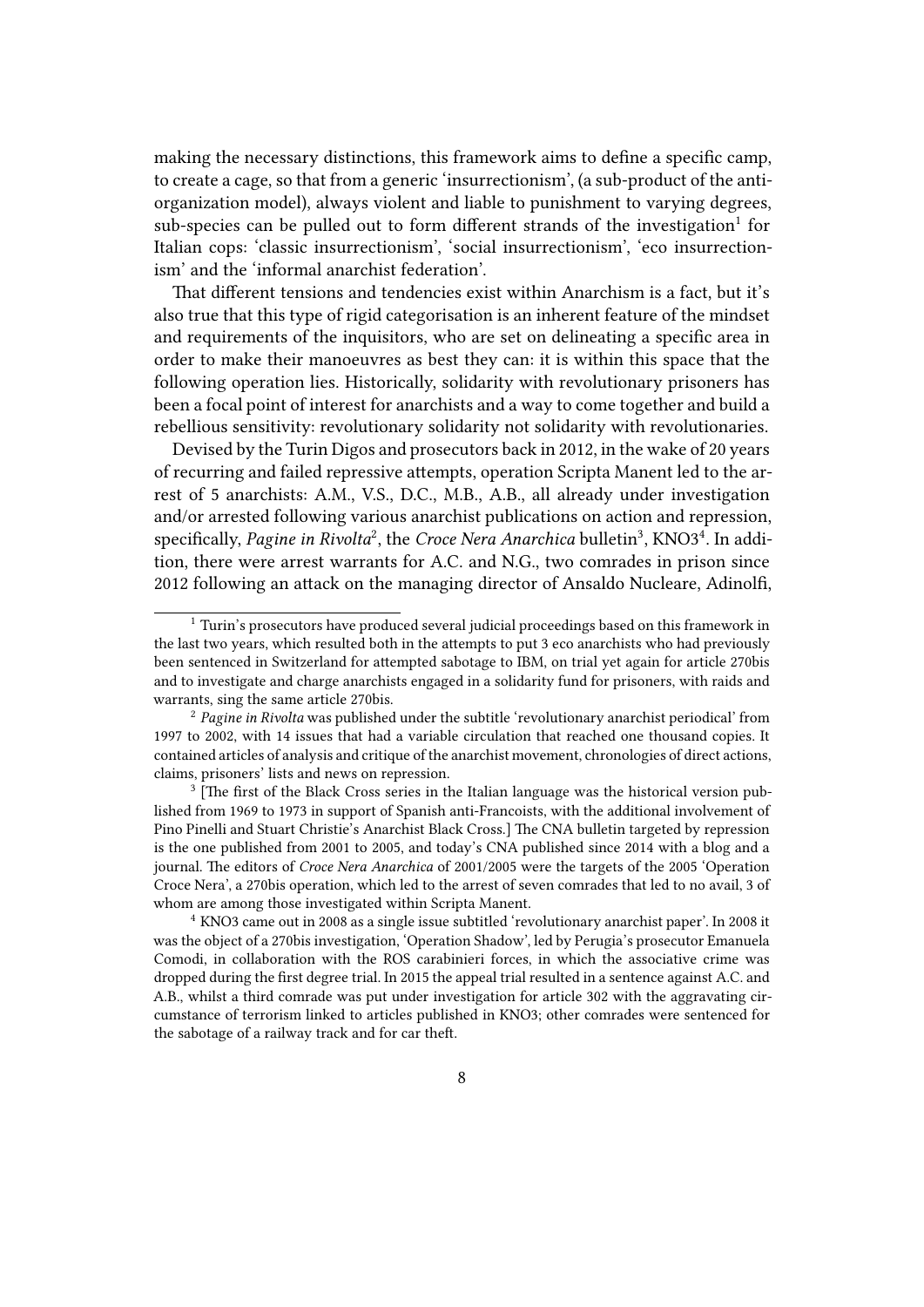which was claimed in court in October 2013 as the Olga Nucleus (FAI/FRI). For years, they'd been known as the editors of *Pagine in Rivolta* and Alfredo had already been prosecuted for KNO3.

Four other anarchists have been put under investigation, all of whom were imprisoned during the Ardire operation<sup>5</sup>, part of which converges into these current legal proceedings, along with 4 more whose arrests the judge refused to validate in the July warrant and led to the prosecutor's unsuccessful appeal attempt in October 2016. In addition, 32 raids were carried out across Italy, during which a comrade and editor of CNA was arrested and is still being held in prison under the AS2 regime<sup>6</sup>.

The investigation is still underway. The operation is being led by prosecutor Roberto Sparagna, new to socalled anti-terrorism proceedings but well-known for having run trials for so-called organised crime. It is unknown whether this operation was down to him or the input of Turin cops: the latter seems much more likely, as the bulk of the investigation was conducted and archived by the Digos over the years and because of little picturesque background events like the "greetings from Dr. Petronzi" (Turin's ex-Digos chief), which Sparagna made sure to extend to the arrested during one of his interrogation attempts.

It matters little whether the prosecutor is essentially a puppet/ventriloquist or whether he's driven by his own will; the declared intent is to repress and silence an anarchist component that has always supported, and continues to support, direct action, solidarity with revolutionary prisoners, the multiform practices of anarchist destructive action and permanent rebellion against political conformism and compliance inside and outside the milieus of the movement.

Everyone is charged under article 270bis, some since 2003, others since 2008<sup>7</sup> relating to FAI/FRI to various degrees, as both 'promoters/ organisers', as well as 'participants'.

<sup>&</sup>lt;sup>5</sup> 'Operation Ardire' began in Perugia with prosecutor Comodi, in collaboration with ROS carabinieri forces and led to seven arrests in June 2012. It was based on article 270bis and referred to a series of attacks claimed by FAI/FRI between 2009 and 2012. The jurisdiction of the case passed from Perugia to Milan after a high court ruling in the appeal court, and for some of the accused, S.F., E.D.B., G.P.S. and G.L.T., it was passed from Milan to Turin and brought into Scripta Manent. All those imprisoned were released in 2013 after serving the maximum term.

<sup>6</sup> D.C. was arrested during one of the raids within Scripta Manent after electric material for common use (9-volt batteries and bulbs) was found in his home. Prosecutor Francesca Polino from Rome opened a separate proceeding against him, whilst keeping him in the high security AS2 regime.

 $7$  From 2003, because this is the year identified as the beginning of FAI following the attack on the interior minister at the time, Prodi and because of the text that claimed responsibility for it. For some of the accused, it's 2008, because they'd already been put under investigation for the same attack, without having been formally charged.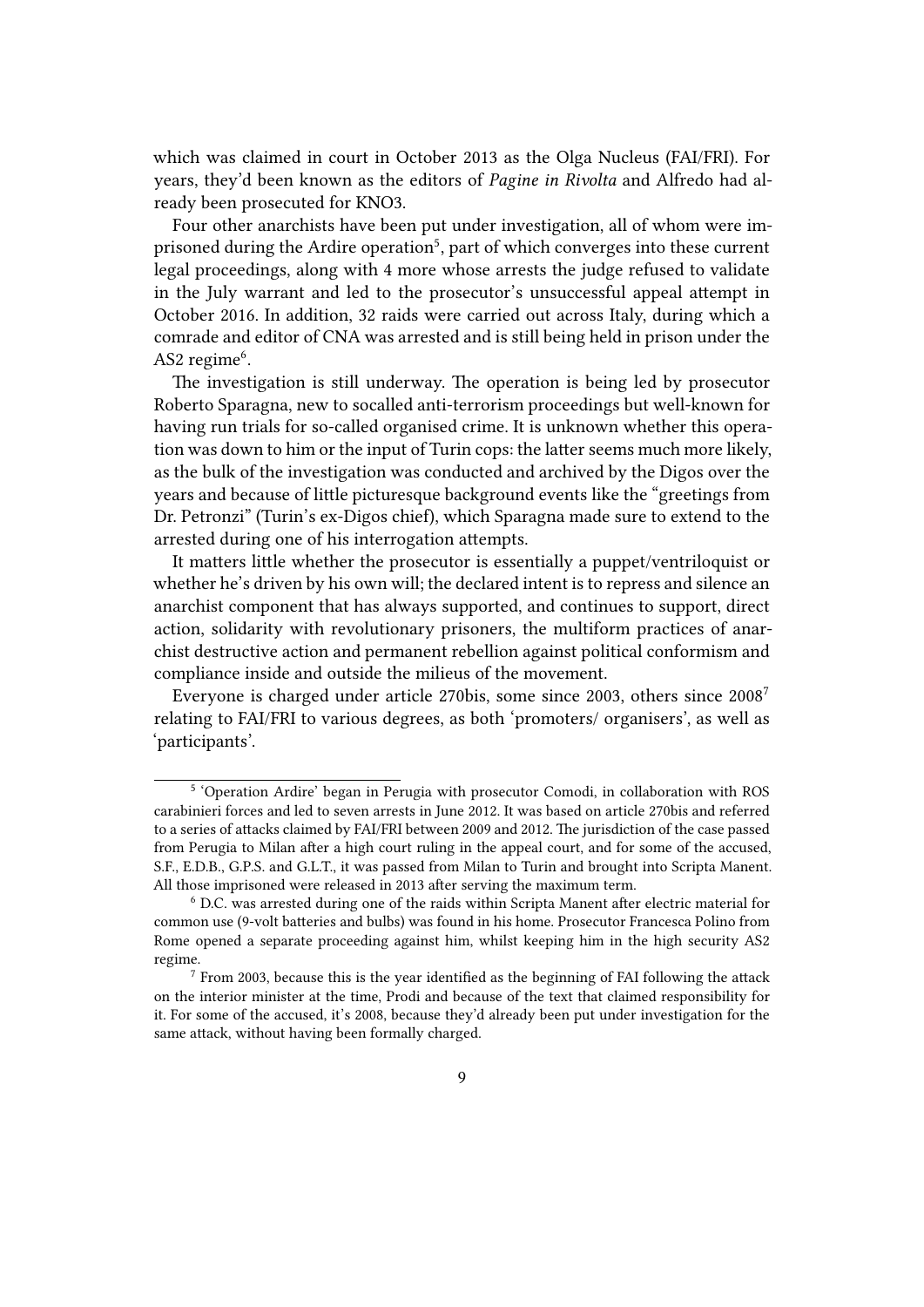A.C. and N.G. are also charged with article 280bis for a string of attacks<sup>8</sup> carried out from 2005 to 2007 on the basis of what is defined as a 'serious investigative framework' even if, in actual fact, the same comrades had already been investigated by the same cops, with the same 'evidence' shortly after the same events and in  $2012<sup>9</sup>$ , using the usual armoury of phone tapping, eavesdropping, video recording, tailing, DNA sampling, etc. and the cases had been archived.

Launched on the back of the 2012 arrests, this investigation is an attempt to apply an associative charge to the case of the wounding of Adinolfi and to investigate a whole political area of comrades who have expressed solidarity with those arrested and with their action: the cops used article 270bis and their so-called 'crimes of intent', in order to sift through what had already passed through the hands of various Italian prosecutors, putting everything together under their jurisdiction by reviving and rehashing a series of case files that had previously been archived.

This attempt to bring everything together is also mentioned in the judicial order itself and had seeped into the media quite extensively in recent years, as well as in August 2016, with newspaper articles that described 'anti-terrorism summits' held between the different prosecutors and made grand claims of 'bad masters' and 'violent infiltrators' in contexts that in themselves, were democratically acceptable.

This time, having followed a temporal and logical format that inverts the classic action/repression sequence, repression is retroactively looking for unsolved actions and political positions consolidated over the course of 20 years, as a restraint and a warning against the current "excessive" shows of solidarity. These are clearly aimed at repressing unwelcome solidarity and the spread of an anarchist feeling that openly talks about prisoners and actions, publishes and supports them. The cops' ambitions aimed even higher, as evident in the raids, failed arrests and most of all, in the accusatory framework that spans 20 years of anarchist actions and publications.

<sup>&</sup>lt;sup>8</sup> This refers to: the explosive device against the RIS carabinieri forces in Parma in October 2005, an action claimed by Coop. Artigiana Fuoco e Affini (occasionally spectacular)/FAI; the explosive/incendiary parcel sent to the then mayor of Bologna Sergio Cofferati in November 2005, also claimed by Coop. Artigiana Fuoco e Affini/FAI; the double explosive attack on the carabinieri training centre in Fossano (CN) in June 2006 claimed by FAI/RAT; the explosive/incendiary parcels sent to the then mayor of Turin Chiamparino, the director of *Torino Cronaca* Beppe Fossati and placed on the premises of Coema Edilitia, a company involved in the construction of the CIE in Turin in July 2006, all claimed by RAT/FAI; the 3 explosive devices set off in sequence in the Turin neighbourhood of Crocetta in March 2007 and claimed by RAT/FAI.

<sup>&</sup>lt;sup>9</sup> In the summer of 2012, during the investigation and subsequent arrest of A.C. and N.G., prosecutors in various Italian jurisdictions reopened a series of archived case files relating to the attacks that the FAI had claimed over the previous 10 years.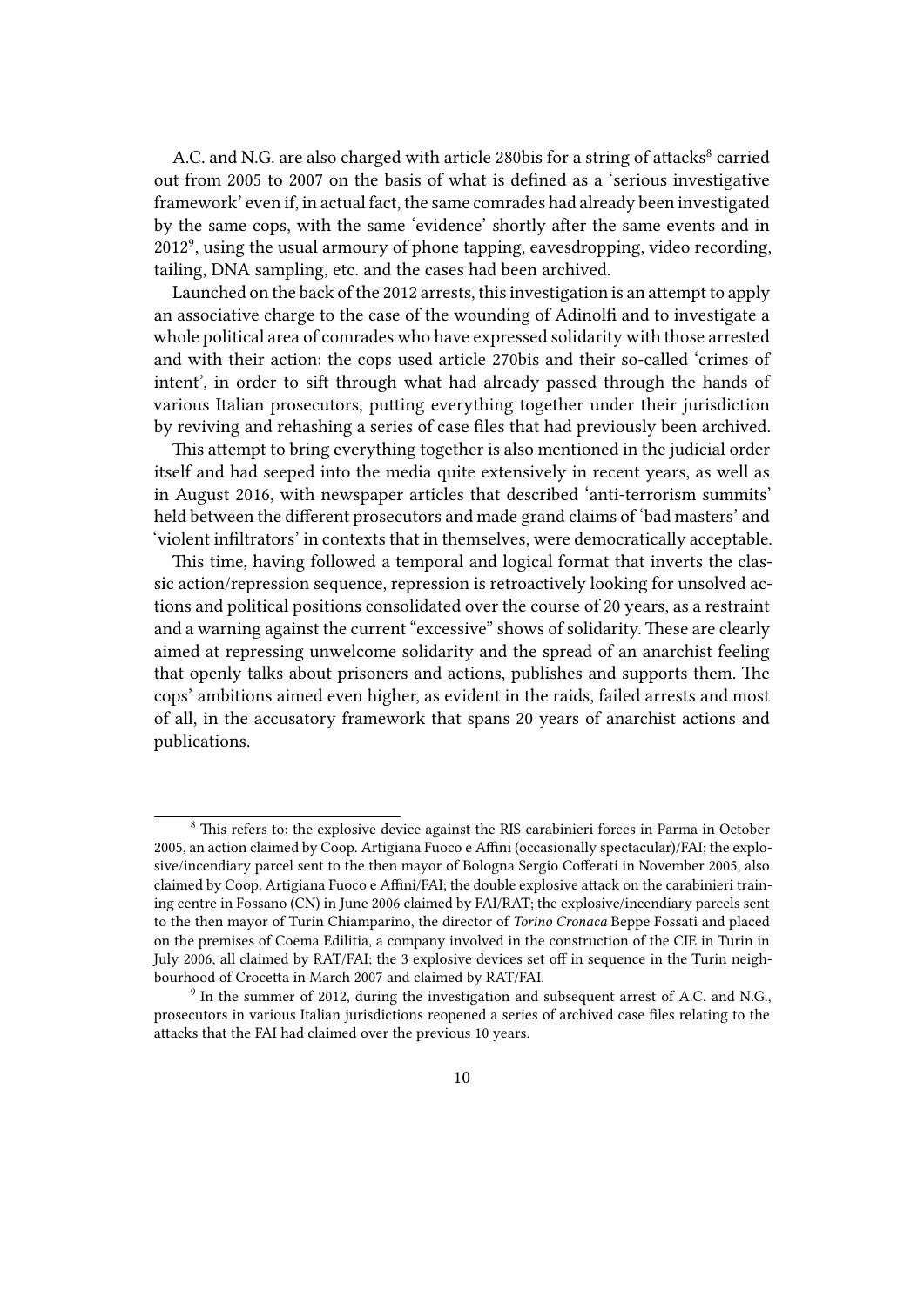The excursus begins with the Marini trial $10$  in 1996 and ends with the current Croce Nera Anarchica, tracing an optimal line that starts from critiques of how the Marini Trial was handled, passes through the various articles and claims presented in Pagine in Rivolta, KNO3 and CNA, and ends with writings containing discussions and calls to be present at the Adinolfi trial (WITH OUR HEADS HELD HIGH and HERE AND NOW) and finally, with today's CNA.

This is why it is not an overstatement to claim that this legal proceeding is one that is being extended to an anarchist feeling, even if it is trying to hone in on the circle: cornerstones of anti-authoritarian thought and method such as direct action and the rejection of representation, affinity and informality, revolutionary solidarity and mutual aid, become, in the words and paper rubbish of inquisitors, the dangerous raw material that must be repressed as soon as it appears.

It is neither simply a 'crime of opinion' that's being put on trial, nor the censorship of the democratic freedom of expression: this is the war that authority is waging against the bond between thought and action that lies at the basis of anarchism.

By trying to strike publications, blogs or any other means of communication anarchists decide to use, repression only reaffirms the validity of these means: to be a thorn in the side of subjugation and silence.

Anna

Prison of Latina

# <span id="page-10-0"></span>**The attack of the State will only fuel the insurrection Solidarity to the anarchist comrades arrested in Italy**

The insurrectionist attack and international solidarity continues in the hearts and action of the rebels around the world. Repression will lead to nothing more than their spreading. The attack of the state will only fuel the insurrection. We send our flaming solidarity to the anarchist comrades arrest in "Operazione Scripta Manent" in italy Alessandro, Marco, Danilo, Valentina, Anna, Alfredo, Nicola, and Daniele.

 $10$  In 1995, about thirty anarchists were arrested and put on trial by Rome prosecutor Antonio Marini in collaboration with ROS carabinieri forces for article 270bis, in addition to a series of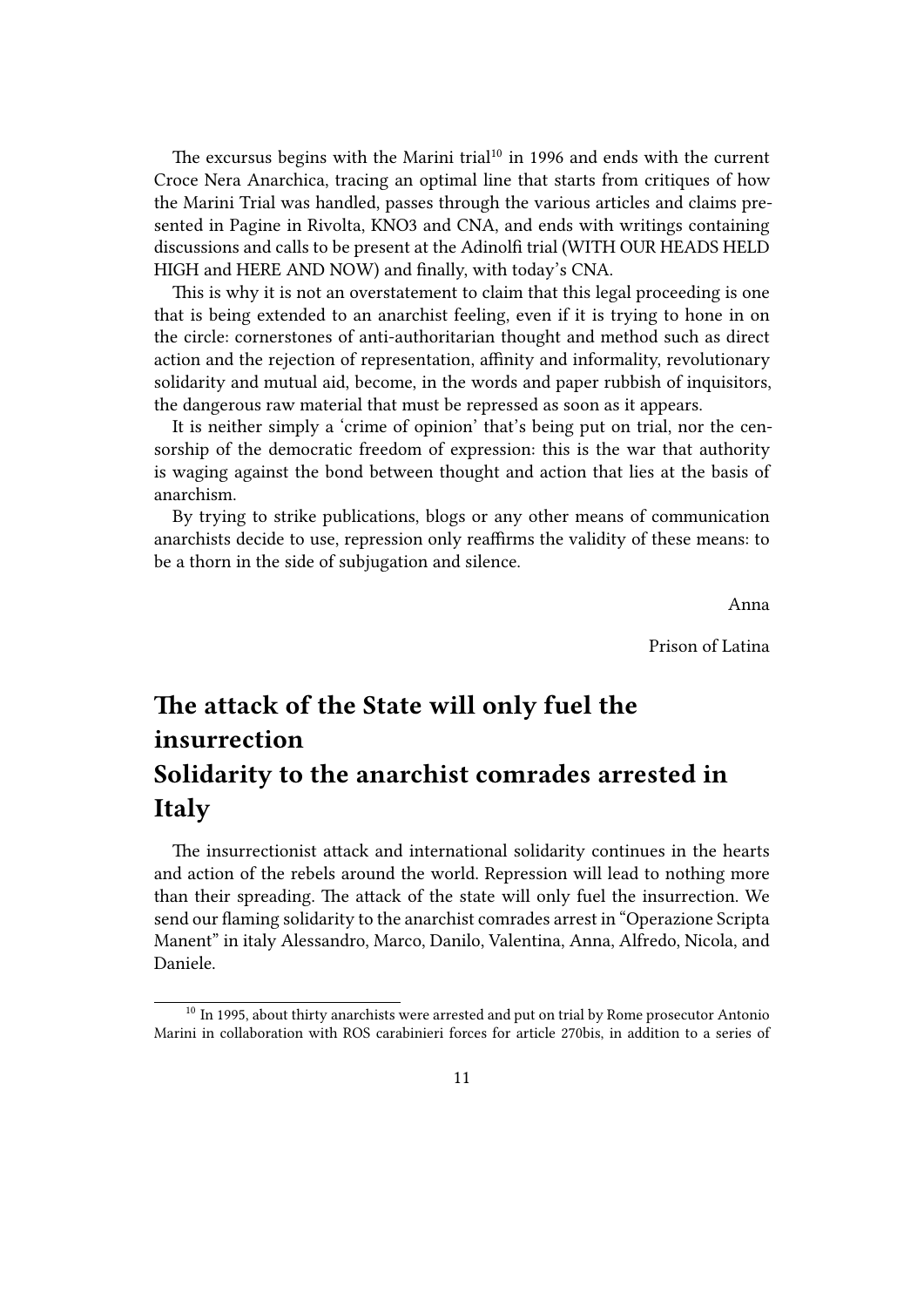# <span id="page-11-0"></span>**Solidarity benefit gig on 11/2/17 for anarchists arrested in operation 'Scripta Manent' in Italy. London UK**

Flier

SOLIDARITY WITH THE ANARCHISTS ARRESTED FOLLOWING THE LAT-EST POLICE OPERATION IN ITALY

In the early hours of 6th September 2016, an operation coordinated by the Digos (political police) of Turin led to the searches of 30 homes in various Italian regions (Piedmont, Liguria, Lazio, Umbria, Lombardy, Abruzzo, Campania, Sardinia and Emilia Romagna) and the arrest of five anarchist comrades accused of subversive association with terrorist intent. In addition, two anarchists who have been in custody since September 2012 received notification in prison.

The police operation is called "Scripta Manent" (from Latin proverb "verba volant, scripta manent" — spoken words fly away, written words remain), and is just the latest in a series of similar others carried out throughout the last decades, all of them meant to take anarchists out of the streets and into jail. Why? Because anarchist ideas and practices are dangerous to power. These are ideas and practices, theory and action, which have one and only unequivocal object: total liberation and the destruction of all forms of oppression, no matter whether we live in times of "crisis" or not. But during a period of "crisis" people often stop being passive recipients of decisions imposed from above. Anarchists, in this sense, can set an example in terms of attack, direct action and self-organization of the struggle. That's the reason behind the many operations with fancy names (Cervantes, Night Time, Boldness, etc.) that have cost many comrades time in prison and endless judicial proceedings.

Italian public prosecutors don't even need any evidence of "crime" to order raids and arrests against anarchists. So if you are an anarchist in Italy you can expect your home to be stormed by dozens of armed cops at any time, and you end up in jail for months on end awaiting trial for some police investigation often based on inconsistent evidence.

specific offences. The associative charge referring to the so-called ORAI organisation was dropped in 2004 and a sentence for subversive propaganda and other specific offences were confirmed.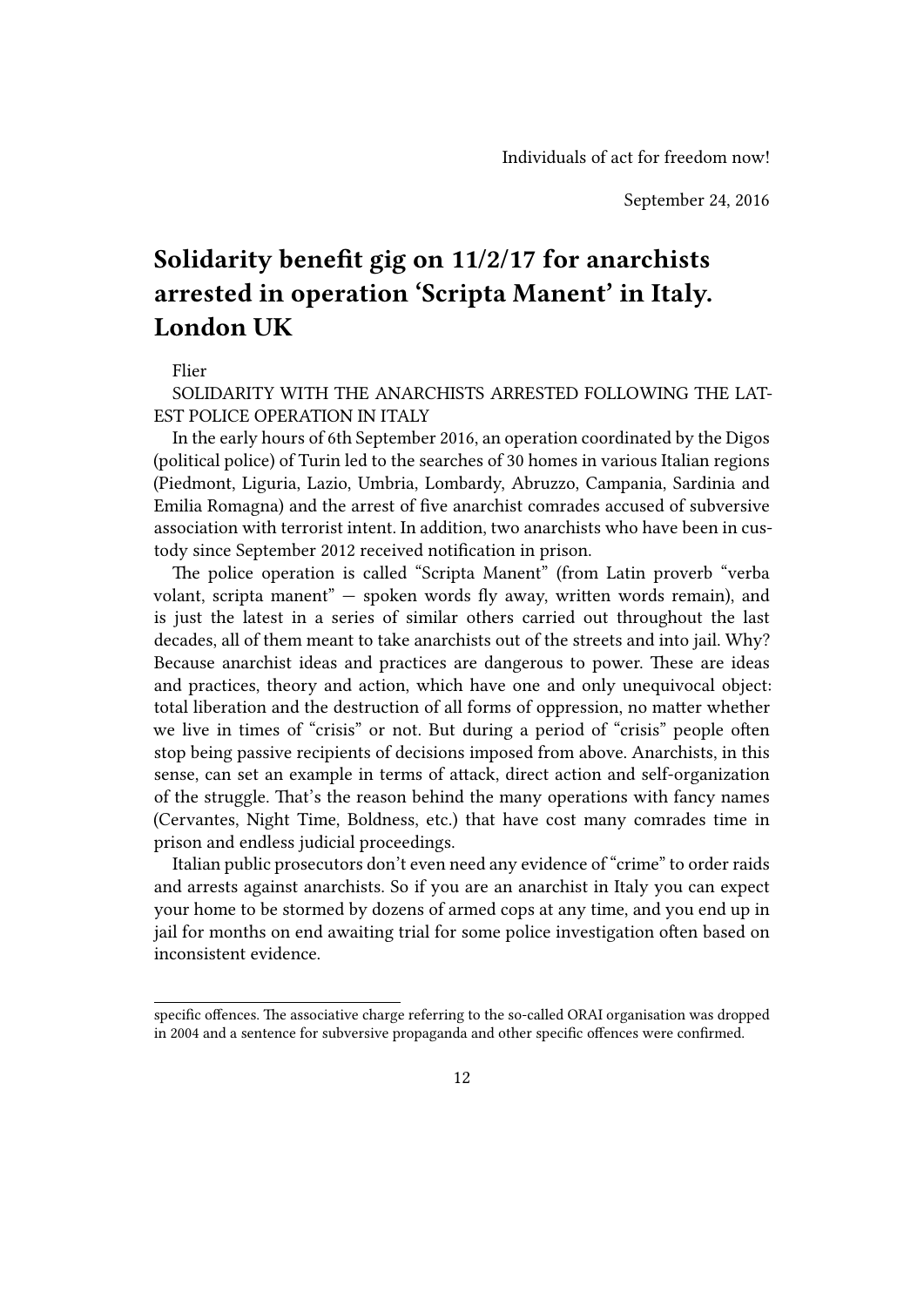"Scripta Manent", in particular, is focused on a string of direct actions claimed by various groups of the FAI, Informal Anarchist Organization, between 2004 and 2012. The attacks inserted in this investigation include the parcel-bombs sent to the CPT (detention centre for immigrants) director in Modena in May 2005, to the traffic-cops barracks in Torino-San Salvario and to the chief-police of Lecce, the explosive device against the RIS barracks (carabinieri forensics) in Parma (October 2005), the parcel-bomb sent to the Mayor of Bologna Sergio Cofferati (November 2005), the devices against the carabinieri cadets' barracks in Fossano (June 2, 2006), the devices placed in the Turin neighbourhood Crocetta (March 2007). In order to corroborate the crime of association, another action was included in the list: the shooting and kneecapping of Roberto Adinolfi (May 2012), managing director of nuclear power company Ansaldo Nucleare, despite the fact that two comrades (Alfredo Cospito and Nicola Gai) have already been convicted and have publicly claimed this attack putting a supposed end to the case.

The comrades arrested in operation "Scripta Manent" are: Marco Bisesti – Alessandro Mercogliano – Anna Beniamino – Danilo Emiliano Cremonese – Valentina Speziale – Alfredo Cospito and Nicola Gai.

Another comrade, Daniele Cortelli, was arrested in relation to other proceedings on charges of possession of material for the manufacture of explosive devices, following the discovery in his apartment of some batteries and an electrician's manual.

In the face of all this, we can only stand by the side of those who struggle against this rotten society based on exploitation and who believe in action as a means to change things. Let's not allow repression to achieve its aims of intimidation and scaremongering that would want us to be submissive and obedient to the order of the law.

Freedom for all! Fire to all prisons!

### <span id="page-12-0"></span>**Communique from Daniele Cortelli from Regina Coeli prison**

"Between these four increasingly narrow walls,

I cultivate my hatred of the system. "

If you are an anarchist get it into your head, if you have not already done so, that it could be your turn to end up in prison sooner or later, and that the paths that could lead you there are many.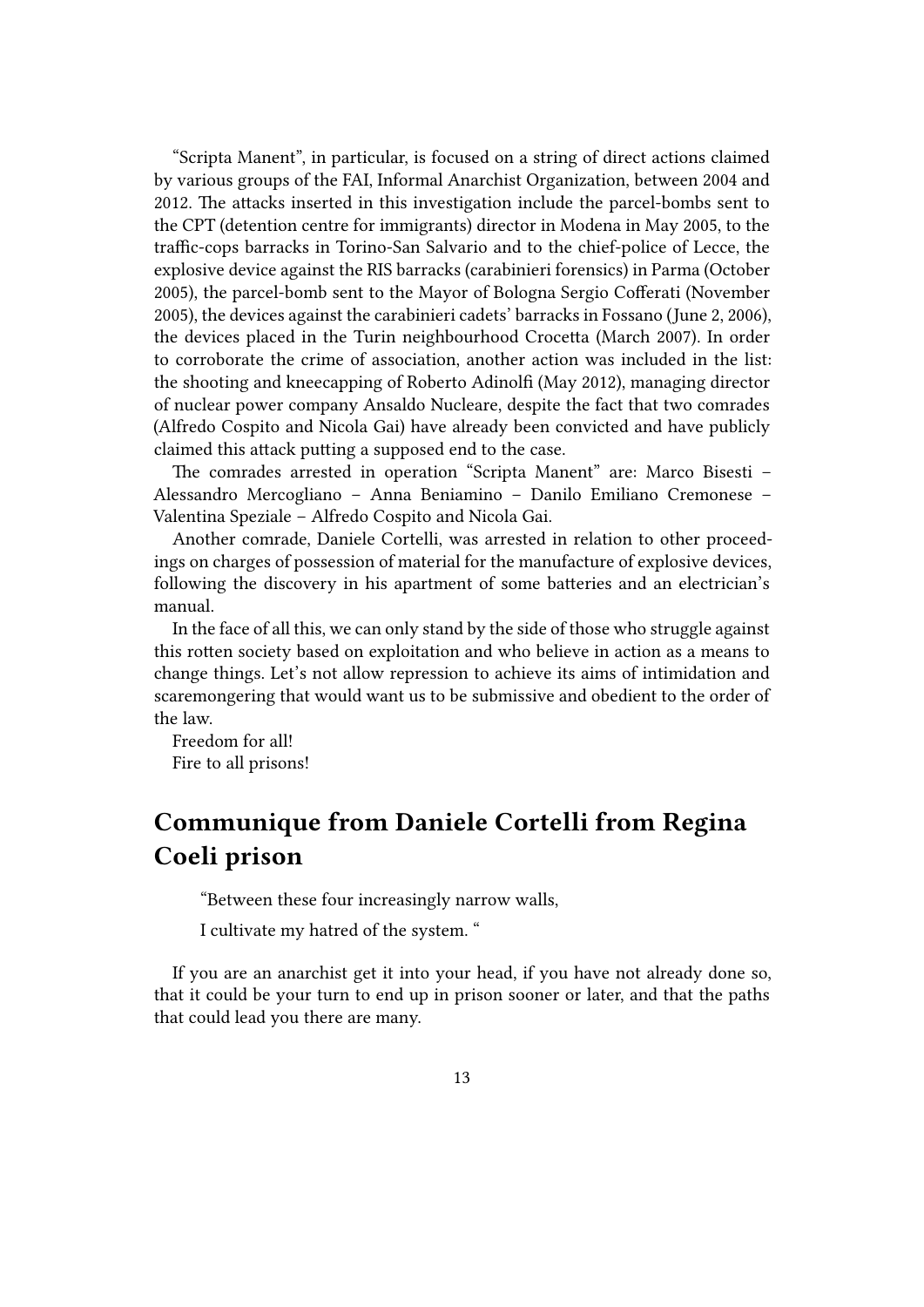If you are an anarchist, first, you have to be careful about what you keep at home: simple things, trivial or almost, become components of devices or explosives in the cops' reports, a story we have also seen recently in Bologna with a comrade ending up in AS2 in Ferrara. Even books, pamphlets and leaflets, so-called "paperwork", become proof of affiliation with terrorist organizations.

And then there are the classic conspiracy charges, usually 270a, that allow the guards to throw you inside without even bothering to provide "concrete evidence".

In short, the roads are many, but the reason is one: being irreducibly aligned against power.

If I say this it is certainly not to complain about the iniquity of democratic justice, but to point out how easy it is for an anarchist to end up in prison, no matter how careful one is. Awareness of this risk should not scare us, just keep us ready.

So "Scripta Manent" was not at all unexpected but is a repressive attack whose only uncertainty was "when", not "if." An attack by the democratic regime against those who, within it, still refuse to submit to the values and morals of dominion by getting into in a conciliatory perspective of dialogue and compromise, but remain in open confrontation with power.

"The State is not thinkable without lordship and servitude … For the State it is indispensable that nobody have their own will; if one had, the State would have to exclude that one; if all had, they would do away with the State."

This society, where everything has its price like in a shopping mall, where anything can be bought and sold as long as you have the money, this society based on profit no matter what the cost will always have a staunch enemy in who is not willing to trade their life and their dignity. Money is the only driving force of this system of death and misery. The State legitimates it, the police defend it, the newspapers give voice to its lies. Anarchists reject it and attack it.

Solidarity with those arrested, those under investigation and those raided in operation "Scripta Manent".

Solidarity with those who are paying the price for opposing this system of domination in this world.

With those who under a leaden sky choose to bring about the storm. For a world built on the ruins of this one.

"Charges upon charges, sentences upon sentences, what counts is the hour of capitulation."

Daniele Eccheccazzo

[Whatthefuck]ps: Daniele, comrade editor of CROCE NERA ANARCHICA, was arrested in relation to other proceedings on charges of possession of material for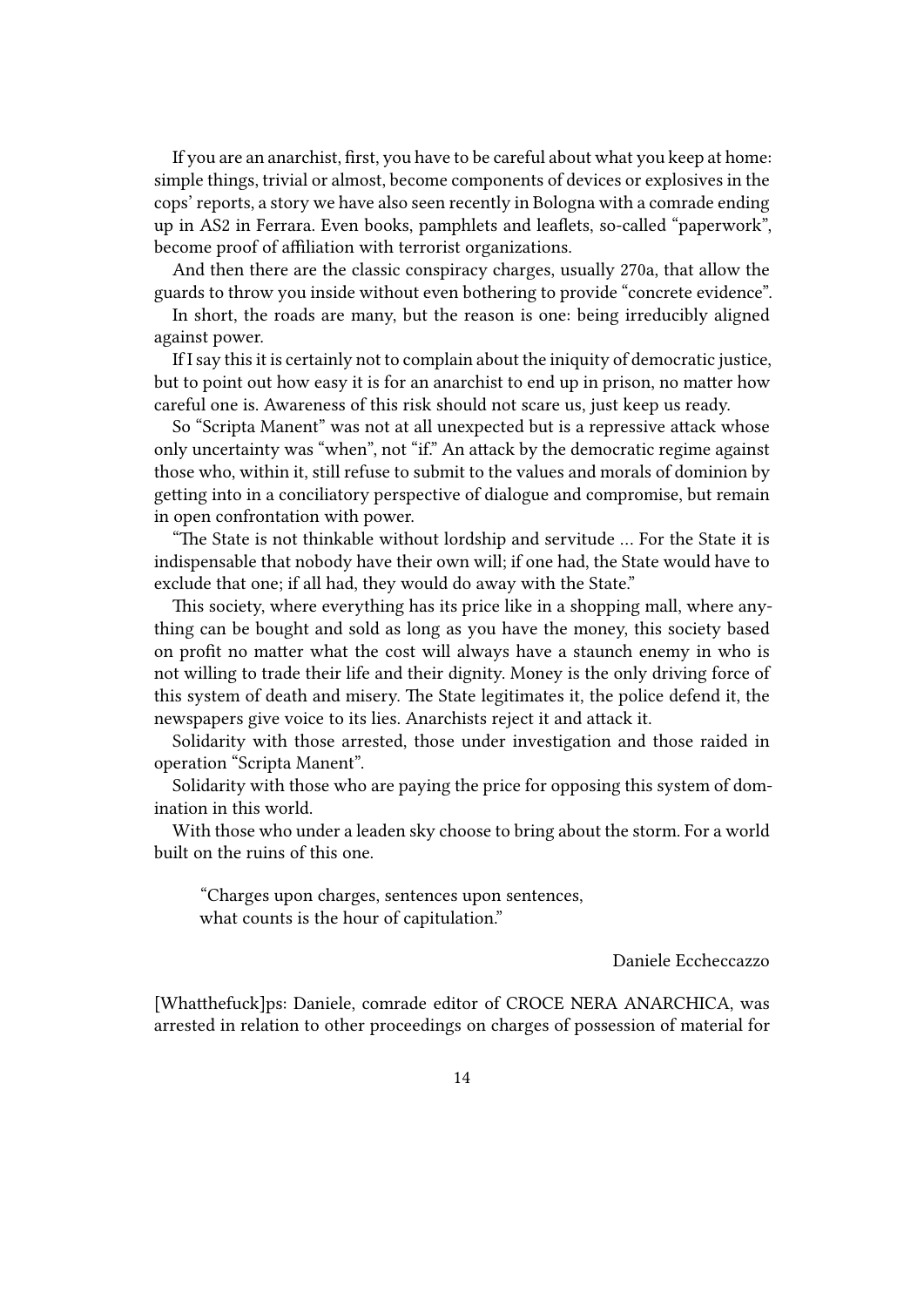the manufacture of explosive devices, following the discovery in his apartment of some batteries and an electrician's manual, and was released on 7/2/ 17 from prison.

# <span id="page-14-0"></span>**Call for a solidarity presence at the preliminary hearing for operation "Scripta Manent"**

#### FOR ANARCHY ALWAYS

A preliminary hearing for the operation "Scripta Manent" trial will be held on 5th June 2017 in Turin. The hearing is to decide on various charges, including 'creation and participation in a subversive associa tion', several explosive attacks on carabinieri, politicians, journalists and companies involved in the construction of prisons and detention centres for migrants – all claimed by the Informal Anarchist Federation, as well as instigation to commit a crime and attempting to defend criminal acts following pieces published in *Croce Nera Anarchica*. There are 15 people on trial, 7 of whom are locked up in AS2 sections in the prisons of Ferrara, Alessandria and Rebibbia. The imprisoned comrades are subjected to constant harassment and further restrictions in the communication between one another and with the outside. In spite of this, they are continuing the struggle against the system of domination and keeping up conflictuality through acts of revolt and contributions to the conflict between anarchists and the enemy in authority.

In particular:

- In January 2015, 7 anarchists held in the AS2 unit of Ferrara, following noisy protests and strong confrontations with the guards, were given 15 days' solitary confinement each in turn.

- In August 2016 anarchist Alfredo Cospito smashed the glass partition between the visiting room and the guards' room in solidarity with the imprisoned members of the Conspiracy of the Cells of Fire; for this reason he's soon to get 15 days' solitary confinement.

- In the days following operation "Scripta Manent", anarchists Anna Beniamino and Alfredo Cospito went on hunger strike to put an end to isolation and the prohibition for those arrested to see each other.

- In September and October 2016, anarchist Marco Bisesti refused to be subjected to a tuberculosis test on his arrival in the prison, following which he spent a long time in the basement of the Rebibbia prison.

- In November 2016, anarchist Alessandro Mercogliano refused to comply with the identification procedure (photos and fingerprinting) in the prison of Ferrara; he's just finished serving 15 days in solitary confinement.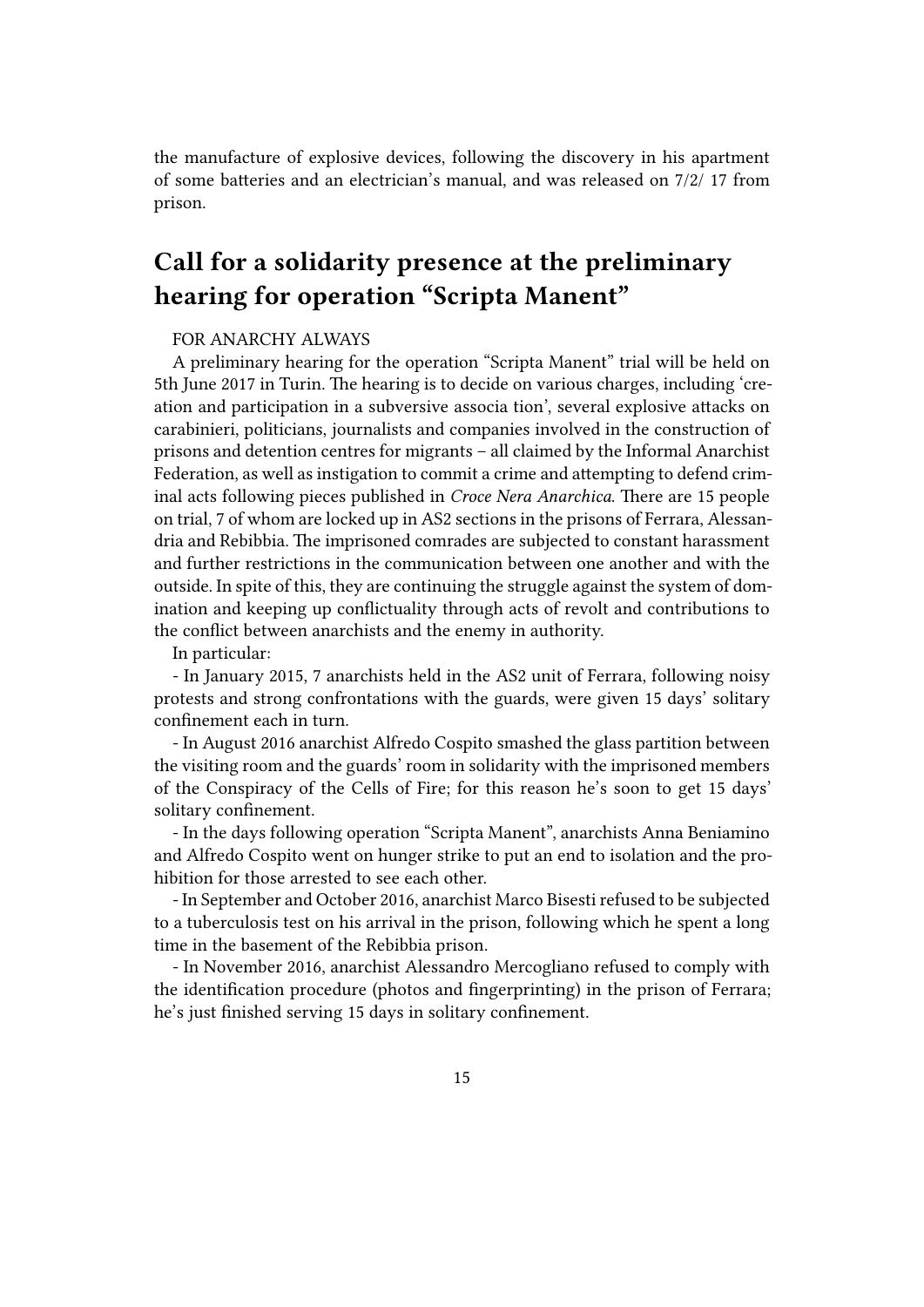- In December 2016, anarchist Marco Bisesti damaged the windows of the screws' office in the AS2 unit of Ferrara, where he's being held. Not satisfied, as soon as he was in the cell he destroyed the opaque panels installed on the air vents. He too got 7 days in solitary confinement.

- From 3rd to 13th May 2017, anarchist Alfredo Cospito was on hunger strike against censorship, which had become more pressing after the end of the investigation; as a result, practically all incoming and outgoing letters are blocked. Similarly, other comrades held hostage by the State are paying for being irreducible

on their skin.

- Almost total censorship is striking anarchist Maddalena Calore, held in the prison of Uta (Cagliari).

- The comrades recently arrested in Turin decided to refuse and resist DNA sample-taking in the police station.

- Anarchist Davide Delogu from Sardinia, following an attempted escape, has been in punitive solitary confinement regime since 1st May in the prison of Augusta (Sassari) and will be for 3 months. Currently he's being held in a bare cell.

As we express solidarity with our comrades, we express solidarity with all those who struggle against prison from the inside.

For us, to remain on the side of our comrades also means to take collectively the burden of their charges, as part of the anarchists', revolutionaries' and rebels' struggle.

Therefore we are making a call for a solidarity presence outside the bunker courtroom of the "Le Vallette" prison in Turin on Monday 5th June 2017 from 9am, when the preliminary hearing of the operation "Scripta Manent" trial begins.

Anarchists

"Always with our heads held high" assembly Pisa 21/05/2017

### <span id="page-15-0"></span>**"Scripta Manent" 7 other anarchists charged for subversive association (02/06/2017)**

On Friday morning, June 2nd, the DIGOS [political police] notified the closing of investigations for crimes 270bis (subversive association) and 414 (criminal solicitation) to 7 anarchist, 4 of them are editors of Croce Nera Anarchica and other 2 of RadioAzione and Anarhija.info websites, with "aggravating" for terrorist purposes. For 2 of them is added the article 280 (attack with terrorist purpose), regarding an explosive attack signed by FAI/FRI against the courthouse of Civitavecchia.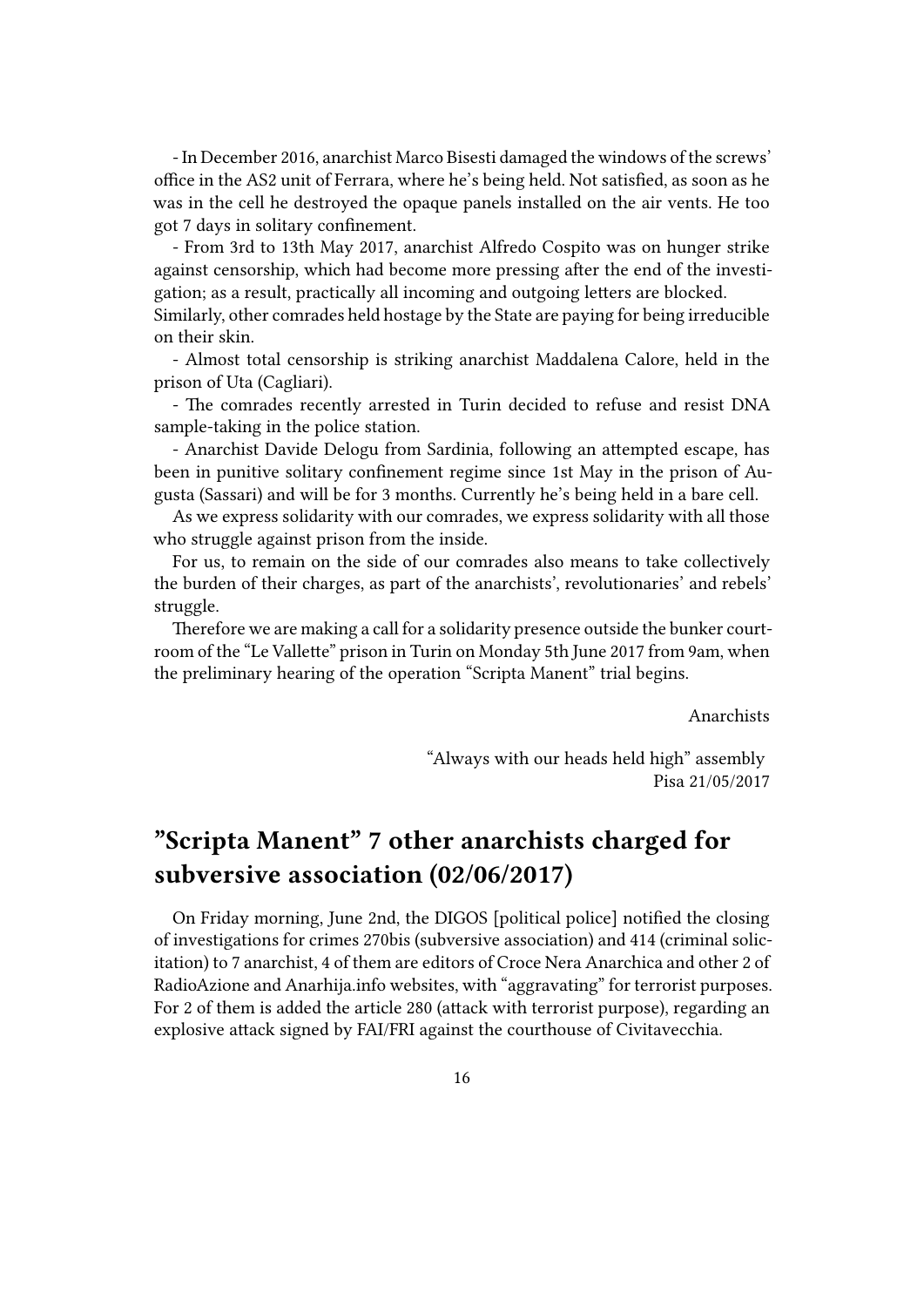The notification was not combined with a search and those involved were not arrested.

It seems, from the documents, that these wave of charges, made by the same prosecutor Roberto Maria Sparagna, are an extension of operation Scripta Manent, for which will be held the preliminary hearing at Monday, June 5th.

### <span id="page-16-0"></span>**About the investigations against RadioAzione, Anarhija.info and Croce Nera Anarchica**

June 2nd, the DIGOS [political police] knocked on the doors of my house and of six other comrades' to notify us of the closure of preliminary inquiries for a further investigation by the Public prosecutor of Turin and the prosecutor Roberto Sparagna [in charge of Scripta Manent], parallel to the investigation called "Scripta manent", focusing on the anarchist web-sites of counter-information RadioAzione, Anarhija.info and Croce Nera Anarchica.

Concerning Croce Nera Anarchica, the paper journal is also targeted, as well as its distribution and who organized the presentation of the same journal in Italy.

The articles in question are: 270bis (subversive association with the purposes of terrorism) and 414 (criminal solicitation). A further article, 280 (attack with the purposes of terrorism), is referring to two of the comrades.

Translation of texts, predisposition, solicitation, defending of criminal acts, conception and dissemination through the web-sites and journals of ideological "insurrectionist-armed struggle" propaganda, money raising to support the imprisoned comrades, and the attack against a substation of Enel [manufacturer and distributor of electricity and gas] in Civitavecchia, January 12th, 2016, signed by "Pyrotechnical committee for an extraordinary year F.A.I.-F.R.I.".

This is the human misery produced by the filthy magistrate of Public prosecutor's office in Turin, Roberto Sparagna.

The intentions are quiet clear: to do everything to isolate furthermore the anarchist comrades imprisoned for "Scripta Manent".

But the gravedigger on-duty can put his soul at rest, because there will never be a step back!

The counter-information on web-sites and in journals will continue to be updated, as we will continue to raise money to support the comrades imprisoned in your shitty camps, and above all not a single one of those comrades that you took away from us, depriving us of their everyday physical presence, will remain isolated.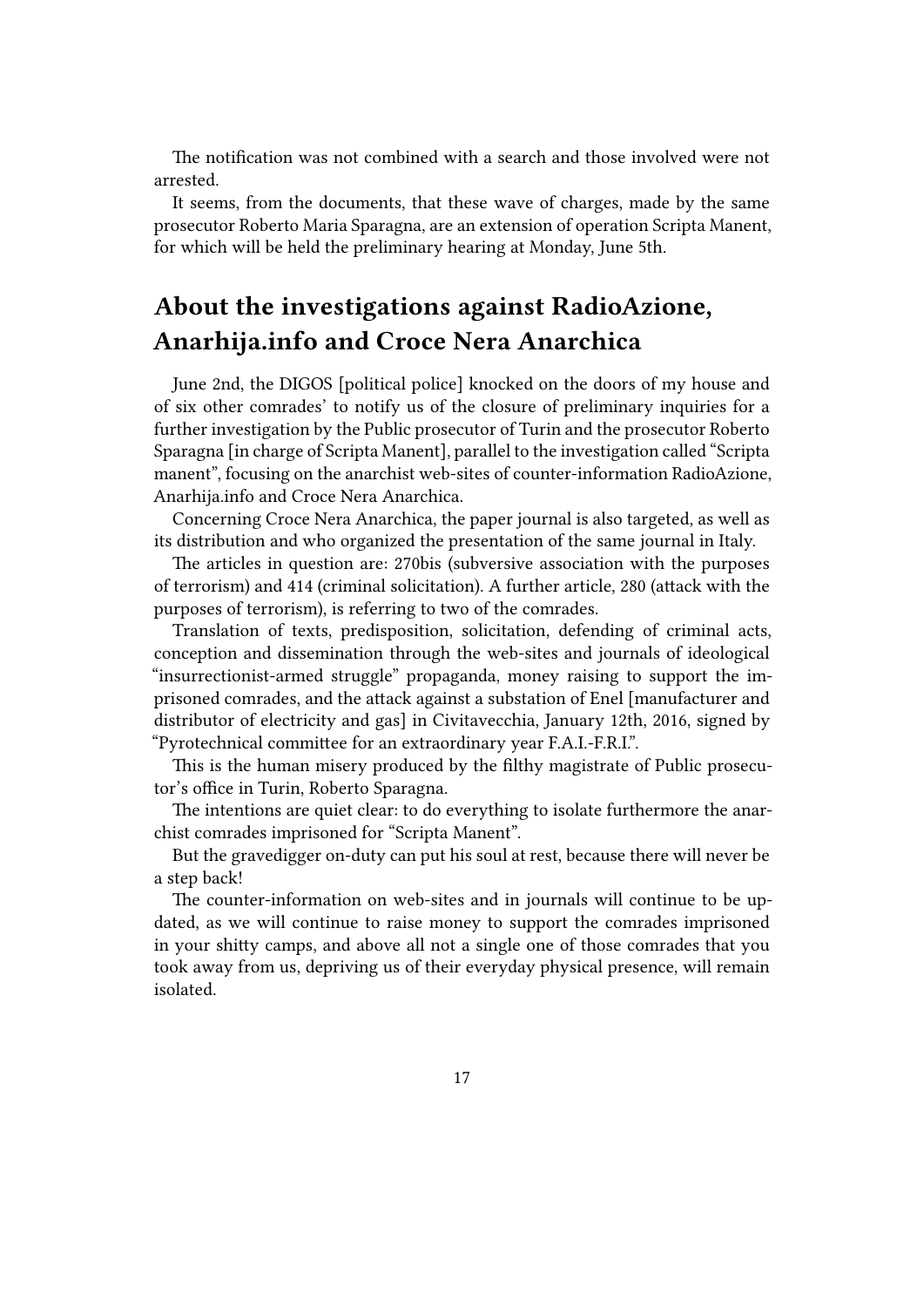Finally, till my last breath on this shitty planet, I will hope there will be 10, 100, 1000 direct actions!

Somma Gioacchino (RadioAzione)

#### **(03/07/2017)**

The preliminary hearing for the "Scripta Manent" investigation will be held on 11 and 17/18/19/20 of July. I would like to point out that from 3. June five other comrades of Croce Nera Anarchica, myself, the undersigned of RadioAzione, and the comrade who runs RadioAzione [Croatia] (at the hearing of June 26th it has been decided that she will be tried separately, but still with the same charges), have been added to the comrades already arrested and under investigation.

Looking into the documents relating to the investigation, we have learned that the Public Prosecutor's Office of Naples had opened an investigation against me in 2012, as well as an old comrade also accused in the Marini inquiry, and other comrades from Lazio [Italian region] on the subject of Informal Anarchist Federation.

For five years we have been subjected to a total control, which has resulted in including other comrades in the investigation, including the Croatian comrade of RadioAzione. Key-logger installed on computer, wiretapping, tailing even for 600 kilometres… Kind of "if I forgot where I put something, I can ask Agent Elena (the name they gave to the key-logger)".

After five years of fictive control, on 10. January the Public Prosecutor's Office of Naples demanded an arrest for me, the comrade of RadioAzione [Croatia] and two other Greek comrades (one of which is already imprisoned for C.C.F.).

From that moment on, everything has been taken over by the Public Prosecutor's Office of Turin and the prosecutor Sparagna [in charge of Scripta Manent], since the Office of Naples did not have jurisdiction over the crimes we are charged for.

What are we accused of?

Of providing counter-information through web-sites and magazines, translation of responsibility claims from across the world, of support, sustaining, solidarity and complicity with the anarchist comrades Alfredo [Cospito] and Nicola [Gai], raising money for imprisoned comrades. Of having created an Italian-Croatian-Greek cell of F.A.I.

In some parts of the documents, the prosecutor on duty tries to foment the rifts which exist between some of us and the rest of the anarchist movement, and furthermore he invents out of thin air, through wiretapping transcribed in his own way, a disagreement between me and the comrades of CNA [Croce Nera Anarchica], while there has been a full cooperation since the beginning, and I believe that it is the only anarchist journal in Italy worthy of reading, so much so that I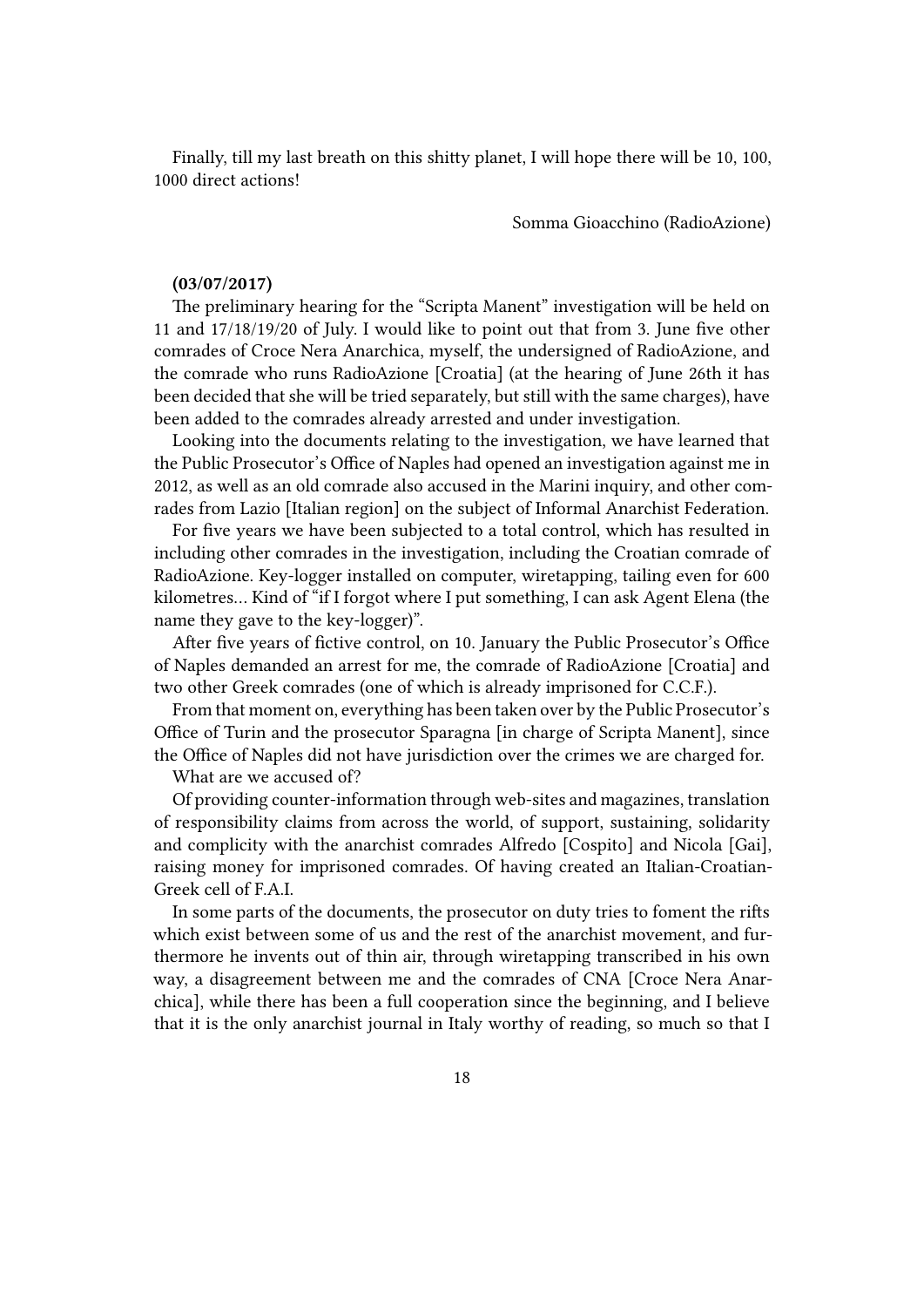am accused of organizing the presentation of this project in Naples. I am saying this just to stop immediately some sharp tongues.

If these are the charges, then:

I claim to have published on the web-site RadioAzione everything in affinity with me. I claim to have given and continue to give Solidarity and Complicity to Alfredo, Nicola and all other comrades-brothers and sisters arrested in September.

I claim to have raised money for the arrested comrades.

I claim to have organized the presentation of Croce Nera Anarchica in Naples, hoping to organize others in the future.

I claim to be anarchist, individualist and for insurrection!

(Agent Elena, did you copy and photograph everything right? Then, report all to your bosses!)

Somma Gioacchino, July 2017

On 17 July 2017, at the court of Turin the last day of preliminary hearing concerning the inquiry "Scripta Manent" was held. The judge's decision for preliminary investigation came as no surprise: all those charged were committed to trial.

The trial, for all comrades accused of being part of Informal Anarchist Federation [F.A.I.] — International Revolutionary Front [F.R.I.], will start on November 16th. For all, except for Giuseppe Lo Turco who asked for the abbreviated trial procedure.

An inquiry, the "Scripta Manent", which inevitably recalls the "Marini" (1995) one. Only one cauldron of different inquiries, as "Ardire" (Perugia), "Shadow" (Perugia), "Moto" (L'Aquila), "Evoluzione" (Naples).

### <span id="page-18-0"></span>**Fire… To Make**

On 2 June 2017, the DIGOS [political police], by order of the Turin Prosecutor's Office puppet, Roberto M. Sparagna, has launched the notifications against me and against six other anarchist comrades of mine, concerning a new inquiry.

In short, it's about the closing of investigations of a further inquiry parallel to the one named "Scripta Manent", focusing its attentions on anarchist web-sites RadioAzione, Anarhija.info and Croce Nera Anarchica.

Regarding Croce Nera Anarchica, the paper journal is also targeted, its printing and distribution, some of its particular texts, and those who organized its presentations in Italy.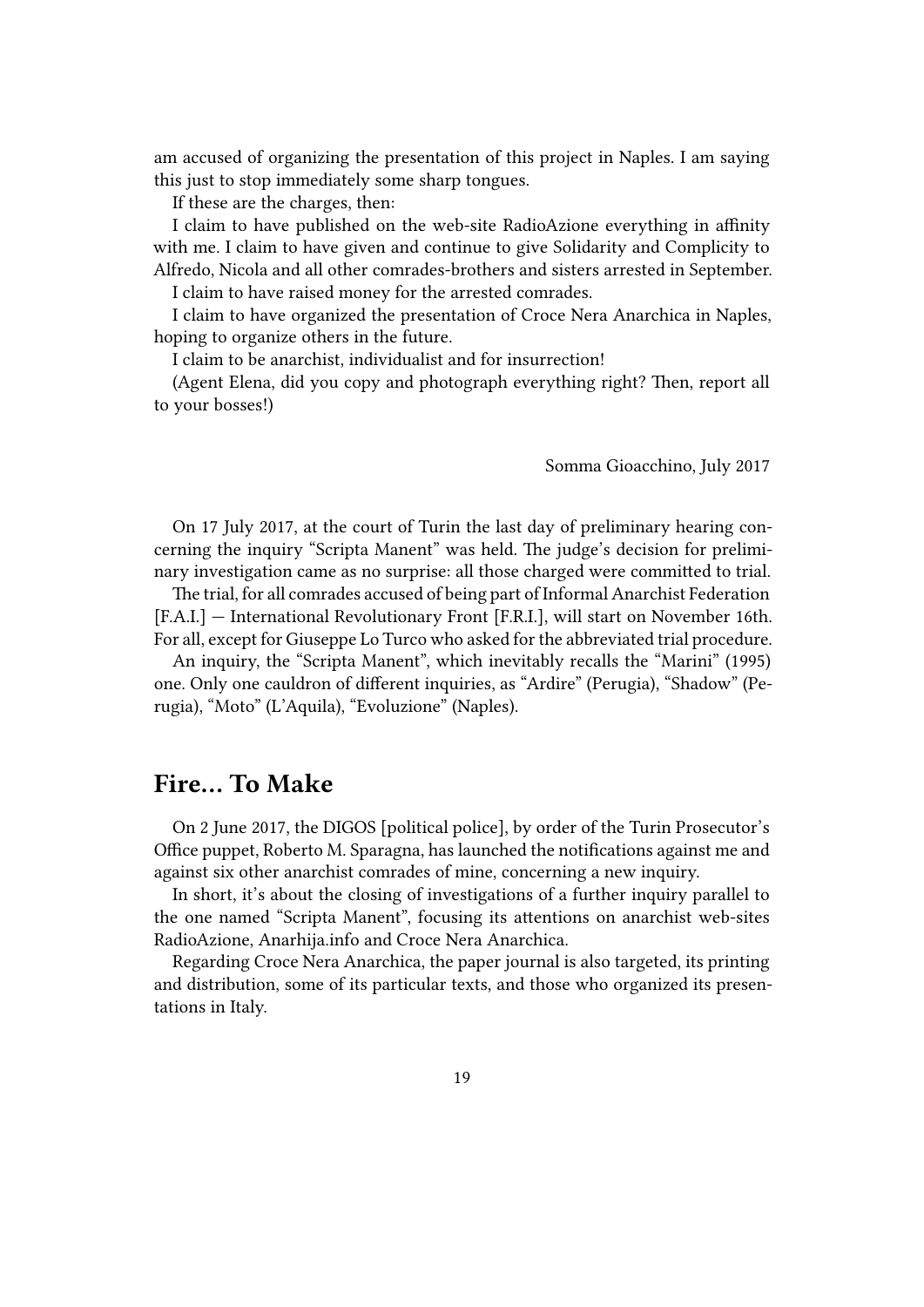The charges for everyone are: 270bis (subversive association with purposes of terrorism) in conjunction with the anarchist comrades under investigation in the first part of the OP. Scripta Manent for the same things, and 414 of the penal code (criminal solicitation, always with purposes of terrorism), clandestine press, translation of texts, preparation, incitement, defending of criminal acts, conception and spreading through the web-sites and journals of ideological "insurrectionist-armed struggle" propaganda, money-raising to support the imprisoned comrades. Furthermore, two of us are charged under article 280 (attack with purposes of terrorism) for the attack on the court of Civitavecchia, on 12 January 2016 signed "Pyrotechnical committee for an extraordinary year F.A.I.-F.R.I.".

In addition, on June 5th, during the preliminary hearing for OP. "Scripta Manent", the miserable Sparagna requested that the two lines of inquiry be merged, producing the documents the same morning. Therefore, the preliminary hearing has been postponed for June 27th.

The intentions are quite clear: to do everything to isolate the imprisoned anarchist comrades and those who express certain positions in the own journals further. But the gravedigger on-duty who wants to bury us in his graves of iron and concrete, can be sure that there will never be one millimetre back.

Sempri pro s'anarchia. Sempri Ainnantis! [in Sardinian: Always for anarchy. Always Forward!]

OMAR NIOI

# <span id="page-19-0"></span>**Madrid, Spain: Action in Solidarity with the Anarchist Comrades in Italy facing Trial as a result of Operation Scripta Manent**

On November 15, 2017 a day before the start of the Operation Scripta Manent trials, a group of anarchist comrades gathered in front of the Italian Embassy in Madrid in support of the comrades detained in this operation. The comrades gave out the following text:

#### **Solidarity and support for the comrades detained and facing trial as a result of Operation Scripta Manent in Italy**

In September 2016, arrests and searches for this operation took place in Italy. Once again they are trying to attribute different actions to a supposed hierarchical organizational structure, as was done previously in Italy with Operation Osadia. This repressive strategy has been used in a similar way in the Spanish, Greek,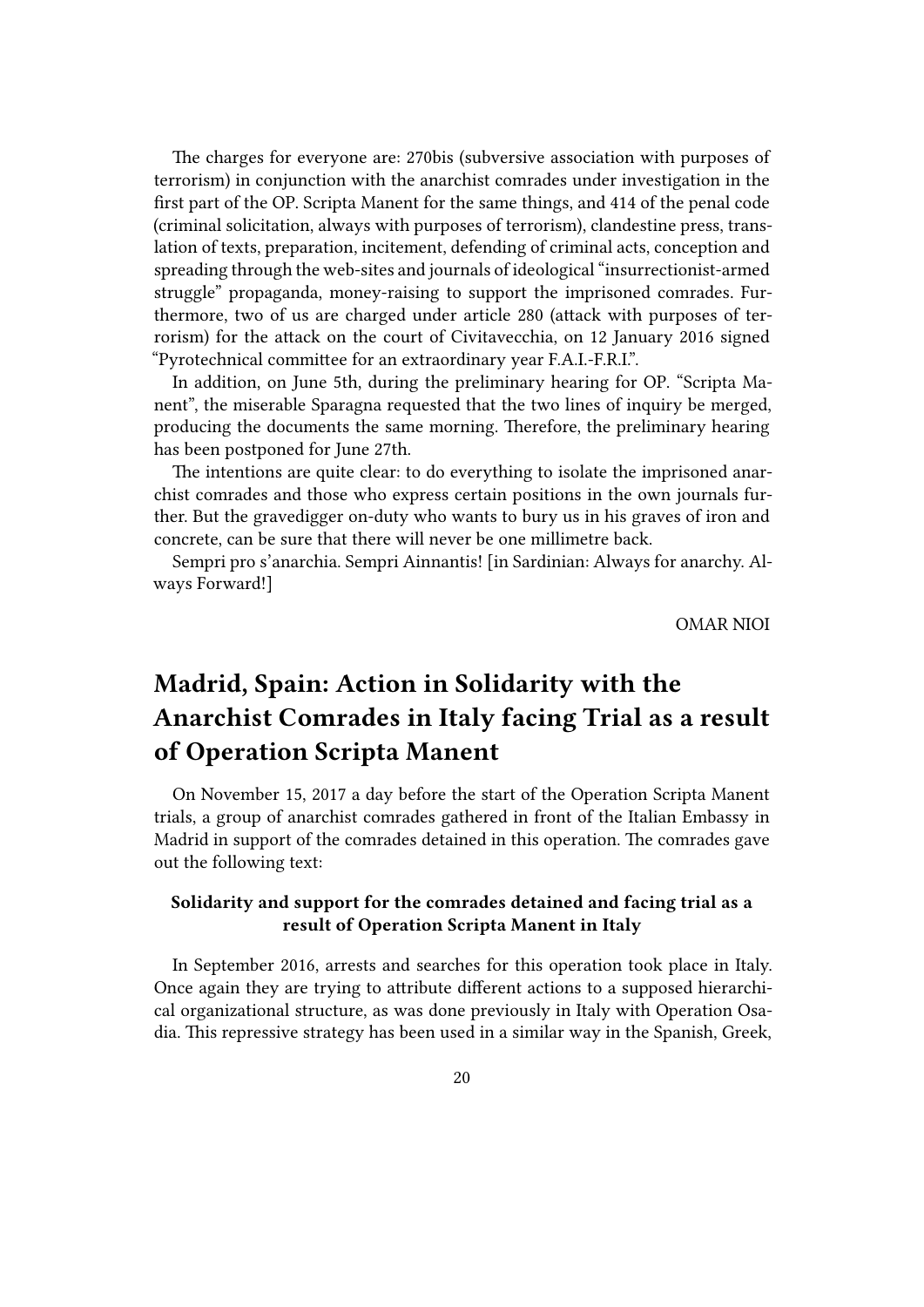French etc states in an attempt to fit the anarchist conflict and its practices into accusations of terrorist or similar organizations. Anarchism will never be able to fit into these structures, since it is horizontally based and fights against hierarchies and all kinds of authority.

All our support and strength to the comrades that will be judged from this Thursday. Four of the defendants have been denied the possibility of being present at the trial and may instead appear via video conference. In solidarity with them, some of the accused comrades are refusing to attend.

International solidarity with all those who fight for freedom Courage and strength to our comrades

Against all authority, for anarchy

# <span id="page-20-0"></span>**Hamburg , Security company vehicle burnt in solidarity with the Scripta Manent accused, Greek prisoners, Lisa of the Aachen case and the G20 rebels**

Sabotage is the appropriate means for destroying the facade of authority. When the agencies engaged in guaranteeing its security find their tools in ruins, their power is visibly questioned and this encourages us to keep on breaking the rules.

It's similar to what is happening in Switzerland with the Implenia company, which is paying for its involvement in a prison project with its building machinery being set on fire. As also for VINCI, SPIE and EIFFAGE for the connections that these companies have with the repression.

On 13 November 2017 in Hamburg, the "Sicherheit Nord" fleet in Barmbeck was destroyed by flames, as we burned several vehicles. In ten Länder,<sup>11</sup> "Sicherheit Nord" collaborates with the police, controls the NATO base in Lüneburg, embassies, facilities where refugees are locked up and places in neighbourhoods that the dominant feel are unsafe.

This action and text are for us. For the thousands of people who made the revolt in Hamburg possible. For the prisoners. For the persons involved in the Script Manent operation in Italy. A fire in solidarity with the hunger strike of Nikos Maziotis and Pola Roupa, a greeting to Konstantino G., arrested for sending a parcel bomb and his belonging to the CCF. Freedom for Lisa, [imprisoned] for a bank robbery in Aachen! We encourage the struggle against the State at all levels. The repression won't stop us!

<sup>&</sup>lt;sup>11</sup> NdT: Similar to the French regions, the Länder have more weight and power of decision.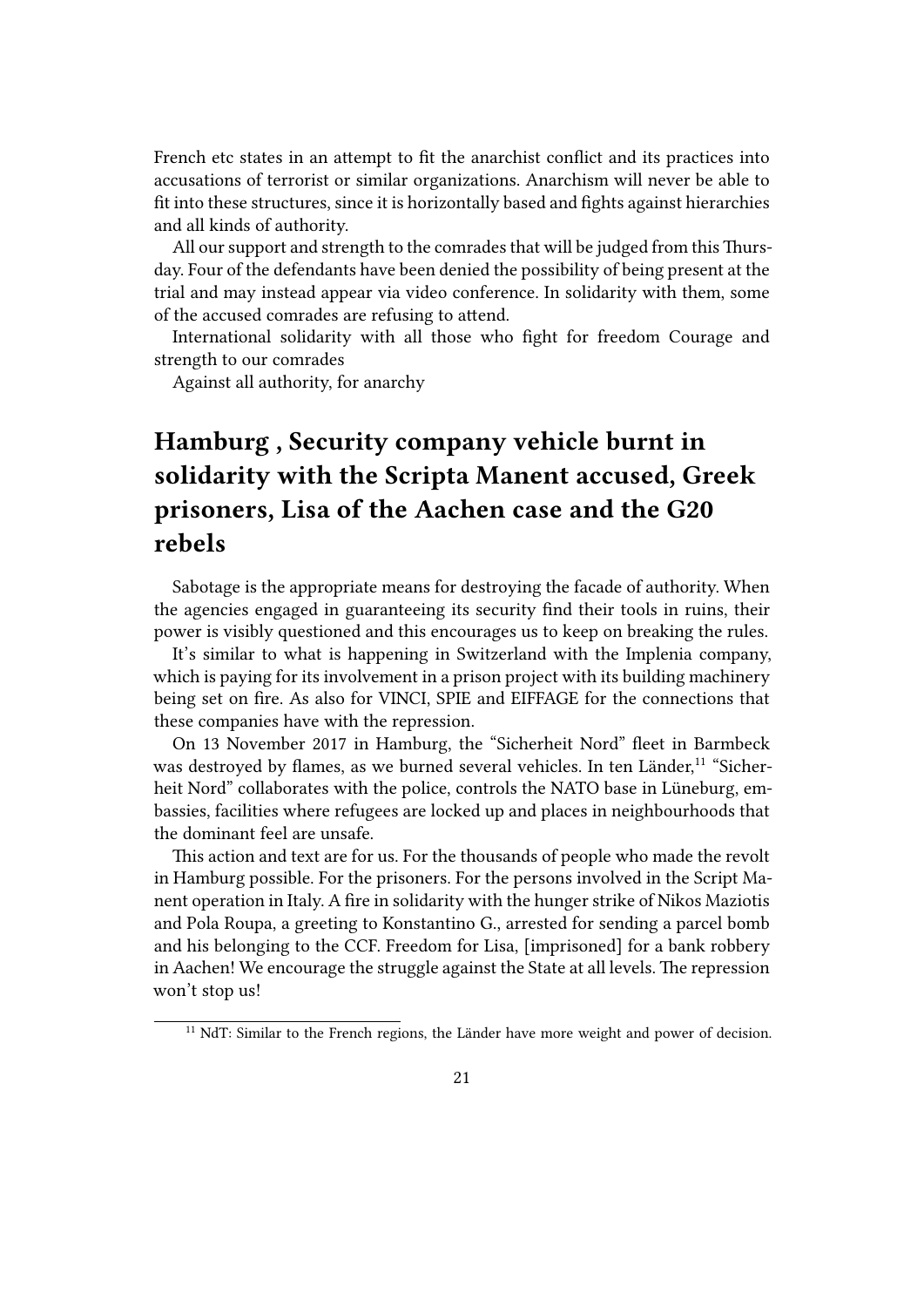For anarchy!

Autonomous groups by chronik

### <span id="page-21-0"></span>**Updates on Scripta Manent No. 2 March 2018**

*Text by Anna and Marco about the progress of the trial in which they are defendants for the Scripta Manent operation.*

At the hearings of January and February the witnesses for the accusation (originally the PM Sparagna mentioned there would be about seventy) have continued to be heard, mainly Turin Digos, police, carabinieri, bomb disposal experts, witnesses, the forensic departments of Rome and of the Ris of Parma, all in relation to the specific alleged crimes. Also some editors or former editors of Radio Blackout of Turin have been called to testify on the receiving of some claims, and an occupant of the Asilo in relation to knowing and corresponding with the defendants.

At the hearings of March 7th and 8th those who would be the pillars of the accusatory set up, lending their work as "geniuses" to prop everything up: the handwriting experts, linguistic / stylistic analysis expert, and a Turin Digos cop to give the general picture of the accusation, presented their reports.

The graphology duo Rosanna Ruggeri and Paola Sangiorgi, experts / consultants of the PM who practise their trade privately, not at Forensics, Ris or wherever, reported during the hearing of 7 March, the assessment carried out in 2014 comparing stencilled texts and handwritten addresses on the incendiary / explosive packages to *Turin Chronicle*, *Coema Edilità* and the then Mayor Chiamparino of July 2006 and related claims with handwriting samples of three of the defendants (notes taken during searches, letters from prison, various other forms). The duo expressed the certainty that the stencilled writings are not attributable. Regarding comparisons with hand writings they tried to emphasize the similarities or the peculiar graphic traits between single characters chosen among the various writing samples: the outcome would be a probable similarity with some samples of two of the defendants.

The duo took a couple of hours, rather than motivating the "probability", they were defending the seriousness of the services offered and the method used that precisely … does not allow attribution on a basis of certainty but is probabilistic. In addition to this the defence, referring to their ignorance of analysis carried out previously, pointed out that the same artefacts (the handwritten labels of the parcels

The German State has 16 in all.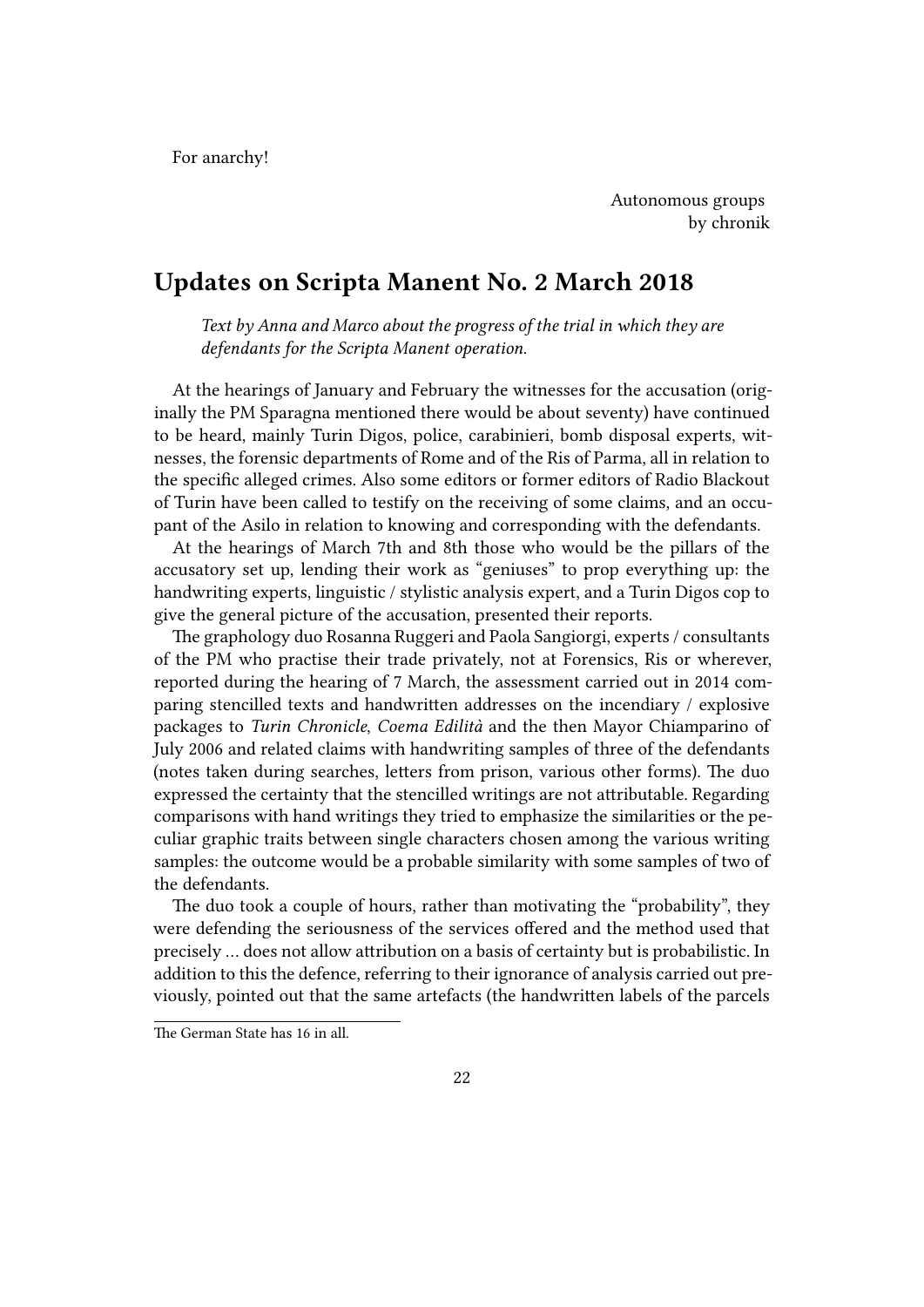of 2006 and relative claims) were the subject of expertise in the course of investigations made at the time of the events, in particular in the report of the Ris of Parma in July 2006 it had been established that these were writings derived from tracing, therefore were not attributable.

The linguistic / stylistic expert consultant of the PM, Michele Cortelazzo, professor at the University of Padua reported on the appraisal done in 2014 in which he compared texts of articles published by three of the defendants and several texts of claims signed by several FAI groups. The expert admits that the language used is part of the "discursive universe of antagonist movements". However, he creates linking between texts of the articles and some claims based on the "qualitative" and "quantitative" method.

The quantitative analysis, it is explained, is carried out through software which creates combinations based on terms found by sifting through portions of text. In particular, some "characteristic features" are indicated such as the use of terms, not phrases, such as "gym", "anonymous", dictologies (pairings of two terms) containing "force" and / or "joy", "on duty", "more or less" and so on. Without resorting to the synergy between software and a professor, it seems that these terms are part of common language, not just of the movement.

After the uncertainties of the experts were exposed it became the time of the long report, which lasted more than one hearing and ended on March 15, of what appears to be the skeleton of the investigation. The know-all of the Turin Digos a certain Luciano Quattrocchi made his debut championing his skills as an investigator in operations on non-anarchist areas, and then exposed his personnel application of the accusatory scheme, on the suggestion of PM Sparagna, of his new analytical tool, the binomial exclusion / inclusion (one supposes from the list of good and bad …) to contextualize the insertion of sentences extrapolated from newspapers, writings, comments and documents published over the last 20 years, discussions and knowledge between comrades, past repressive events (in this case taken entirely, without moving a comma, environmental interceptions, reconstruction of the investigations of the events of the Crocetta district, in Turin, archived in 2009) and investigations reopened ad hoc.

Under the lens of the investigators a bit of everything goes: from Emile Henry to Horst Fantazzini and Baleno, from the documents of Azione Rivoluzionaria for which one of the current defendants was tried more than thirty years ago and on which other defendants were preparing a historical memory (part of a larger book on the practices of anarchist struggle, in recent years) to those inherent in the debate during the Marini trial (a document read out in court, in a cage, for the death of Baleno in 1998, discussions on the need to give voice to the various positions on organisational methods, communiques from prison).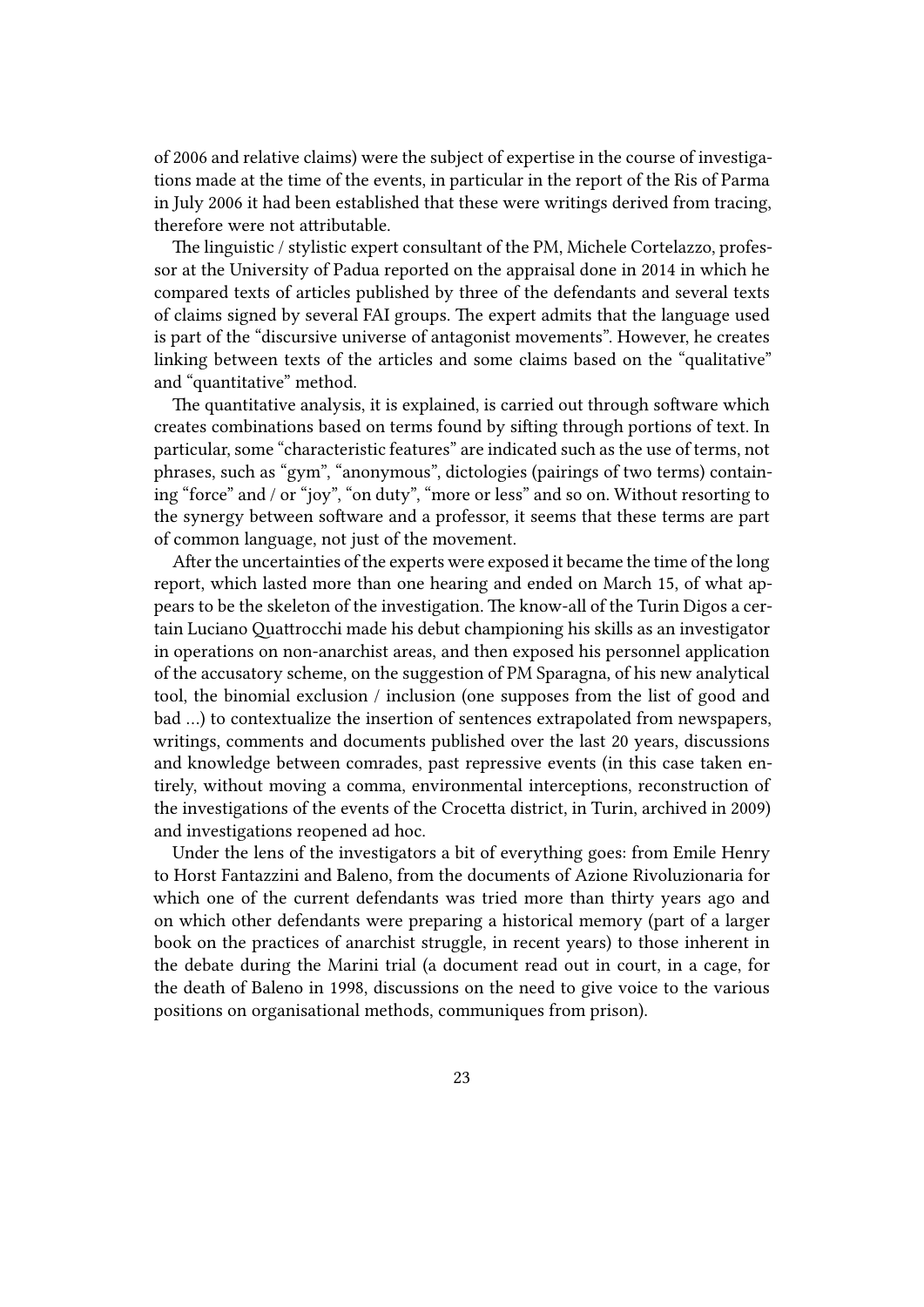It then passed to the analysis of *Croce Nera*, old and new, up to the articles published in the last issue, precisely on Scripta Manent and the analysis of the correspondence, under censorship, of the arrested.

With the hearing of April 12, at the request of the prosecution, the translation from Spanish of the old correspondence that ended up in the acts of some defendants was assigned to an expert. It then passed to the counter-examination of the Turin Digos cop by the defence.

During the counter-examination one of the accused comrades intervened retracing his experience from December '69, to experience in Azione Rivoluzionaria, in hiding, prison, up until today. At the next hearings on April 18 and May 3, the Ros of Perugia and Naples should appear to report on their respective investigations, which were then merged into this trial: the so-called operations, Ardire, Evolution I and II.

## <span id="page-23-0"></span>**Declaration of "Scripta Manent" accused at the hearing of May 31st 2018**

In view of the presence in solidarity at the court on March 31, we are writing these few lines to reaffirm a few fundamental concepts regarding this trial and the court carrying it out. First of all, we reaffirm our closeness to the arrested comrades: for us they are brothers and the pride with which they are confronting this little theatre makes us proud.

We also reaffirm our attachment, stronger than ever, to the anarchist ideal and our hatred of this society that thrives on death and exploitation. We are anarchists, it is normal for the State to attack us, we do not expect anything else from you and this is why your repression does not surprise us except for its clumsiness and scares us even less. In fact, after a year and a half you find us with the same positions of attack on this system.

We are accused of terrorism, but we continue to point the finger at the State and its laws that you administer which legitimize the exploitation, exclusion and death of millions of people throughout the world every day, to protect the interests of those who profit from all this. It is you who are under accusation: the dead in the wars in the Middle East and Africa, those who drown while fleeing poverty, the increasingly fierce exploitation of labour, the plundering of resources and the destruction of ecosystems, living conditions more and more like survival and the ever deeper interference in our lives by the State. The law would like to treat the dissent that all this generates with jail, branding it as a crime, but it takes a lot more to shut us up.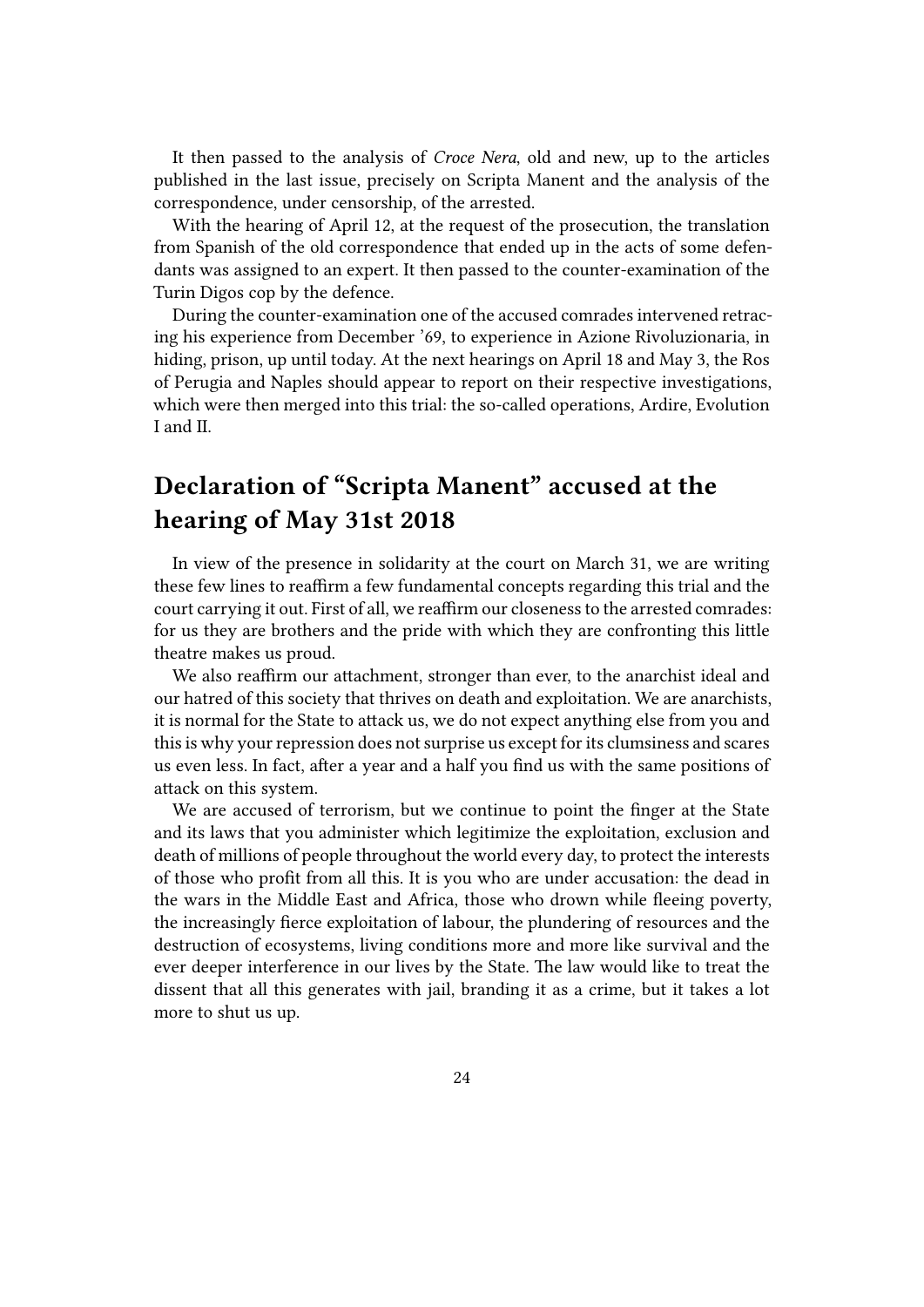War to the State, for Anarchy Nothing is finished, everything continues

> Alessandro Audisio Daniele Cortelli Francesca Galante Omar Nioi Erika Preden Lello The One in the Wheelchair Gioacchino Somma Carlo Tesseri

### <span id="page-24-0"></span>**Volano, Repeater burnt, writings in solidarity with the anarchists of Operation "Scripta Manent"**

In the first light of dawn on Saturday 4 August 2018 an incendiary attack destroyed the Wind and Vodafone repeater near the railway underpass of Volano in Trentino.

The fire spread throughout the pylon with flames 25/30 metres high. Not far away was written "Freedom for the anarchists of the Op. Scripta Manent". Already in April 2011 the repeater had been hit by an attack of this kind. Volano and surroundings remained without phone coverage or with a very weak signal for a good part of the day.

### <span id="page-24-1"></span>**April - July 2018, reports on the "Scripta Manent" trial**

After the hearing of winter 2008, mainly reports on specific alleged facts against the accused and the outline of the accusatory scheme on the crime of association according to the Digos of Turin, from 8th April to 16th May some ROS officers from Perugia – Rossi, Mencarelli, Simeon, Mariucci, Passeri – paraded themselves, some of whom are still in service there, others transferred to similar offices elsewhere in the country, to relate on the 'Ardire' investigation, later included in Scripta Manent, with digressions and providential amnesia on other investigations and files connected to anti-anarchist monitoring activity starting from so called operation Brushwood to operation Shadow, mainly through telematic, telephone, environmental interceptions and control of letters.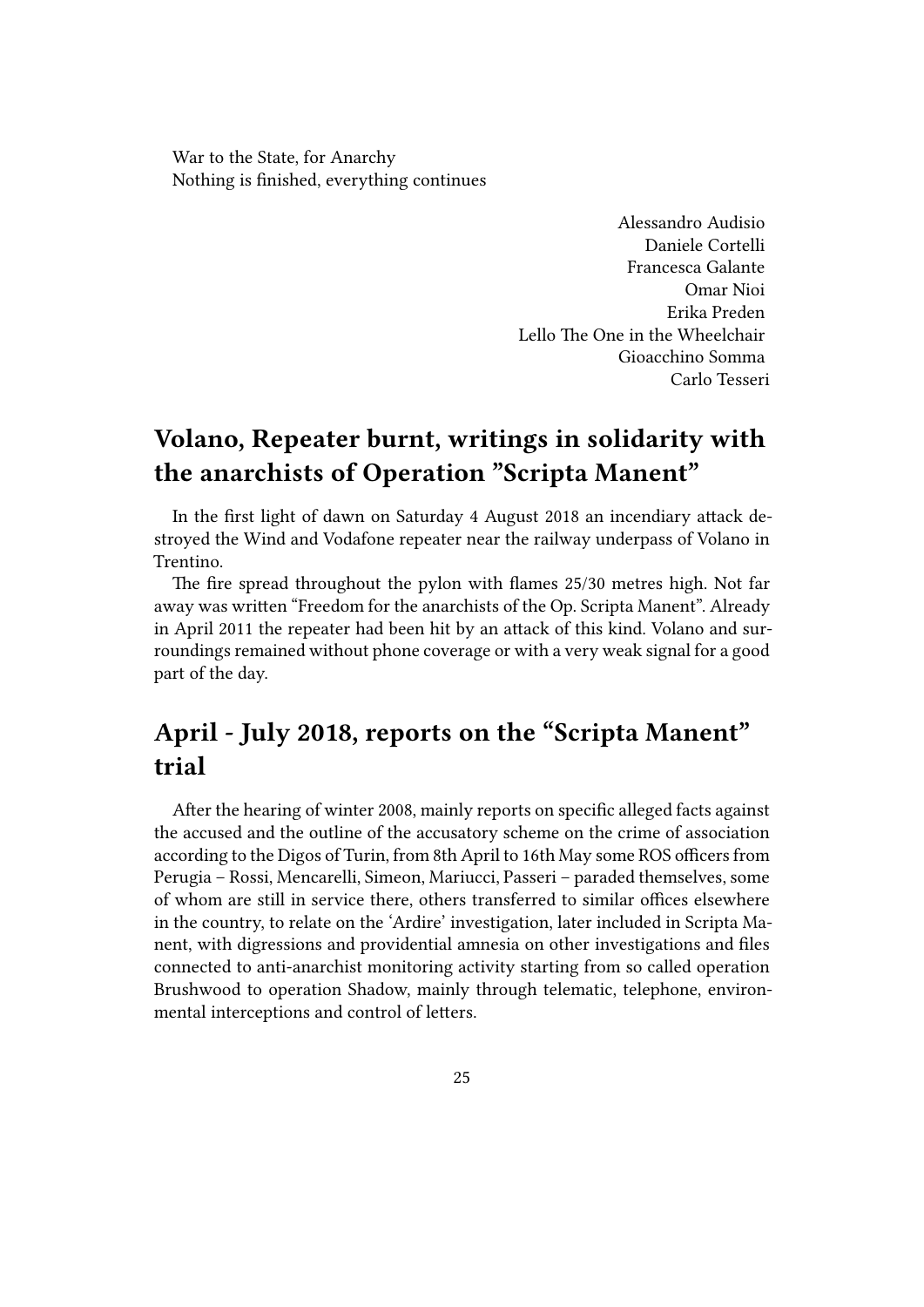Mencarelli exposed his analysis on the blog Culmine and on relations between anarchists mainly through letters to and from prison: 'yes, but I can't produce any actual data' could be the symbolic sentence of his statement as he was trying to attribute participation in another paper to an editor of Culmine; or 'they knew each other because of their hatred of Benetton' as he had to demonstrate that two defendants knew each other, that is to say both had been investigated for participating in initiatives against the Treviso landowners in solidarity with the Mapuche people.

Simeon described Ardire as 'derivation' of Shadow, following the monitoring of comrades on remand for the previous operation carried out by Perugia ROS/public prosecutor Comodi through controls on letters and audio-video recordings in the visiting hall of the prison of Alessandria, drawing special attention to the anarchist prisoners' hunger strike in memory of Mauricio Morales in 2009 and to the actions claimed by Sisters in Arms – FAI of the same period against the Bocconi university and other targets.

The ROS carabinieri officer practically reiterated the accusatory thesis of Ardire, with the well-worn model of the double level, skipping over the fact that this thesis had already failed miserably with the Ardire prison releases, in respect to both article 270bis and the specific charges and the filing away by Milan prosecutors (with whom the same Perugia ROS had collaborated after the jurisdiction was moved from Perugia to Milano) and also passing over the final sentence of operation Shadow (where the charge of association was dropped in the first grade trial whereas the charge of instigation was proposed again at the appeal trial and confirmed by the court of cassation).

Still in May, the Turin Digos officer Di Gregoli continuing to expose charges that anyone can read by surfing the web, that is to say by 'consulting open sources', gave an overview on the number of attacks carried out by FAI/FRI in Italy, 52 according to open sources, and a larger number abroad taken from a map published in various international counter-information sites.

He went on to expose the controls exercised on the series of meetings 'Heads Held High' and on the successive editors of *Croce Nera Anarchica* – described as a 'magazine of the association', a 'means of communication of the association' on the blog and prisoners' fund and also on the editors' movements and acquaintances.

At the end of May the ROS officers Moriconi, Corradetti, Panebianco and D'Enrico of Naples exposed the 'fruit' of their monitoring activity on anarchist milieus from 2012, in particular operations Evolution and Evolution II, and passing over other investigations that the same office was inflicting on anarchist comrades in the Campania region. As usual they dwelt on web counter-information and relations of solidarity with prisoners: communication via email, publication of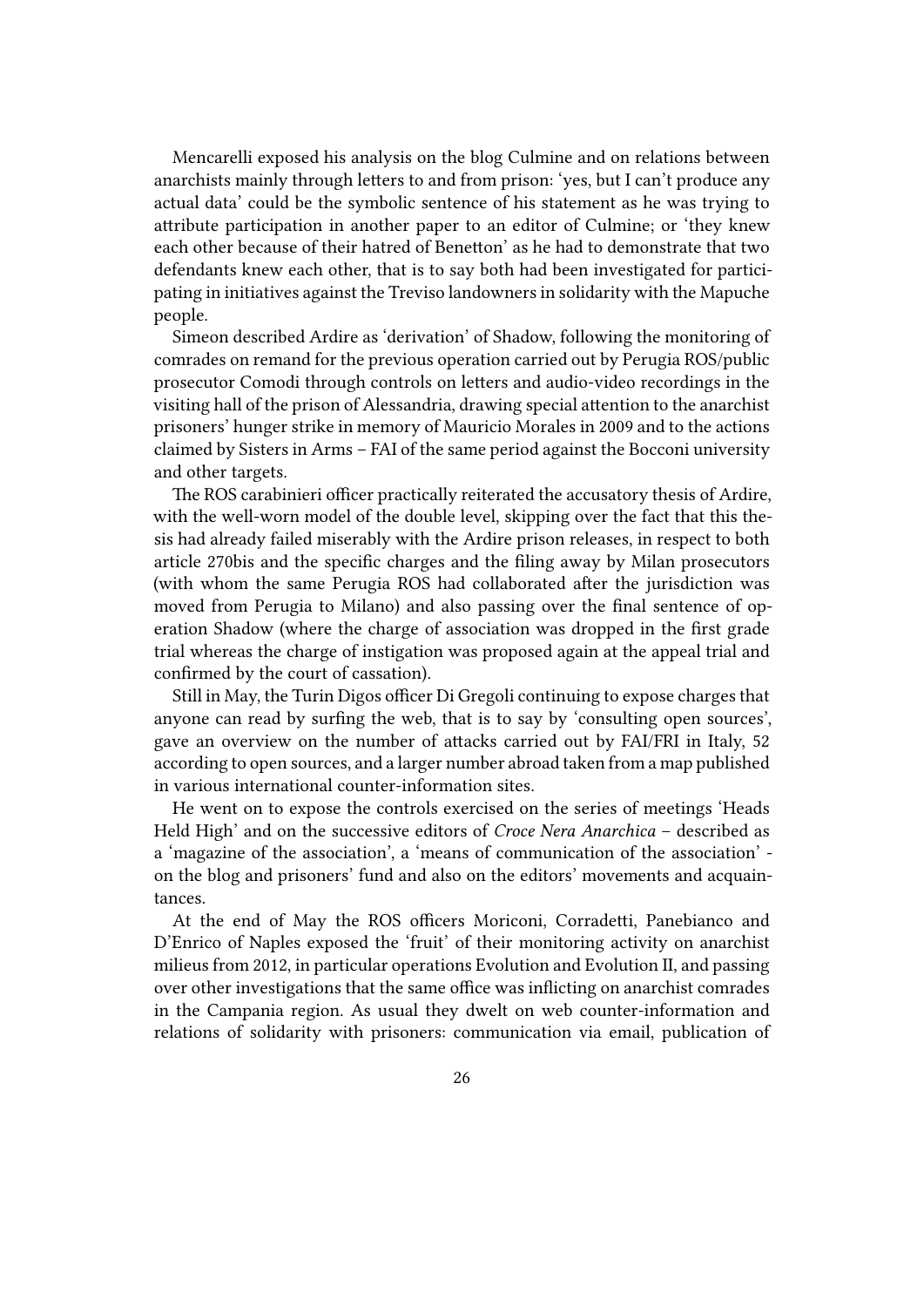news, communiques and claims, interspersed with detailed reports on 'significant' events such as … concerts and benefit T-shirt printing, presentations of meetings and a litany of anarchists' names, be they defendants or not, and the relations between the latter.

The narration of insignificant daily episodes (very similar between ROS and Digos) is mixed with sparks of genius such as that of considering it particularly significant to declare 'solidarity and complicity' instead of a more traditional 'solidarity' or that of hypothesizing an anarchist 'horizontal compartmentation' instead of a 'vertical compartmentation' in Red Brigades-style.

The same report contains the modalities of telematic interceptions used against RadioAzione – blog and web radio – with Trojan, introduced through ADSL, software renamed Agent Elena with their cop imagination. A laptop becomes an environmental microchip to intercept off-air comments during radio live recordings (with also the judges' authorization to make video recordings when the portable webcam was activated) and to allow the acquisition of emails, editorial activity and image searches through keylogger (software that can record everything being tapped on a keyboard) and snapshot (screen photos in succession) in closed time progression in order to give account of additions and corrections at short intervals.

In June the Pescara Digos officer Palazzo related his presence, the duration and frequentations of the defendants in Pescara in August 2012 (on the beach, in bars, at a fun park), on trips, relations and presence at the Adinolfi trial again through stalking backed by environmental microphones and cameras placed outside house and workplace entrances so as to put relations already known about for years under the magnifying glass, occasional acquaintances, presentations and distributions of CNA (of which, strangely, the Turin Digos say they didn't get the editors' telematic interceptions).

At the 4th July hearing, the lab technician responsible for graphic analysis of the Parma's RIS, Orienti, was summoned to confirm the technical report written at the time of the events concerning handwritten labels and stencilled texts of the incendiary/explosive parcels in Chiamparino, Coema and Torino Cronaca: this report states that according to the examination the handwriting derives from tracing and therefore, just like pencil writing, cannot be attributed to anyone, which contradicts the prosecutors' ostentatious graphic experts' reports.

At the 5th July hearing an IT expert summoned by defence lawyers explained the way of functioning of networks, sub-networks and search engines and the consequent modalities and possibilities of acquiring internet documents after a lapse of time. This contradicted the arbitrary attributions and reconstructions of the prosecutors, several years later.

Still on 5th July a geneticist consultant for the defence highlighted the endless irregularities, gaps and errors in the reports drawn up in 2005 and 2012 on DNA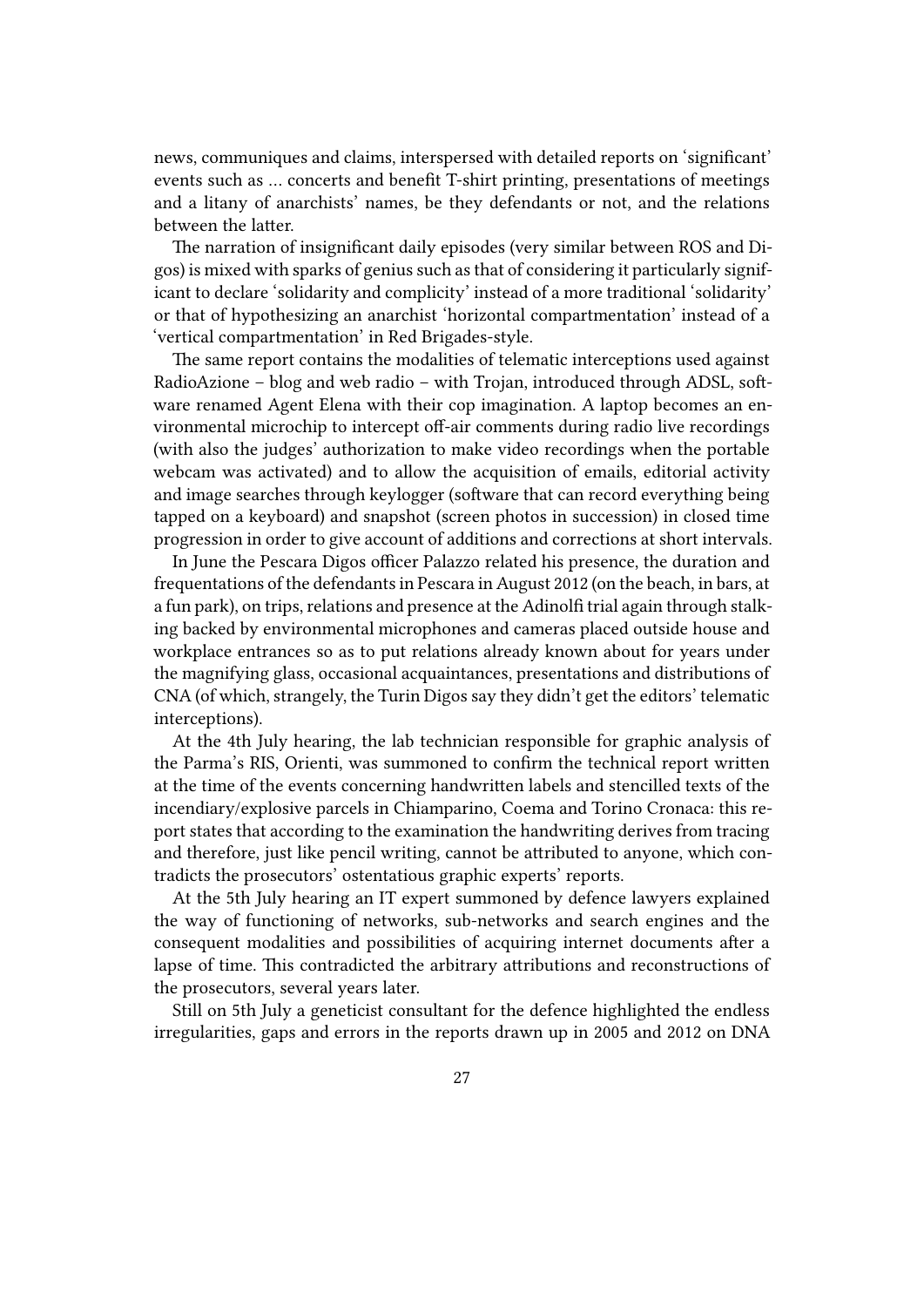traces found on the handles of a bag containing the unexploded device against Parma RIS in 2005: mainly a mixed, contaminated and scant DNA trace found in 2005, subsequently gathered and concentrated following a lab procedure considered no longer reliable and with tests that cannot be repeated because the trace found at the time was consumed in the first examination; errors that were also detected in a later examination in 2012 on the reliability of examination instruments: 'if you can't use software properly it will tell you what you want to hear', the consultant declared in order to explain the adaptability of data input.

The court demanded a fresh DNA examination, which will be conferred on 12th September, when the trial starts again in the autumn.

\* *The pieces in inverted comas are quotations from transcripts.*

# **More precisions about the keylogger found in Italy - February 4, 2019**

In october 2018, an article was published on several websites about a keylogger surveillance software found in Italy on a computer, and installed by cops. This article can be read in various languages:

(english) actforfree.nostate.net

(italian) anarhija.info

(french) attaque.noblogs.org

Althoug[h this example of surve](https://actforfree.nostate.net/?p=31644)illance is rather outside our subject (we want to limit ourse[lves to studyi](https://anarhija.info/library/radioazione-italia-alcune-precisazioni-%20riguardo-al-key-logger-installato-sul-mio-computer-it)ng physical surveillance devices, as mentionned in our call for contrib[utions\), we found it](https://attaque.noblogs.org/post/2018/10/11/operation-scripta-%20manent-quelques-precisions-au-sujet-du-keylogger-installe-sur-mon-%20ordinateur/) interesting to talk about it anyway.

We received by email precisions concerning this surveillance software, which explain some things that were left unexplained by the article from october 2018. We summarize below the new information.This information should be treated with caution, considering that the surveillance software couldn't be analyzed properly (the hard disk of the computer infected by the surveillance software was erased after the software was found).

The operating system of the infected computer was Windows.

The software was installed remotely through Internet. It stayed on the computer for four years. When the computer was re-installed/formatted, the surveillance software was installed again remotely through Internet.

Apparently, the software needed a constant Internet connection to spy and send the collected informations. It wasn't capable of saving the data locally to send them later.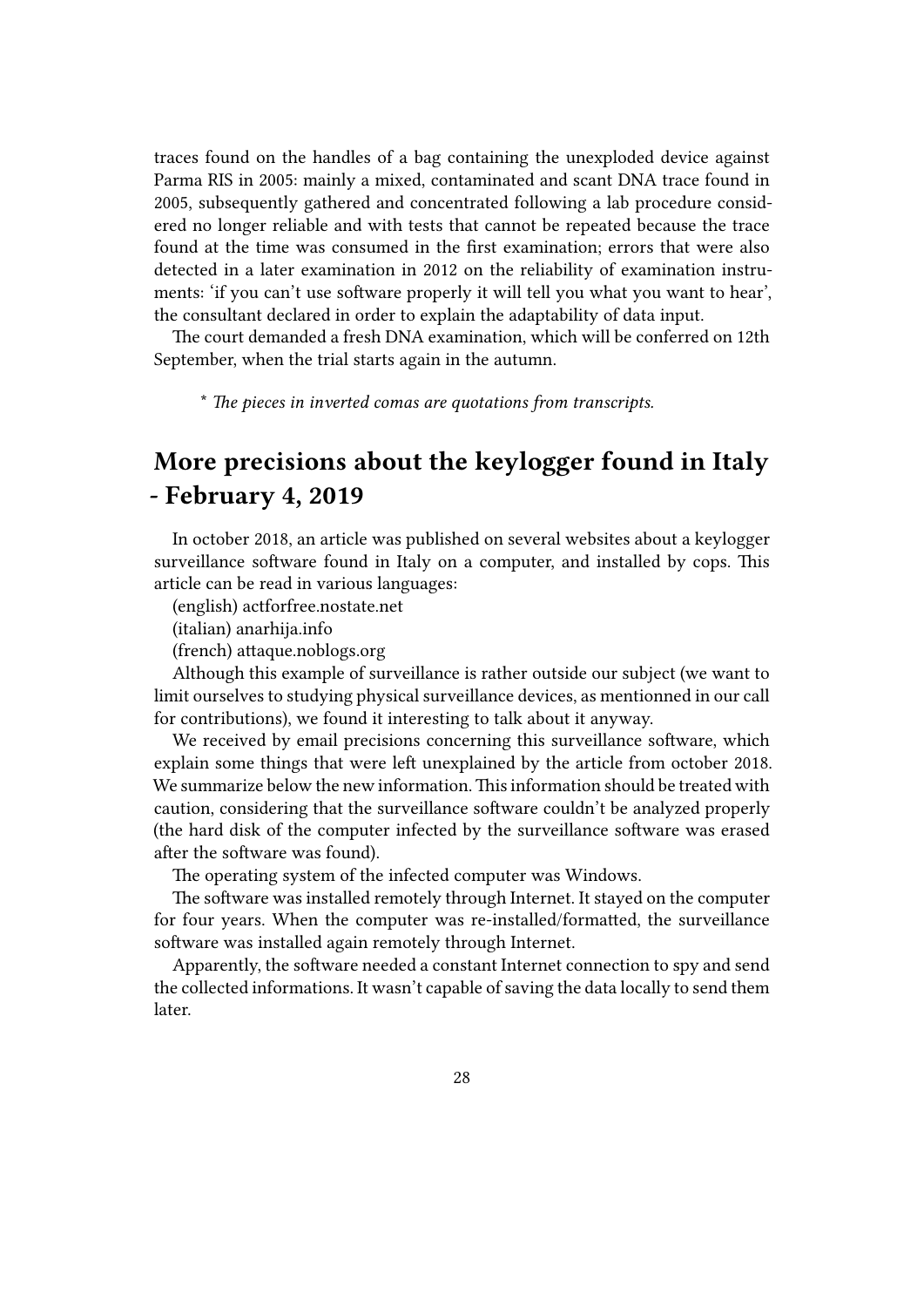The software was able to record the text typed on the keyboard, to take periodic screenshots and, depending on the security measures on the computer, to record communications sent and received (visited web pages, etc).

The presence of the software was discovered thanks to investigation files.

The software was supplied to the carabineri (italian cops) by the italian company Neotronic. Below, an extract of the presentation of the software by Neotronic, translated to english :

It should be noted that the NID system (Neotronic Internet Decoder) is able to obtain in clear all the communications sent/received by the targeted user, not protected by unassailable cryptographic techniques. If in the course of the wiretapping encrypted communications emerge (such as Black Berry communications in encrypted mode, Skype, encrypted VoIP, HTTPS web pages, etc.), it is possible to make the content of such communications interpretable, after evaluation of the security measures taken by the user (firewall, antivirus, anti-malware, etc.) and of the applications used, through the use of our IT agent Enhanced Law Enforcement Neotronic Agent (ELENA), which can also provide the periodic snapshot of the desktop of the target computer, and the text typed on the keyboard connected to the computer used by the target user (including encrypted mail).

desoreillesetdesyeux.

### <span id="page-28-0"></span>**Presence in court in solidarity with those on trial for Scripta Manent**

#### 11TH FEBRUARY 2019, 9AM

#### SOLIDARITY PRESENCE IN COURT AT THE SCRIPTA MANENT TRIAL

The first phase of the Scripta Manent trial, following which seven comrades have been locked up in pre-trial detention for over two years, will come to an end in the early months of 2019, with a first-grade sentence. The investigation refers to a string of attacks claimed by FAI and FAI/ FRI, which occurred between 2003 and 2012 against the armed forces (police officers, carabinieri barracks, carabinieri training centres and RIS), statesmen (mayors, a minister of the interior), journalists, firms involved in migrants' detention centres maintenance and the director of a migrants' detention centre. The wounding of engineer Adinolfi, executive manager of Ansaldo Nucleare, is also part of the investigation, an event that had already been dealt with in a trial and had been claimed by the Olga Nucleus FAI/FRI, namely Nicola and Alfredo, in prison since 2012.

At various levels there's also the charge of creating and participating in a subversive association (article 270bis), charges related to specific crimes (article 280) and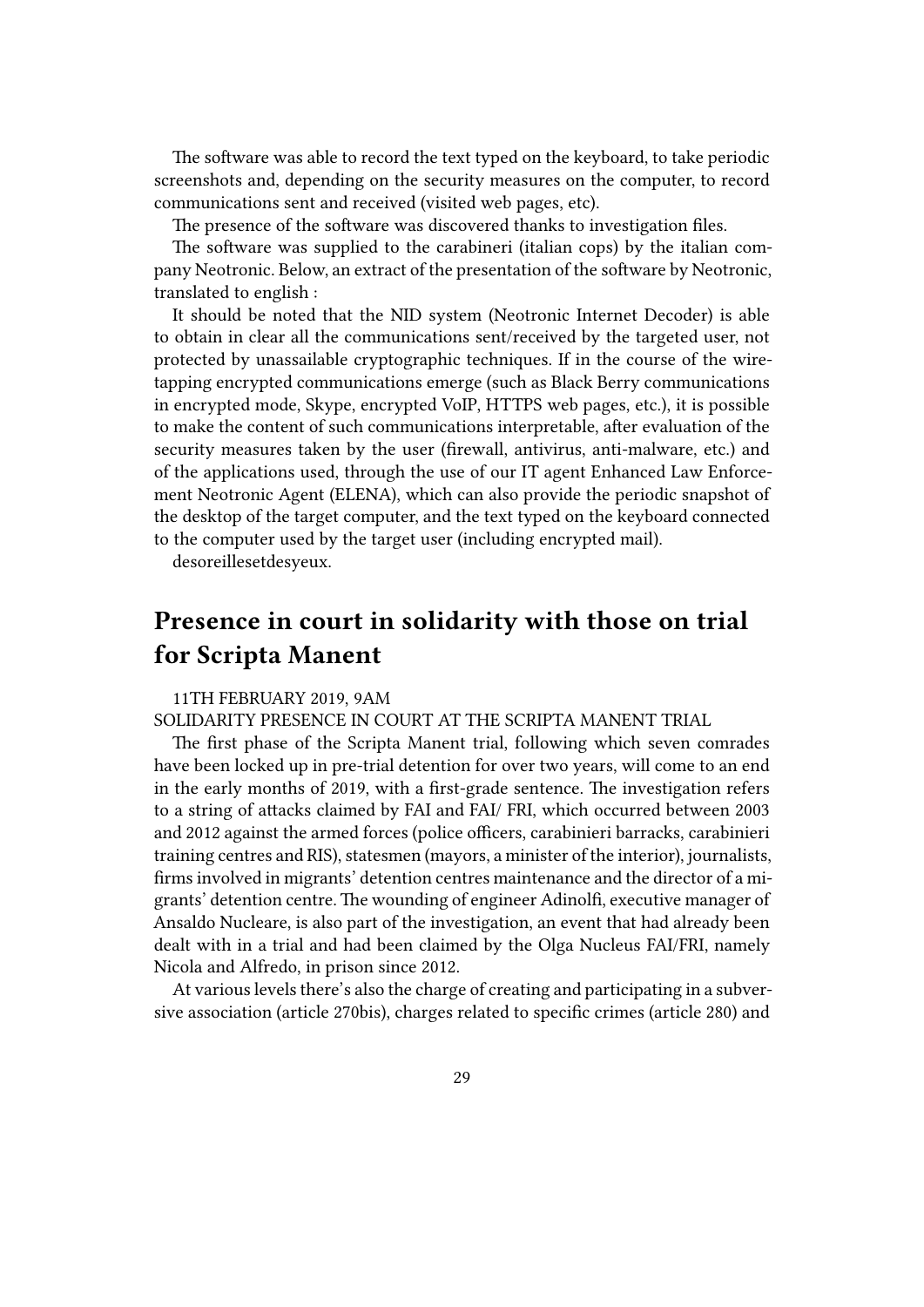charges of instigation to commit crime and defending crimes (article 414) because of articles, sites, blogs and anarchist editorial projects.

The trial distinguished itself for the use it made of debates within the anarchist movement in an orchestrated game of interpretations and differentiations, which the prosecutor in charge tried to use against the anarchists themselves, as the former is seeking to sentence our comrades and put the last twenty years of the history of anarchism and anarchist solidarity on trial.

In fact, all demonstrations of solidarity expressed on websites, pamphlets, journals and posters continue to be added to the court papers. For our part we can only reiterate our support to the comrades on trial and the practices that they are accused of; the history of the anarchist movement now in the docks is the history of all of us.

We express our solidarity with those on trial and our anger and disgust at all inquisitors!

For all these reasons we'll be present in court during Sparagna's final speech, so as to highlight our hatred of him and all repressive apparatuses and our closeness to those on trial.

FREEDOM FOR ANNA, MARCO, SANDRO, DANILO, VALENTINA, ALFREDO AND NICOLA

11TH FEBRUARY 9AM

BUNKER COURT LE VALLETTE PRISON, TURIN

### <span id="page-29-0"></span>**CSA Kavarna, Cremona - Tattoo Circus**

Benefit for those caught up in operation Scripta Manent

Tattoo Circus is a solidarity initiative that takes place in various anarchist places; its aim is to support some prisoners and paths of struggle and resistance to repression.

No tattooist, piercer, performer or whoever they might be earns a single cent for themselves.

#### FRIDAY 22ND FEBRUARY

Aperitifs with dj set old school rap by DJ SoulSolgia from 8pm, alongside tattoos and 2 piercings.

SATURDAY 23RD FEBRUARY

From 10:30am: non-stop tattoos, piercing and massage!

8pm – Updates and discussions on operation Scripta Manent

10pm – Discussion on body suspension art with Bloody Cirkus-Fuckin' Bloody Steel with possibility to try on the spot and on oneself… SUSPEND YOURSELF‼!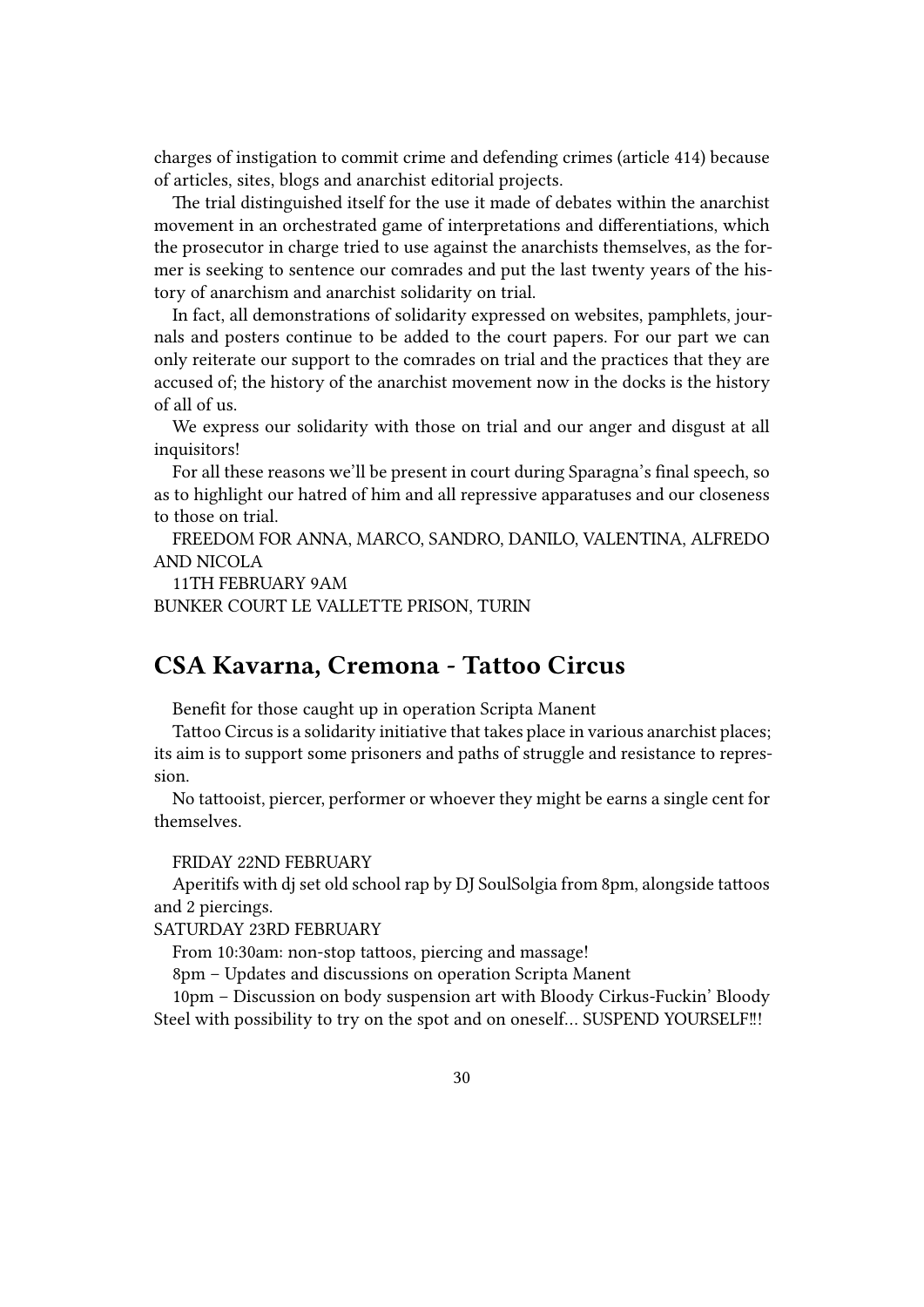(If you're really interested in trying to suspend yourself, due to organizational issues, we ask you to write to f.bloodysteel@gmail.com ) 11pm – Obscene show

12am – Body suspension show with Bloody Cirkus-Fuckin' Bloody Steel Followed by

:: DJ SET :: Dla\_Valley Crew Freaky Boy\_Uncontrolled Beat Giordi\_Crustek \_\_Xana\_NPK :: VISUAL ARTS :: GopiKa & Shila Ji :: SOUND SYSTEM & LIGHTS POWERED BY SabotaZ Crew :: JUGGLERS, SELF-PRODUCTION AND DISTRO STALLS ARE INVITED… WRITE TO US!:: :: NO SNITCHES – NO NAZI/FASCISTS – NO COPS – NO SEXISTS :: CSA Kavarna, via Maffi, Cremona

# <span id="page-30-0"></span>**About the Repression Against Anarchists in Italy**

February 23, 2019

Unfortunately, Italy has a long history of repressive operations against anarchists.

Since Operation Marini in 90s, the waves of repression against comrades, which brought into jail many people with charges of terrorism or criminal association, were countless. Just to name a few of the biggest repressive operations: Cervantes, Croce Nera, Ardire, Mangiafuoco, Thor, Ixodidae, Nottetempo, Fuoriluogo… These operations usually lead to several house raids in all Italy and to the arrest of several comrades who spend 1 or 2 years in pre-trial detention. Then they face trials with charges of 'association' and usually they are also accused of several direct actions for which the inquisitors never found any responsible. Sometime the public engagement of these comrades in the anarchist struggle and their open expression of anarchist ideas (direct actions support, prisoners solidarity, running an anarchist magazine or website and so on) is the only evidence that the prosecutors bring into the court. For this reason, in the majority of the cases all the accused are later acquitted at the trial, but only after having spent many months or years in prison.

Besides these huge operations, there is a constant small-scale repression against local anarchist groups which are expecially active on the territory, for example with struggles against police repression, evictions, detention centres for migrants,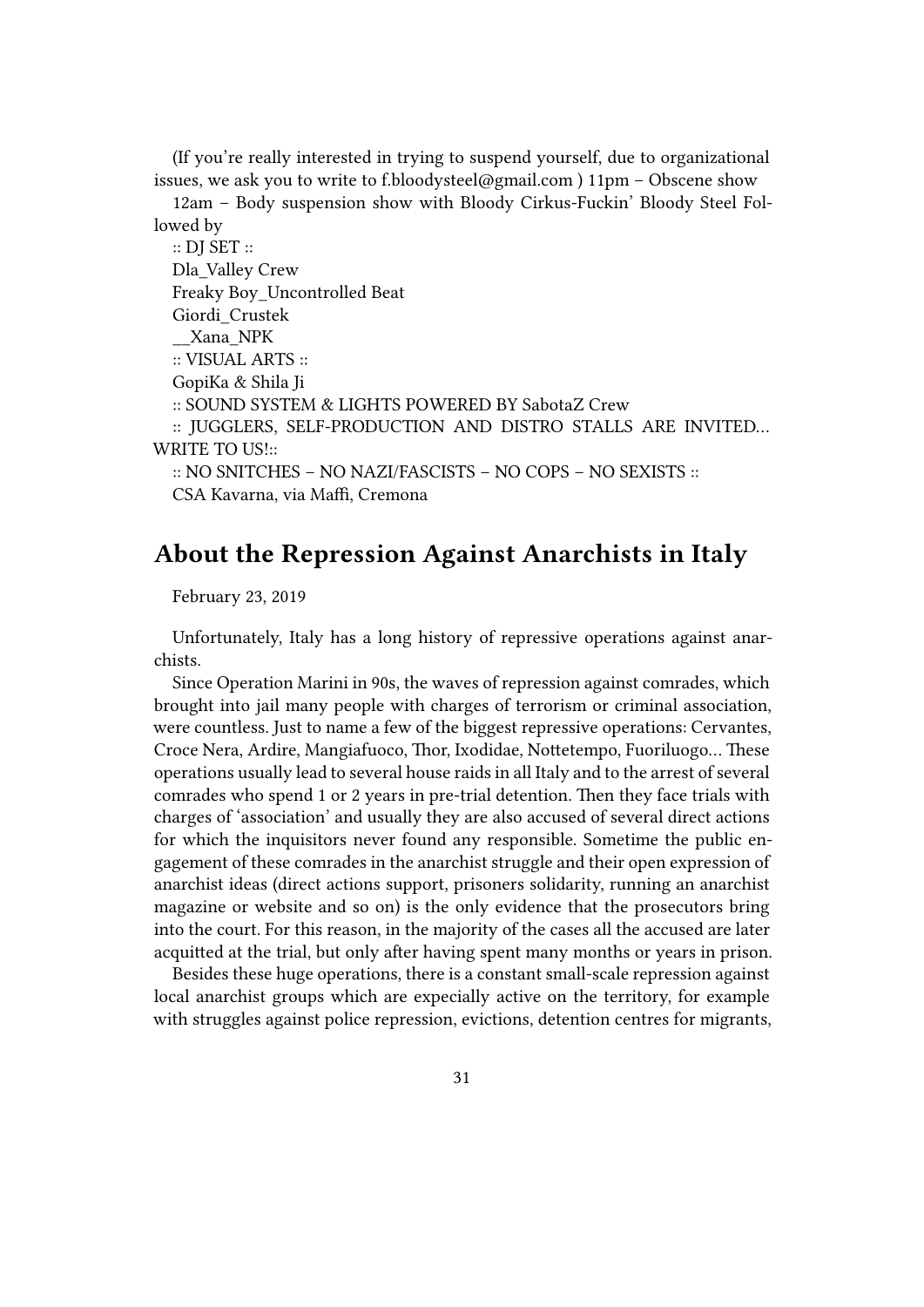jails, gentrification, corporate interests… In these cases anarchists are constantly repressed with recurring trials and spend much of their time going in and out of prison, house arrest or other restrictions of their freedom. This kind of police strategy of trying to burn out comrades with the aim of destroying the local anarchist group happens in many cities but since many years has been expecially strong in Torino.

Since it is impossible to relate about all the trials and repression going on, with this text we concentrate on three main repressive operations for which so many of our comrades are currently being held in prison: operation Scripta Manent, operation Panico in Firenze and the latest one, operation Scintilla in Torino.

#### OPERATION SCRIPTA MANENT

Operation Scripta Manent stroke in September 2016 with a series of house raids and arrests in all Italy. 32 comrades were accused of terroristic association and of some specific direct actions; seven of them are transferred to jail.

The investigation refers to a string of attacks claimed by FAI and FAI/ FRI, which occurred between 2003 and 2012 against the armed forces (police officers, carabinieri barracks, carabinieri training centres and RIS), statesmen (mayors, a minister of the interior), journalists, firms involved in migrants' detention centres maintenance and the director of a migrants' detention centre. The wounding of engineer Adinolfi, executive manager of Ansaldo Nucleare, is also part of the investigation, an event that had already been dealt with in a trial and had been claimed by the Olga Nucleus FAI/FRI, namely Nicola and Alfredo, in prison since 2012 (they are also accused in this trial).

At various levels there's also the charge of creating and participating in a subversive association (article 270bis), charges related to specific crimes (article 280) and charges of instigation to commit crime and defending crimes (article 414) because of articles, sites, blogs and anarchist editorial projects – among which an Anarchist Black Cross prisoners support group.

After more than two years, six of them are still held in jail in pre-trial detention while one is on house arrest. Because of the terrorist charge, they are held in special high-security wings inside the prisons where they are kept isolated from the rest of the prisoners and they suffer many restrictions on their mail and visits.

The Scripta Manent trial, which began in June 2017, concerns 40 years' history of the anarchist movement. The linchpin of the accusatory theorem of this inquest is based on the distinction between 'good' and 'bad' anarchists and the repression's instrumental interpretation of the debate within the anarchist movement. The trial distinguished itself for the use it made of debates within the anarchist movement in an orchestrated game of interpretations and differentiations, which the prosecutor in charge tried to use against the anarchists themselves, as the former is seeking to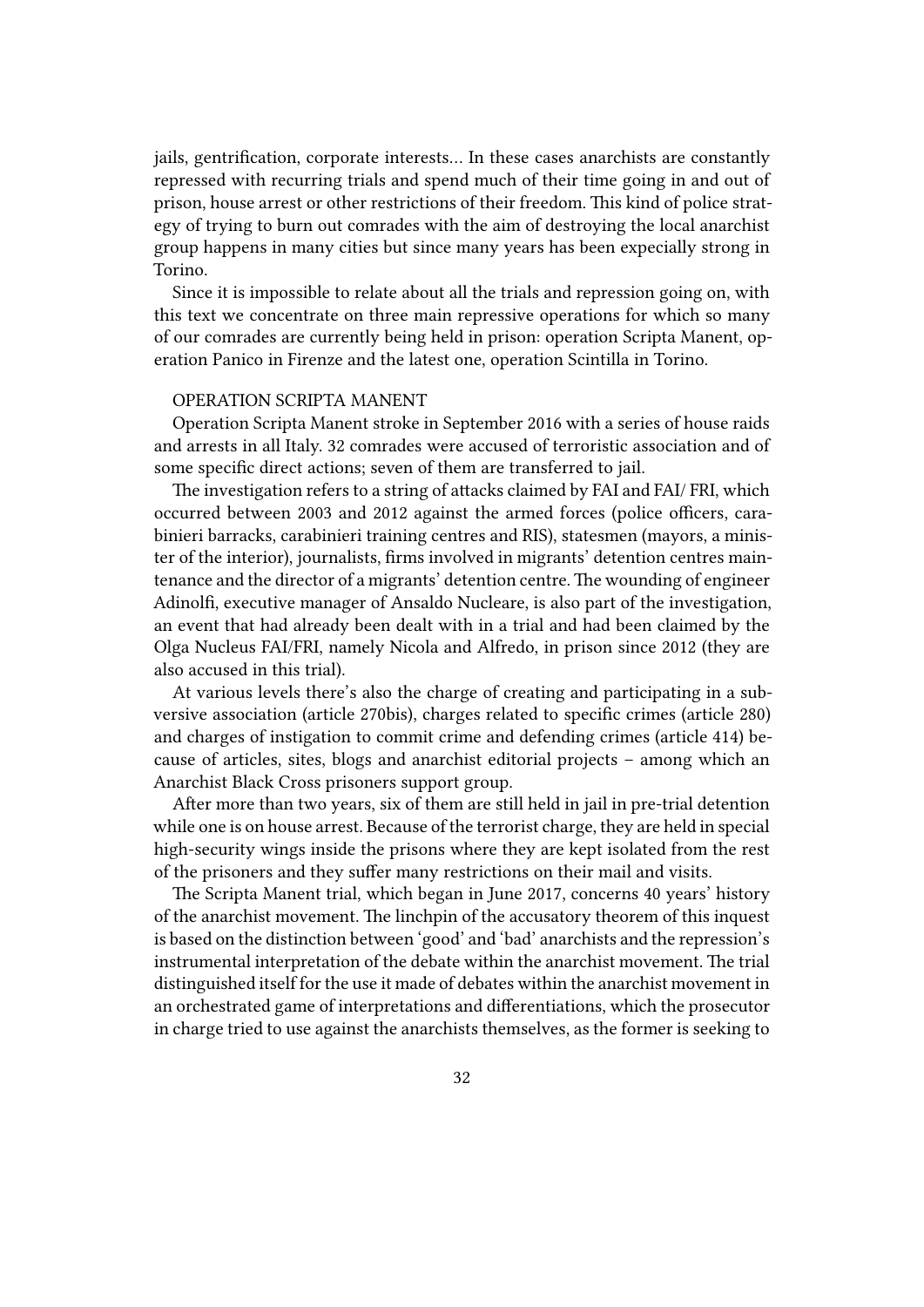sentence our comrades and put the last twenty years of the history of anarchism and anarchist solidarity on trial. In fact, all demonstrations of solidarity expressed on websites, pamphlets, journals and posters continue to be added to the court papers.

The first part of the trial is due to end in the early months of 2019, with the first-grade sentence.

#### SCRIPTA MANENT

Alfredo Cospito Nicola Gai Danilo Cremonese Alessandro Mercogliano C.C. Via Arginone, 327 – 44122 Ferrara, Italy Marco Bisesti C.C. San Michele – Strada Casale, 50/A – 15121 Alessandria (AL), Italy Anna Beniamino C.C. di Rebibbia – Via Bartolo Longo 92 – 00156 Roma, Italy

### <span id="page-32-0"></span>**Text read in solidarity to anarchists under trial following Scripta Manent operation**

On Monday 11 February in the bunker hall of the Turin prison a large group of comrades expressed their solidarity with the anarchists on trial following the "Scripta manent" operation (6.09.2016). Roberto Sparagna (the public prosecutor in the trial) was unable to take a word to formulate his indictment. After several slogans and the reading of the following text, the Court interrupted the hearing. The courtroom was evicted through the intervention of the riot squads. During the protest, solidarity was expressed to all the anarchists arrested and on trial during this period, following the repressive operations "Scripta manent", "Panico" and "Scintilla", and against the eviction of Asilo Occupato in Turin.

Freedom for all prisoners! Long live anarchy! Below the text:

Twenty years of history of anarchism are being impeached here.

We are not charged, but this is our history and our revolutionary path. And it is precisely this path that the practices currently under trial belong to.

We are all involved and the executioners of the state can neither define nor understand our ideas and our lives.

Solidarity with anarchist and revolutionary prisoners! Not a step back, Always Headed Up.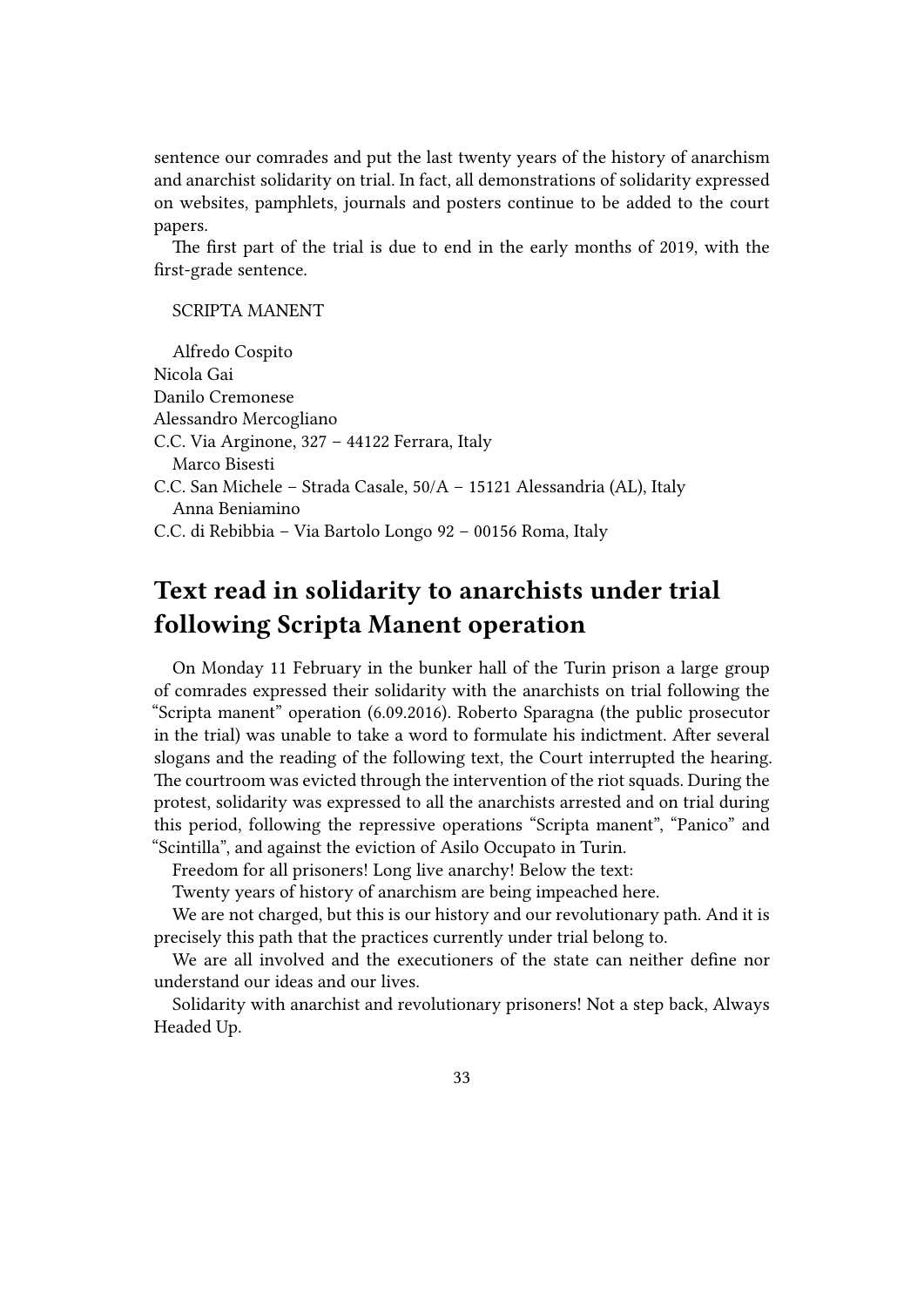"Firmly and without compromise towards our goal". For Anarchy!

### <span id="page-33-0"></span>**Actions in solidarity**

#### <span id="page-33-1"></span>**Pinerolo : Solidarity attack**

Round Robin /Thursday 21 February 2019

During the night we attacked the Poste de Pinerolo office [near Turin] with hammers as a gesture of solidarity and complicity with the anarchists arrested in Turin and Trentino and with the comrades imprisoned for the Florence affair and operation Scripta Manent.

Salvini hatchet man – Asilo is everywhere

#### <span id="page-33-2"></span>**Action in solidarity in Cremona**

Round Robin / Sunday 24 February 2019

Following the arrests and raids in Trentino we put an optic fibre cabinet out of use during the night. Silence the techno-world to let the living flesh scream. Also in solidarity with the comrades in Turin, the comrade of Fermento, the prisoners of operation Scripta Manent and Panico. In the fog of Cremona we don't swallow the pill of repression either.

#### <span id="page-33-3"></span>**Rome, Italy : Enijoy cars under attack**

ENI kills and pollutes in Italy and abroad. In the night between 26th and 27th February 3 incendiary devices were left in 3 enijoy cars. Solidarity with all imprisoned anarchists.

\* *Translation note: ENJOY is a 'sustainable' vehicle sharing company run by energy company ENI and public transport operator Trenitalia*

### <span id="page-33-4"></span>**Underground Hip Hop Festival, benefit for anarchist prisoners (28-29-30/03/2019) Bencivegna Squat**

NO FASCISTS NO COPS NO SEXIST LYRICS OR ATTITUDES Free donation entry Friday 8pm Pizzas Followed by concerts: PEGGIOKLASSE, MC INGANNO, SHILI E NOBRIDGE, COMA, SERPE IN SENO, NO CHAPPY? BOURGEOISE!, F.A.M.E., MOSKELLA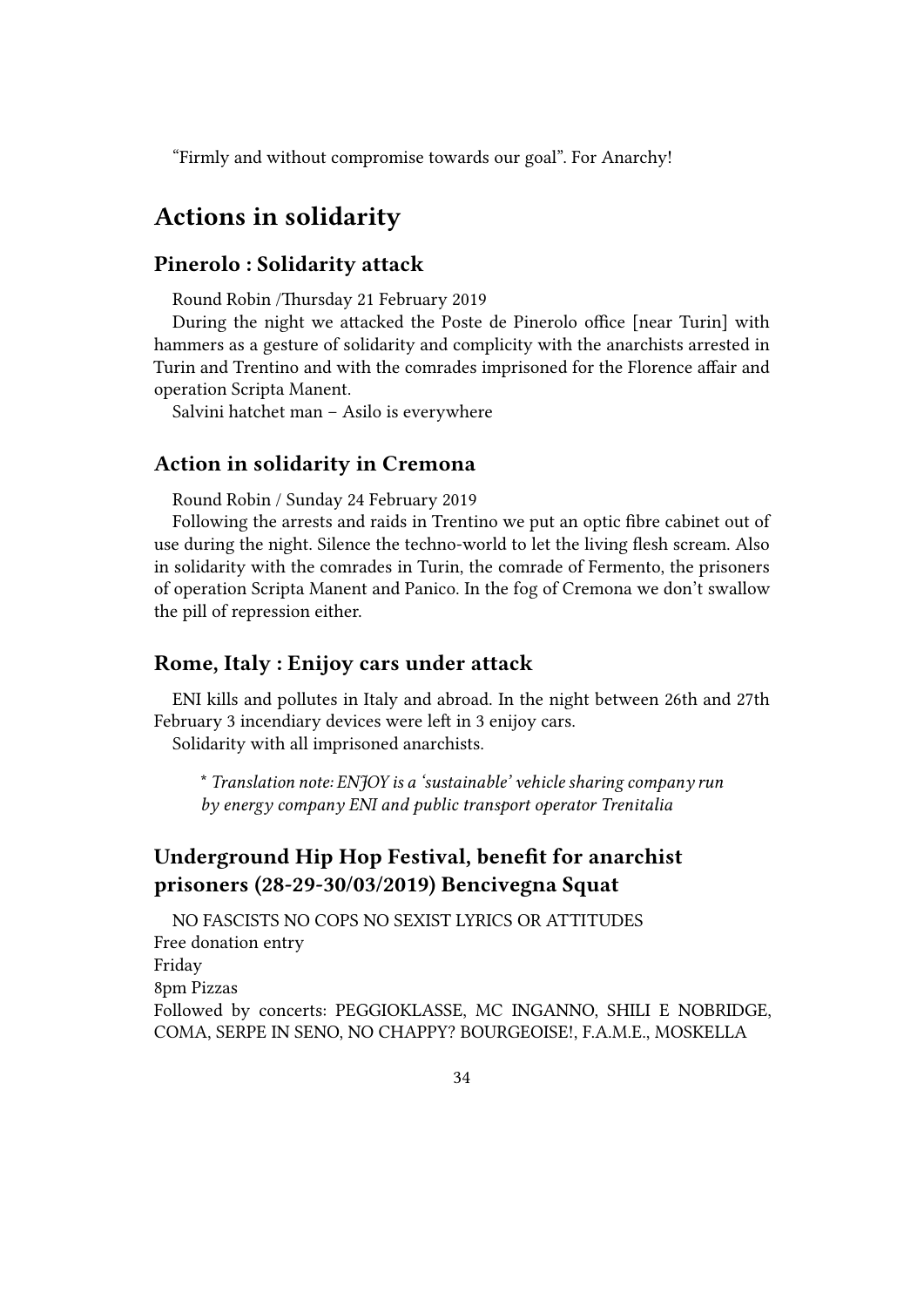Saturday

2pm GRAFFITI JAM

6pm FREESTYLE JAM mics and beatmakers all invited 8pm Pizzas Followed by concerts: EMCEE 'O Zì, SILLA MANDRIA, 100# POSSE, PREALPI ONDA CLANDESTINA, FUTTA, DJ QVP + LABORATORIO HIP HOP METICCIO + BRADERS, KATO + INZU (EQ-25), SECCO, TOT0' NASTY+ ANTOUCH+ DJ APU, BEATBOXERS (FRANK VENUS & SATANA)

Sunday

Wild hip hop session outside the female unit of the Rebibbia prison 3pm sharp

ALL PROCEEDS WILL GO TO SUPPORT THOSE IMPRISONED AND INVES-TIGATED FOLLOWING THE REPRESSIVE OPERATIONS 'SCRIPTA MANENT' AND 'PANICO'

(Via Bencivenga 15 – Rome / bus 90, 60, 211, 84, N4)

#### <span id="page-34-0"></span>**Paris, France: 3 Postal Vehicles Torched by Anarchists**

On the night of Monday 22nd to Tuesday, April 23rd, three vans of the Post Office were torched in rue e la Chine in Paris.

The role of the Post Office in this society, at the intersection of the public sector and capital, is crucial and is often forgotten. That is why it was targeted, with the perspective of a permanent anti-authoritarian conflictuality against the institutional, economic and ideological mechanisms of this world.

A negation of this society, which strives to be international via action and solidarity with comrades, has fallen into the net of repression.

A thought for the anarchists locked up in Italy, especially those recently convicted for Operation Scripta Manent.

"*I declare myself to be anti-authoritarian, individualistic, for the insurrection, for the destruction of this filthy and vile world and for the destruction of State Capital! Always your enemy! For Anarchy!*" 12

Anarchists for Internationalist Solidarity

### <span id="page-34-1"></span>**P.M. requests for sentencing March 7, 2019**

The Turin Public prosecutor Roberto Maria Sparagna made the following requests for sentencing of those accused in the 'Scripta Manent' trial:

Alfredo Cospito: 30 years Anna Beniamino: 29 years

<sup>&</sup>lt;sup>12</sup> Declaration of Gioacchino Somma, one of the anarchist defendants in the Operation Scripta Manent trial.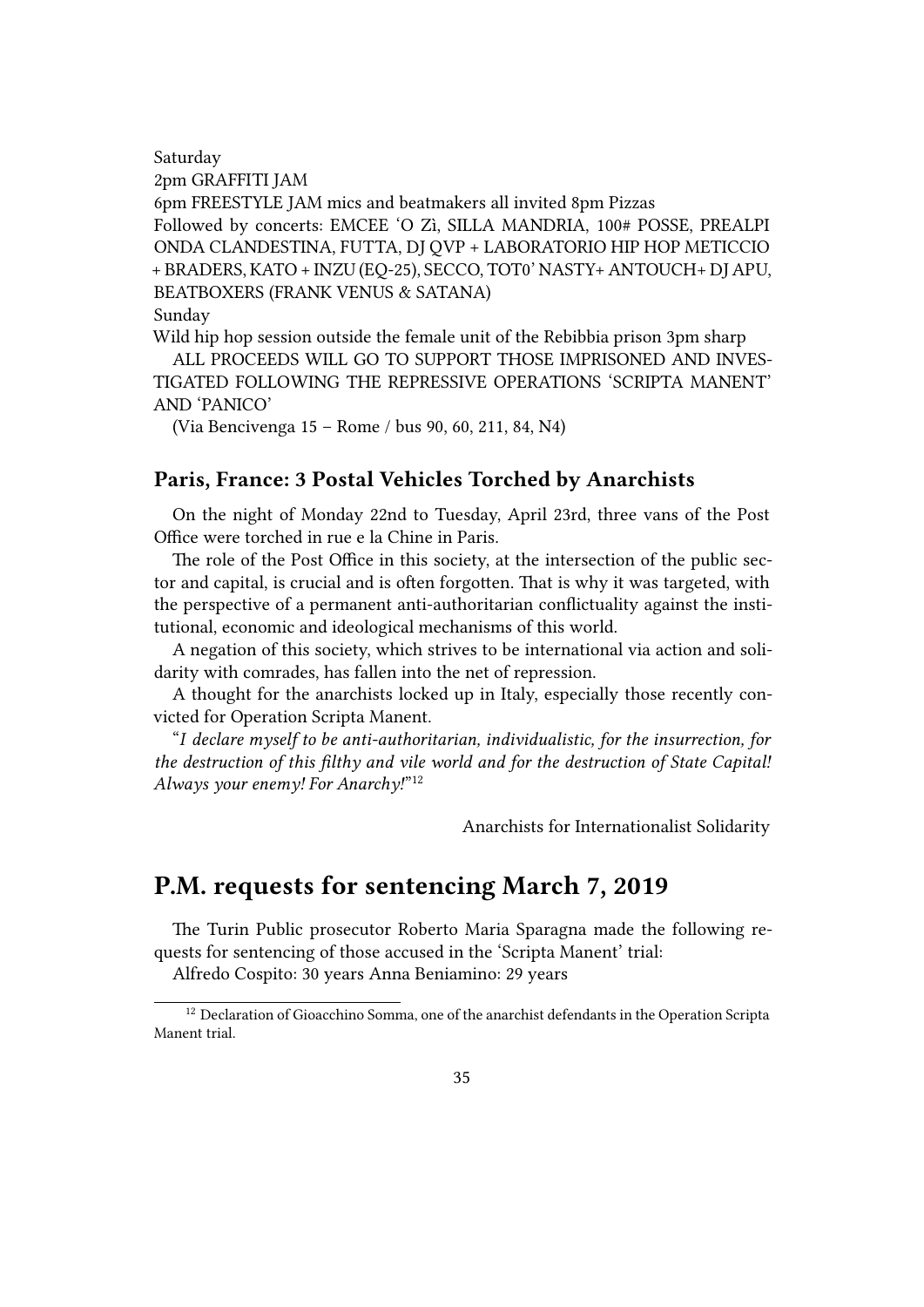Gioacchino Somma: 7 years and 6 months

Valentina Speziale, Marco Bisesti, Pasquale Valitutti, Omar Nioi, Erika Preden, Alessandro Mercogliano, Daniele, Stefano, Claudia, Sergio: 6 years and 6 months

Alessandro A. , Francesca G.: 8 years Nicola Gai: 10 years

Danilo Cremonese: 10 years

Patrizia Marino: 7 years and 3 months Carlo Tesseri: 8 years and 3 months Gabriel Pombo Da Silva, Stefano Fosco, Elisa Di Bernardo: 7 years For none any extenuating circumstances. No contested recidivism.

### <span id="page-35-0"></span>**March 18 Gioacchino Somma's final declaration to the court of the trial of "Scripta Manent"**

Today, two years since the beginning of this trial in which I am accused along with the others, my anarchist comrades, brothers and sisters, and after letting this public prosecutor with an unsurprisingly sick imagination talk, I reiterate all the more forcefully that I am anarchist, individualist and for insurrection.

Having read thousands of pages of court papers written by various Neapolitan and Turin prosecutors, I am now even more convinced that sometimes it's better to be in judicial trouble than to think the way you do.

I stick closely to my ideas that you don't like because are for the destruction of everything that has to do with your miserable world.

If it had been up to me, I wouldn't have been born at all, but others decided for me so I have no other choice than to be in this world my own way. I shall never belong to the herd that you assign a path for grazing to…

I am different, I prefer to elude paths and go with the wolves. Guilty or innocent? No, thanks. I leave this lurid trick to you.

I am anarchist so I will always be your enemy!

I am with my brothers and sisters whom you are now keeping locked up in your State concentration camps.

I stand in solidarity and complicity with Alfredo, Nicola, Alessandro, Danilo, Marco, Anna, Valentina and all the anarchist comrades imprisoned for other inquests all over the world… from South America to Greece!

It won't be the threat of a sentence hovering on my head to make me take a distance from them.

It hurt not to be able to write to them these past two years, but I had decided not to give any more pearls to the pigs… and let it be clear that the pigs are not my imprisoned brothers and sisters but those who followed me for six years; those who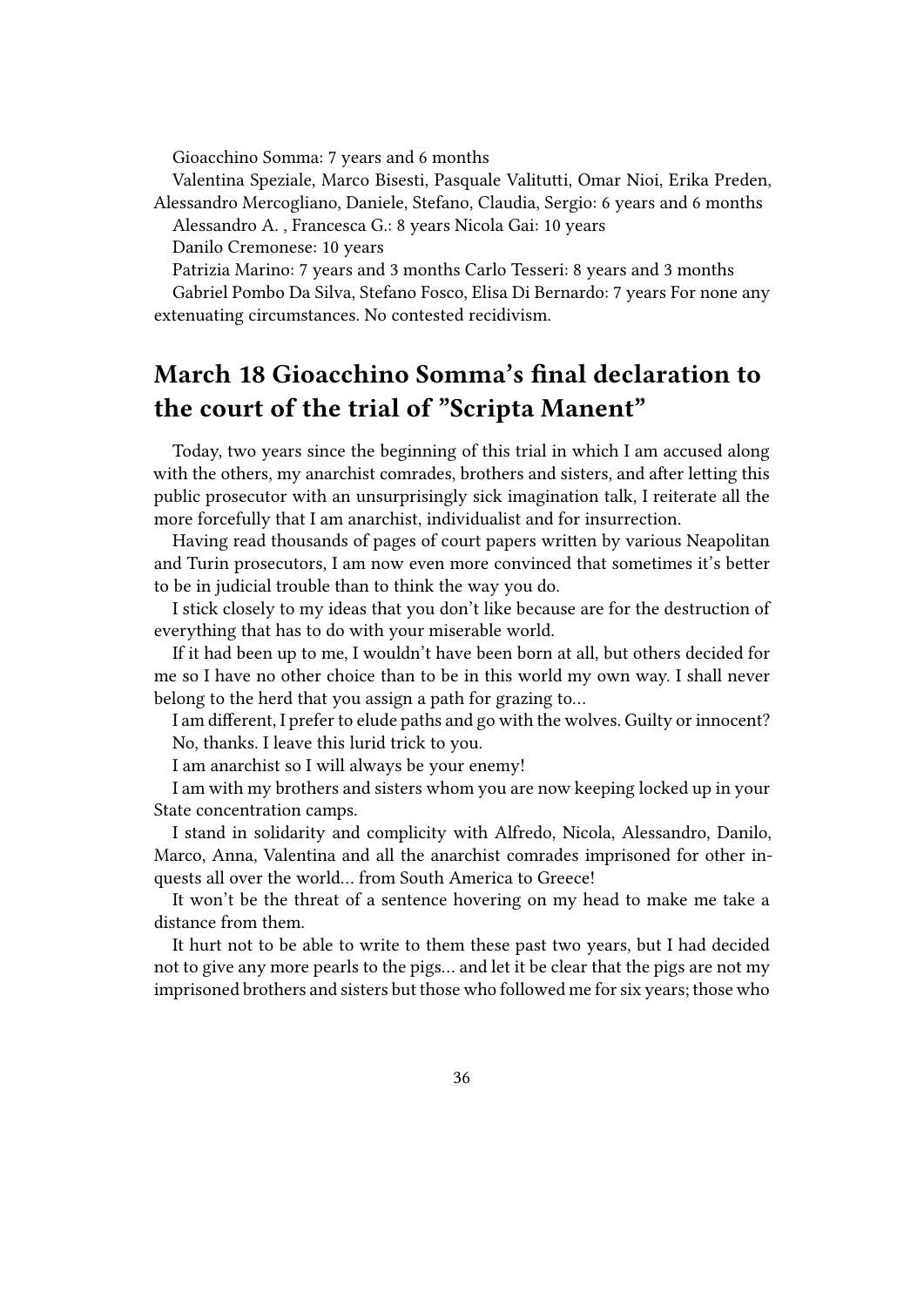ordered a bug to be placed in my bedroom and those who listened to everything that went on in my bedroom.

Luckily I had covered the eyes of your dear motherfucking 'Agente Elena', which still vegetates inside my computer. I only hope I just gave you 'wanking' material and nothing else…

I consider it a compliment to be defined a 'terrorist' by a State that through its armed wing kills in its police stations, barracks and prisons; a State that has always been the institutional face of the Mafia, the Camorra, the 'Ndrangheta and the Sacra Corona Unita, as well as the perpetrator of massacres in the streets, trains, planes and recently has been sinking boats full of people escaping from their homelands because of the wars that the west has brought to their countries.

Well, yes, I want to subvert all this!

As I declared at the beginning of the trial, I claim as mine and only mine the project of Radio Azione on whose website has been published everything that I feel myself to be in affinity, complicity and solidarity.

I claim the texts signed 'Radio Azione' as texts written by me, reaffirming that I still think now what I thought at the time. I claim every single word I have said on the radio.

I claim wanting to translate claims of direct actions carried out by anarchist comrades all over the world. Because I am for direct action!

I claim having translated texts of anarchist comrades locked up in the concentration camps all over the world.

I claim having supported, collaborated with and organized initiatives for Croce Nera Anarchica.

I claim always having supported imprisoned comrades including through initiatives aimed at their economic support.

I claim being antiauthoritarian, individualist, for insurrection and the destruction of this lurid and fetid existent and of the State-Capital!

Forever your enemy! For Anarchy!

Gioacchino Somma

### <span id="page-36-0"></span>**Free and dangerous by Elisa and Gabriel**

Ardire, Scripta Manent, Operation Buyo ... Do they mean anything to you? These are only a few of the police judicial "operations" that our "clan" has lived on its own skin for being and remaining anarchists to the extreme consequence.We are a nomadic clan that goes from country to country in search of accomplices who practice anarchism without asking for approval or consensus, who act without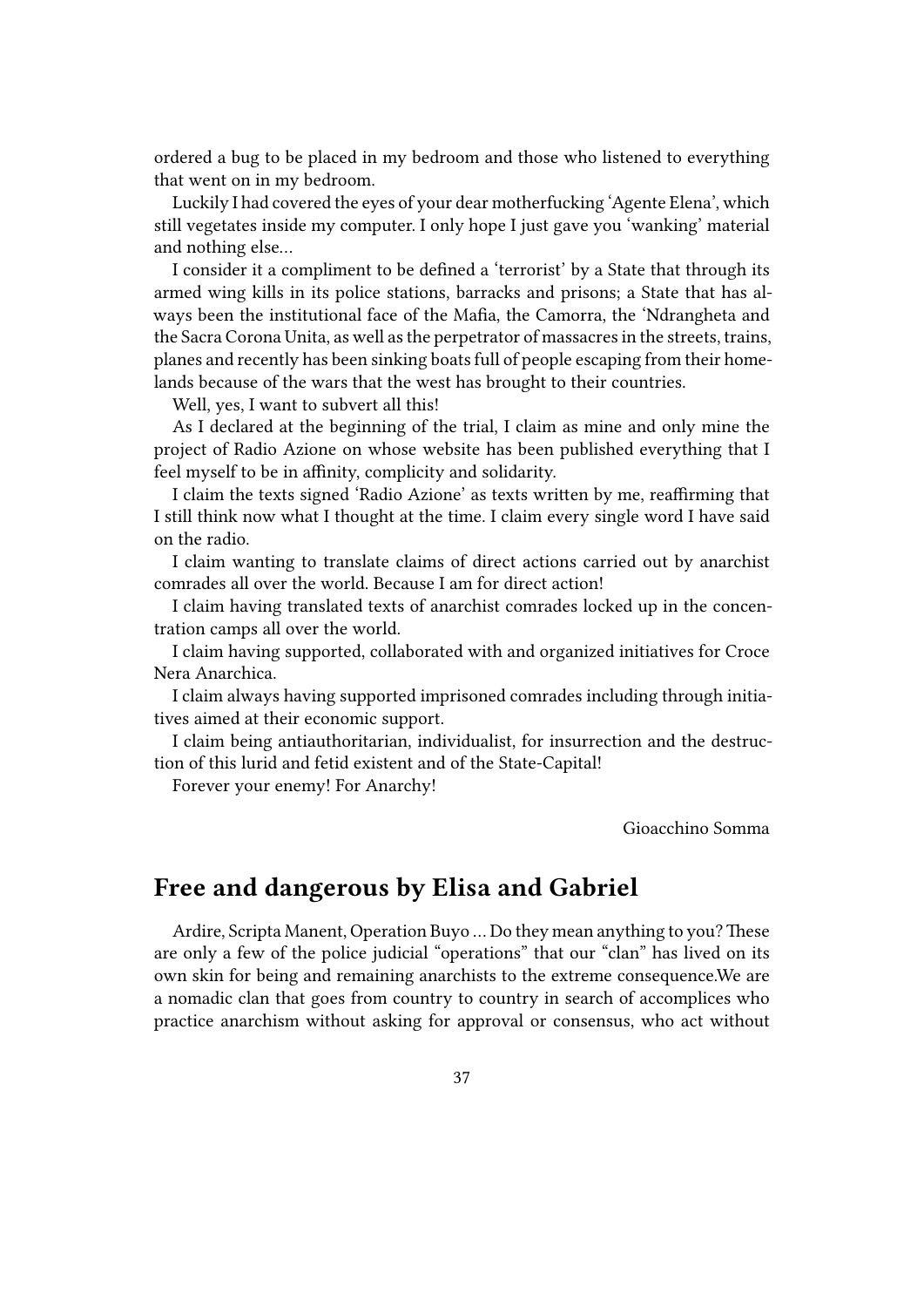worrying about the "politically correct" discourse (so much in vogue in our times) that haunts our little shops today. We are also not interested in "aesthetics", but "ethics", the practical, the real…

We are looking for an anarchism that dirties our hands, keeps us awake and always on guard (as opposed to any complacency); this anarchism that is not liked by and disturbs the servants of the State, who have not abandoned their efforts to imprison us.

It is not easy to go from one place to another. It's even more difficult along with our daughter, that little beauty we called Iraultza, and a canine companion that we will never fail to take with us, because she is an integral part of our clan.

Apparently, the Spanish State has not stopped wanting to put me in prison for a "residual sentence" that exists only in its putrid mind and its disgusting papers.

That being how things are, we have decided to live in the shadows, bringing our invisible contribution to all the projects that are of interest to us and with which we feel complicit.

We express all our subversive solidarity for the DESERVING comrades on trial in Italy and the world. We have no declarations to make in the courts of the "gowned" because we don't give a shit about their theatres and farces, their accusations and acquittals.

The best way to propagate Anarchy is to live it intensely, not by representing it. We are not for farce or comedy.

There will be no more "communiques" from our clan: We are free and we are dangerous.

For Anarchy!

The nomad-anarchist clan. Elisa-Gabriel-Iraultza and the quadruped.

### <span id="page-37-0"></span>**New Solidarity Card for "Scripta Manent"**

January 28, 2019

Given the pace of court appointments, legal fees are increasingly high and, therefore, we must renew the invitation to those who wish to contribute to make payments to the CNA account.

There has been a change in the postepay card number for paying money in support of the comrades on trial for operation "Scripta Manent": 5333 1710 7777 2446

Those who prefer to make a bank transfer can contact us through cassamanent@tutanota.com to get the IBAN details and the name on the card.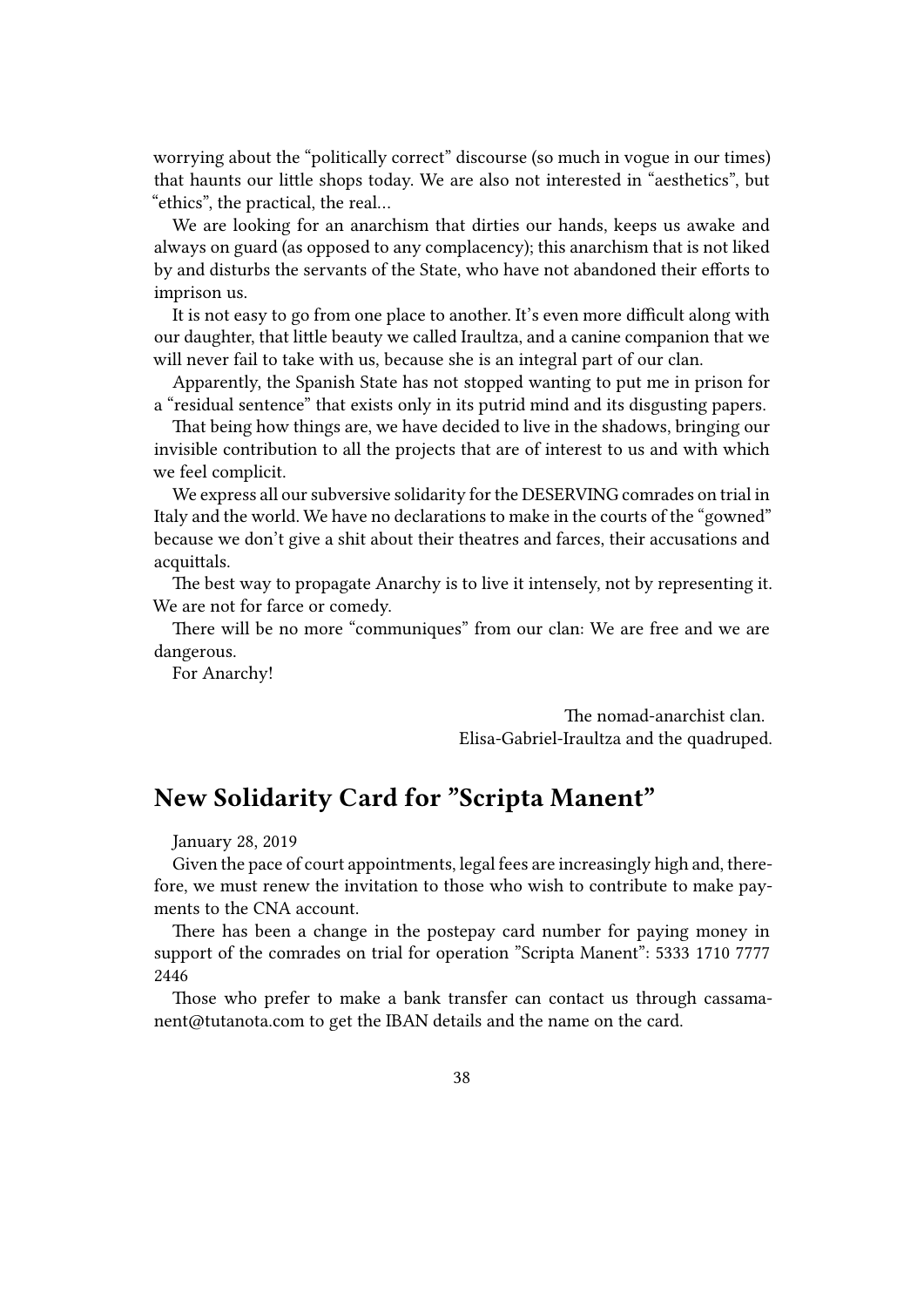We are taking this opportunity to ask comrades to make an effort as we are about to face the last stages of the trial and more legal expenses need to be faced.

autistici.org/cna

### <span id="page-38-0"></span>**Five comrades sentenced - 24/4/2019**

A first instance sentence was issued in the trial that began in June 2017 regarding the "Scripta manent" operation, which on September 6, 2016 led to the arrest of five anarchist comrades and the notification of pretrial detention to two other imprisoned anarchist comrades (Alfredo and Nicola). The requests for sentences proposed by the public prosecutor R. Sparagna for 22 accused anarchist comrades exceeded 200 years.

On April 24th the sentences were issued, as reported in Croce Nera Anarchica website:

Anarchist comrades sentenced: Alfredo Cospito 20 years Anna Beniamino 17 years Nicola Gai 9 years Alessandro Mercogliano 5 years Marco Bisesti 5 years The other accused were acquitted.

HEALTH IS IN YOU!

### <span id="page-38-1"></span>**Addresses of imprisoned comrades**

ALFREDO COSPITO Casa Circondariale di Ferrara Via Arginone, 327 – 44122 Ferrara, Italy

ANNA BENIAMINO C. C. de L'Aquila via Amiternina 3 Località Costarelle di Preturo 67100 L'Aquila, Italy

NICOLA GAI Casa Circondariale di Ferrara Via Arginone, 327 – 44122 Ferrara, Italy

ALESSANDRO MERCOGLIANO Casa Circondariale di Ferrara Via Arginone, 327 – 44122 Ferrara, Italy

MARCO BISESTI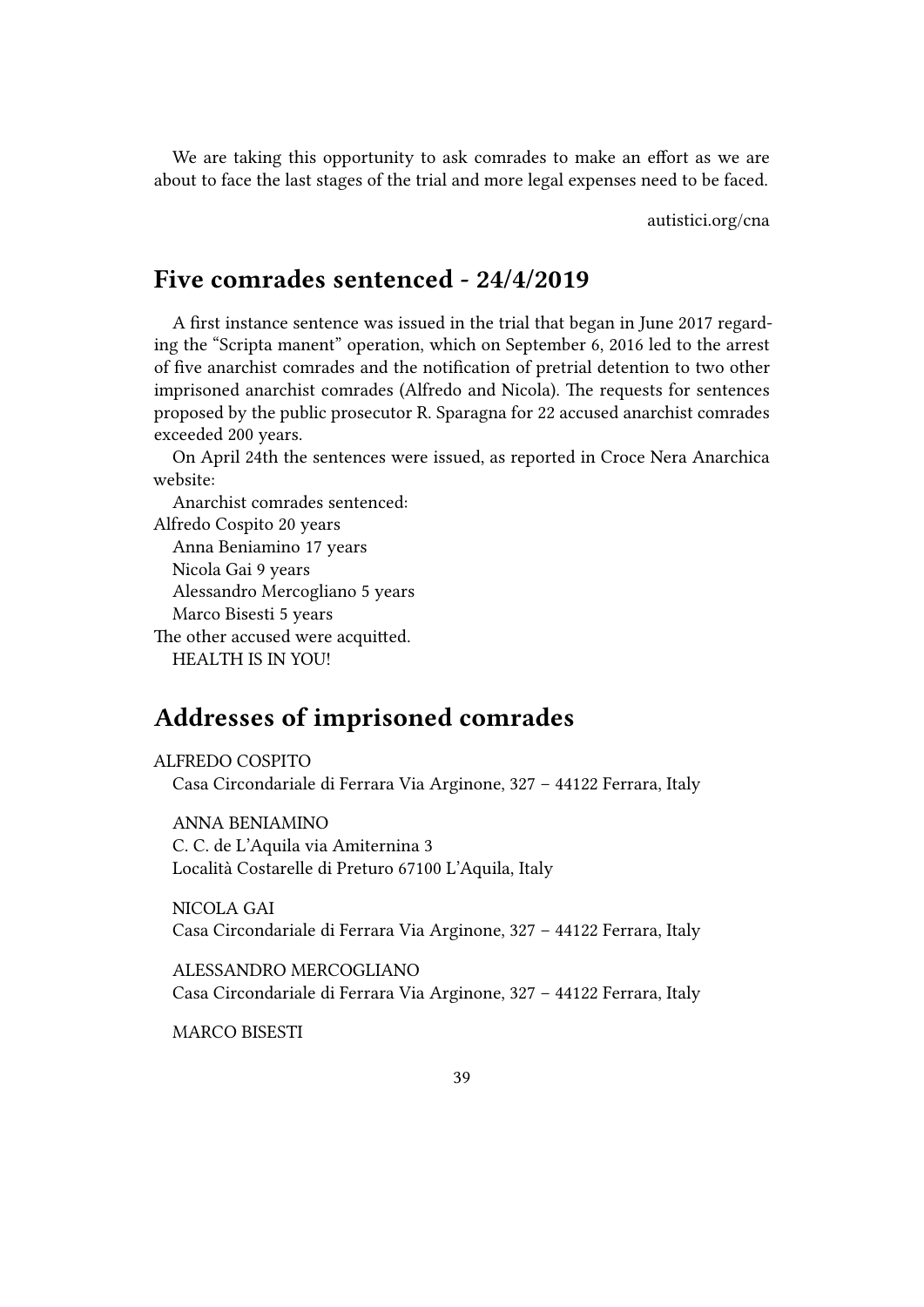Casa Circondariale Strada Statale per casale, 50/A - 15121 Alessandria (AL), Italy

### **Miserable wretches!**

Everything was ready from the morning: journalists and live TV on the national channel…

A miserable judge in Turin, Roberto Sparagna, left no stone unturned in putting pressure on a gang of equally miserable individuals (jury led by judge Alessandra Salvadori).

A poor madman in search of fame after having moved from the anti-mafia prosecution to the terrorism one, he succeeded where other miserable colleagues of his had failed for decades: subversive association for the purposes of terrorism.

Already I see him in a few days' time sitting on the Vespa armchairs in "Porta a Porta" [long-standing populist TV news show], along with some failed criminologist spouting off about anarchism and how it is divided into groups, smaller groups, good and bad and his heroic deeds against the F.A.I.-F.R.I.

I would like to remind the miserable deputy prosecutor that despite the high sentences you've obtained against our comrades, brothers and sisters Alfredo, Nicola, Anna, Marco e Alessandro, you have only won a small battle… the war against the State and miserable wretches like yourself will be a long one.

I am aware that these few lines of mine will end up adding to another pile of shit that you'll vomit on the next judicial proceedings in the appeal court, but that's not my problem…

Never think that I will lose any sleep with your threats because your fellow inquisitors have already tried in the past, and if you talk about me today it means that I am still standing and not backing off one millimetre. I will also continue to do what I do best: take your disgusting plan and turn it against you.

You will never see Alfredo, Nicola, Anna, Marco e Alessandro buried in your dungeons. They are with us every day, hour, minutes and seconds, and we will never fail to make them feel our warmth, our solidarity and complicity until we have them with us again.

This goes for them and many other anarchist comrades imprisoned in the jails all over the world.

This goes until nothing remains of your institutions and prisons but ashes. Forever your enemy!

For the insurrection, for Anarchy.

Somma Gioacchino 25/04/19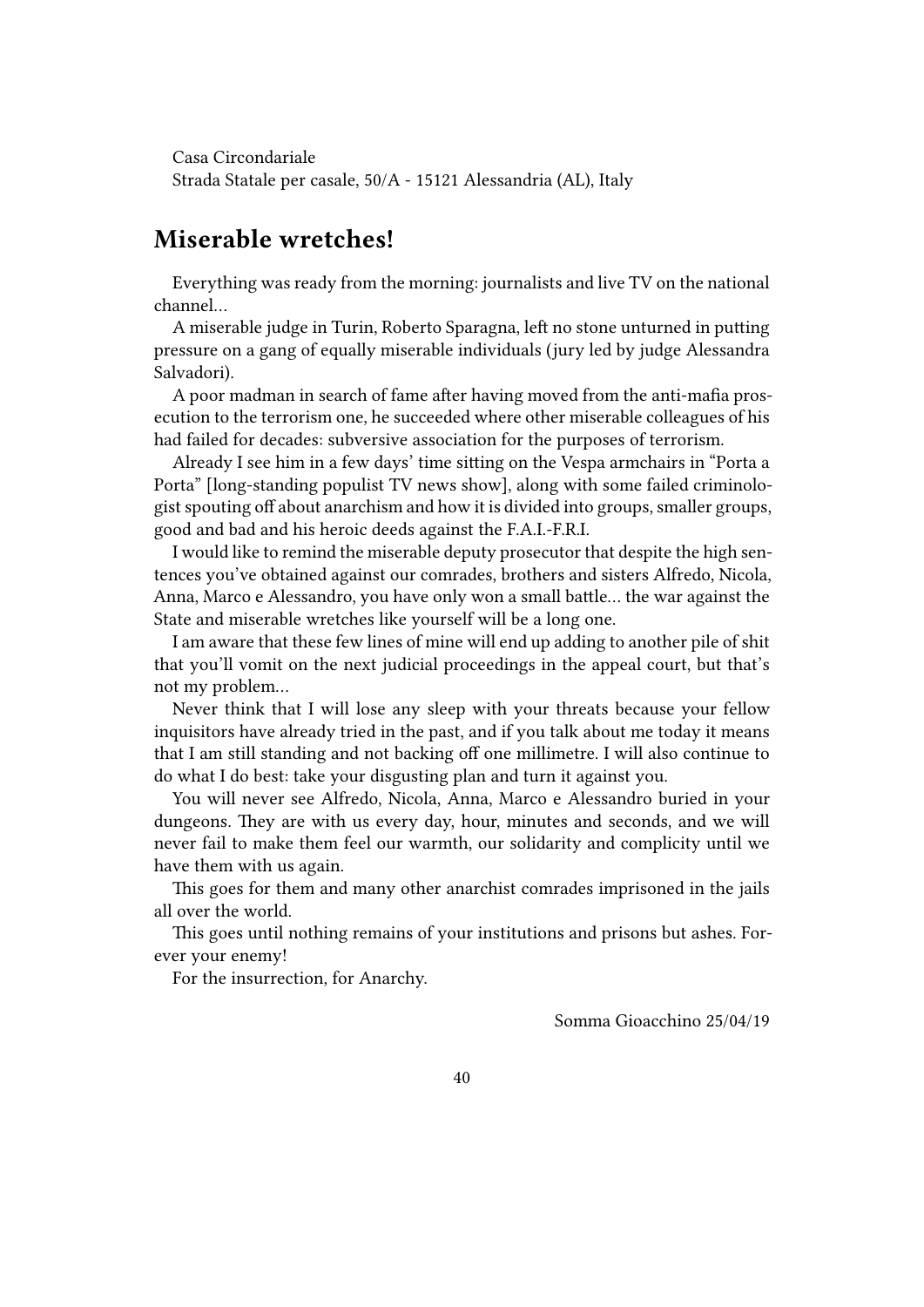# **Chronicles of a Journey and Landing in the Kingdom of L'Aquila**

Early wake-up call Saturday 6th April: 3 of us are transferred to L'Aquila from the AS2 section (high security) in Rebibbia prison in Rome. In practice the AS2 section in Rebibbia was shut down in the days following our transfer and may have been converted into an AS3 section given the overcrowded conditions for prisoners accused and/or convicted of criminal conspiracy - Art. 416 of the Italian penal code (a similar thing happened in March 2017 when the entire female AS2 section of Latina prison – communists and anarchists – was moved to Rebibbia and later converted into an AS3 section).

Currently, we are in the AS2 section of the Abruzzo region which now holds the sad record of being the only female high security section in Italy classed as AS2. It's a very small section comprising four single cells and is known as the "sezione gialla" ["yellow section"]. The space was set up and used in the past as a female 41bis section [41bis is the hard prison regime set up in Italy in the early 90s] and is one that now

– other than us "new arrivals" (forgive the excesses of inmate terminology but there you go) – also holds a muslim prisoner classed as AS2 who, following the transfer of two other prisoners held in the same section in February, spent more than 20 days in isolation. We can therefore assume that our arrival helped the DAP [Italian department of prison administration] avoid any embarrassment regarding the conditions of her detention.

From the very beginning the GOM's [special unit used in 41bis sections] militaristic and ridiculous management of the section was evident (they are the ones managing it here) as were their attempts to apply the rigour and control typical of the 41bis regime. In any case, this prison has male and female 41bis sections (where the only female communist prisoner classed as 41bis has been buried alive here for years) a REMS section ["Residences for the implementation of safety measures" which replaced the psychiatric prison hospitals established in the 70s], AS3 sections, our AS2 section and a "regular security" section with around 20 prisoners who work as labourers seeing as the rest of the prison is heavily guarded. The prison management's first move was an emphatic attempt to apply article 18 of the Italian penitentiary regulation in order to censor mail and news, as explained to us by an inspired GOM inspector and justified by the AS2 section regulations which automatically include censorship (an issue that doesn't fall under the jurisdiction of the prison but of the local judicial authority assigned to each of us), going as far as to consider applying the 41bis regime to some of us. The justifications pro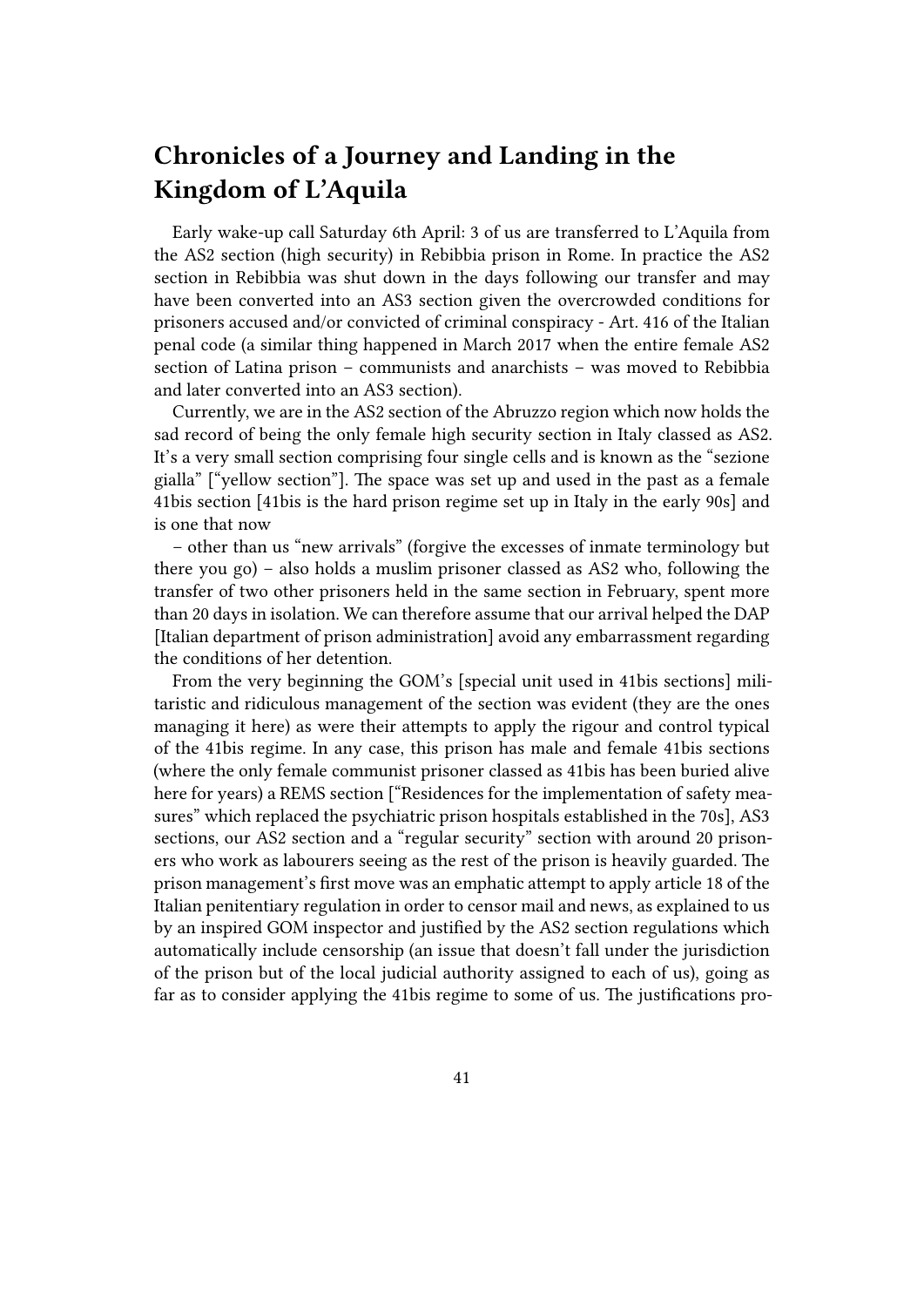vided reflect (pathological) delusions of omnipotence and of power that involve the entire chain of command, from the prison director to the last officer.

After the effective block on incoming and outgoing post in the first week and in the context of discussions with uniforms of every kind and rank, it emerged that L'Aquila prison had gone above and beyond the call of duty and had asked the previously mentioned judicial authorities to censor newspapers "in order to avoid contact with criminal areas of [geographic] origin" and to censor post given the alert of the "upper echelons of the DAP to increase the control and monitoring of correspondence for the prisoner in question, particularly at this historic moment in which Europe is embroiled in a series of terrorist attacks": basically, censorship can be applied both to post that is sent from respective areas of geographic origin as well as from anywhere else. Following requests for further clarification, their masterpiece of logic was revealed: it was a simple pre-printed request. Too bad that the criteria for applying the censorship are those used in the 41bis regime, which, among other things, include the actual cutting-out of newspaper articles, which must be cleansed of any dangerous news.

In the days that followed, other practices that are typical of 41bis regime continued to emerge and the constant objection to them prompted a series of disciplinary reports, a popular local practice: we were given 9 in the first week and 6 in the second, for futile reasons and arbitrary, if not imaginary interpretations. These include: the obsessive use of metal-detectors every time we enter and exit our cells, from our outdoor time to our social time, not to mention the times we go for showers – we've counted around 12 to 16 times; the ban on CDs and CD players to listen to music (they are only allowed for the mysterious and unclear purposes of "study"): the number of books allowed in the cells which is set at 4, with the addition of the Quran or another religious text and the Italian Penal Code (when asked about substituting religious or legal books with something a little more appropriate…the GOM display a poor sense of humour); the limited items of clothing allowed in the cells, as well as the few other basic necessities and goods permitted, are kept in a small external cabinet which is accessed under the visual control of the guards who count everything with their special chart; the inability to bring pen and paper outdoors; order, control, the GOM's count – they meticulously count everything and update their appropriate lists for all the things kept in the cells and in the storage room which are then verified during the two weekly searches.

Outdoor time is in a small space (8x10 meters) and so-called "social time" is a bad joke which, all at the same time and in the same barren room (an old visiting room), includes social activities (only one table with 4 chairs), a gym (only one exercise bike) and a place to pray. The breakdown of the imposed daily routine (7am cell doors open, 7.15am post collection, 7.30am breakfast trolley, 8.00am cell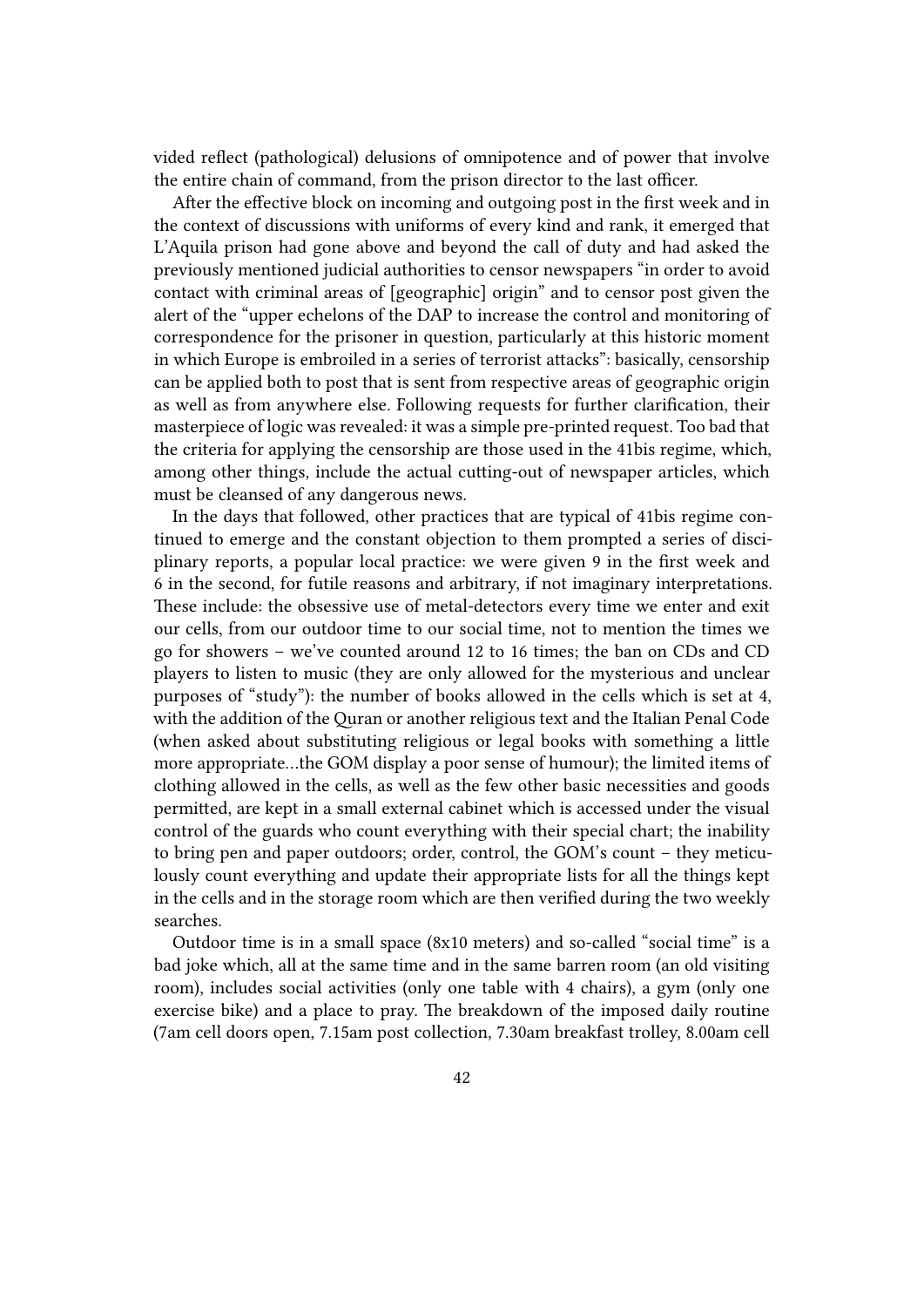bars checked, 9-11am outdoor time, 11.30am food, 12/1pm eating together, 1-3pm social time, 3pm cell bars checked, 3.30-5.30pm outdoor time, 5.30pm food) along with almost constant direct visual control because the cell door slot must be kept open until 8pm - other than for an hour and a half after lunch during which it can be kept slightly closed - are typical of a barracks-type prison.

Basically, if the AS2 section doesn't appear to have actual regulations, it has in practice adopted the norms of a 41bis section with the accompanying pressures, obviously without being called as such (the only internal regulations in this cage date back to 2002, a time when AS2 sections hadn't even been established yet), with only some changes such as, for example, being able to keep a camping cooker in the cells even after 8pm or sharing food at lunch.

As for life together inside, after a few days "blasphemy" or rather anarchist atheism and religion emerged as being quite incompatible for the muslim prisoner who asked to be transferred due to "incompatibility". For the moment, the management have dealt with this by applying a particularly obnoxious and ridiculous ban on meeting with other prisoners which we are trying to counter, given the small size of the section and the resulting isolation. The DAP's attempts at prison experimentation seem to be wavering considering the inability to manage the situation, as admitted by the local guards themselves.

Another interesting fact: due to their inability to enforce censorship, at least for those who didn't yet have it, management gave orders to confiscate the apparently much-feared book "Cooking in Maximum Security". Which begs the question what will the legal authority that holds "jurisdiction" do.

The brutal stupidity of the total institution of prison is not surprising, particularly when its obtuseness manifests itself so clearly and blatantly.

The thing we have however been able to see for ourselves is how it is always useful to shout things out loud to their faces.

From the AS2 in Aquila

Anna Beniamini, Silvia Ruggeri, Agnese Trentin

# **About the sentence in the "Scripta Manent" trial**

On April 24, the Turin Court of Assizes issued the first instance sentence for the "Scripta Manent" trial (which followed the repressive operation in which five comrades were arrested on September 6, 2016, and two others received notification of pre-trial detention while they were already in prison for the attack against Roberto Adinolfi of May 7, 2012).

Alfredo Cospito was sentenced to 20 years, held responsible for the possession and transport of explosives in relation to the bomb at the Parco Ducale at the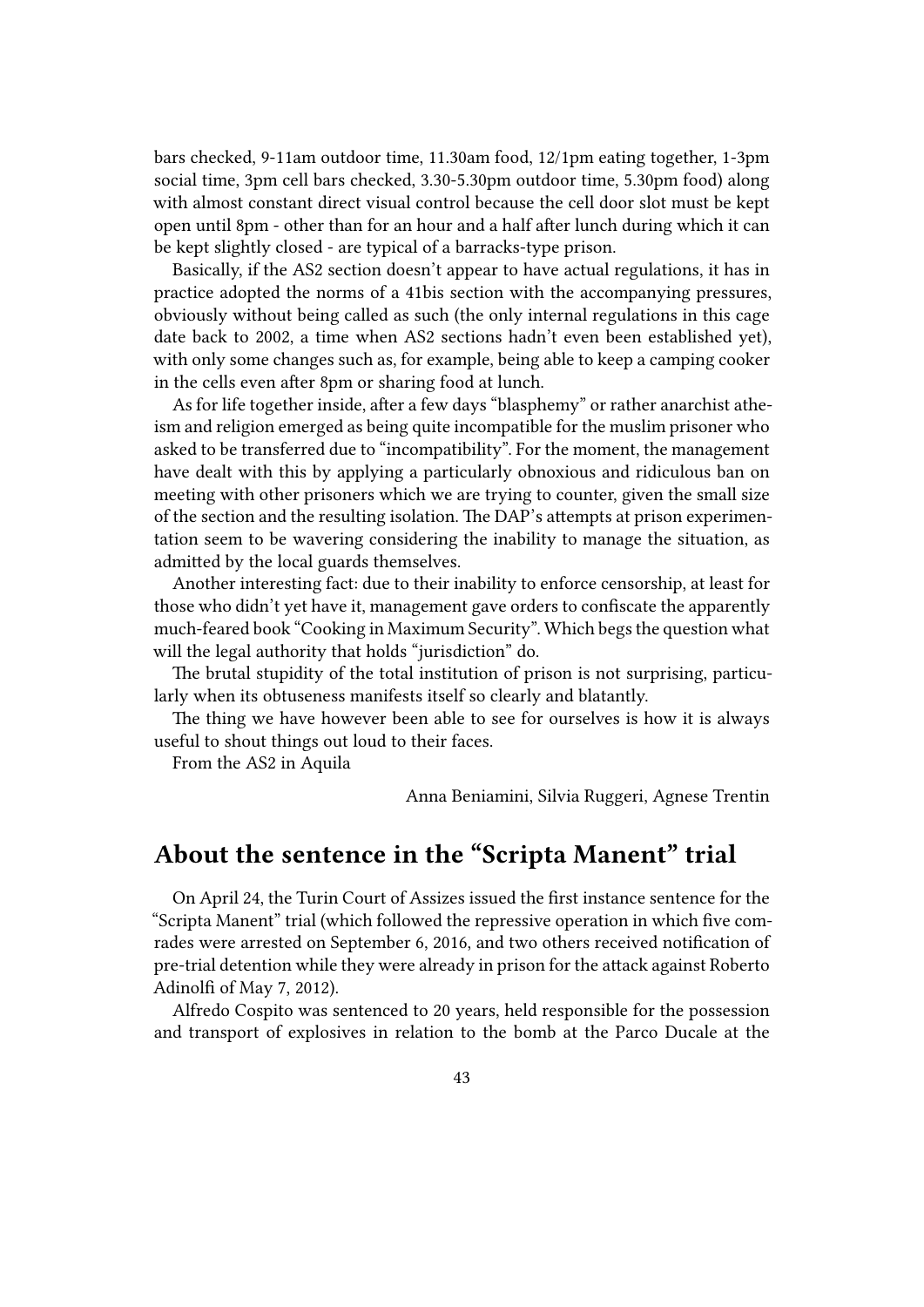Parma RIS ("special investigation department" of Carabinieri) of 24 October 2005 (acquitted of the charge of attack as "crime impossible" because the switch of the bomb was off), of the explosive

envelope sent to the then mayor of Bologna Cofferati in 2 November 2005 (convicted of the bombing plus "possession and transportation of explosives"), of attacks with multiple explosive devices at the Carabinieri school of Fossano in June 2, 2006, and in the Crocetta

district in Turin in 7 March 2007 (crime of "massacre aggravated by the fact that the goal would have been the police" and acquitted of the aggravating circumstance of political motivation), of sending explosive packages to the then mayor of Turin (Chiamparino), to the editor of the newspaper "Torino Cronaca" (Giuseppe Fossati) and to COEMA Edilità

(company involved in the restructuring of the CIE, "identification and expulsion centre" for migrants) in July 2006. He is also indicated as promoter of the FAI (Federazione Anarchica Informale), recognized as a "subversive association with purposes of terrorism". The aggravating circumstance of transnationality has fallen.

Anna Beniamino was sentenced to 17 years for the Crocetta and Fossano bombs (2006 and 2007) and for the explosive packets of July 2006 (the same three for which Alfredo was sentenced), as well as for "subversive association with terrorist purposes" as promoter of the FAI.

Nicola Gai was sentenced to 9 years for "subversive association with terrorist purposes".

Marco Bisesti and Alessandro Mercogliano were sentenced to 5 years for participation in a "subversive association with terrorist purposes".

All the other defendants were acquitted (for all 23 defendants the charge was "subversive association with the purpose of terrorism and subversion of the democratic order" and for some comrades also "instigation to commit a crime" and "terrorist attack"). All those condemned remain in prison, while Danilo has been released from prison and Valentina leaves the house arrest (to which she had been transferred from Rebibbia prison in Rome in December 2017).

The court has 90 days from April 24 to write the reasons for the sentence.

**\* \* \***

Anarchist comrade Marco Bisesti is in isolation since May 6th, 2019:

We learn that Marco Bisesti began serving 10 days of isolation from May 6th. This due to a verbal argument that occurred in mid-April with a guard, who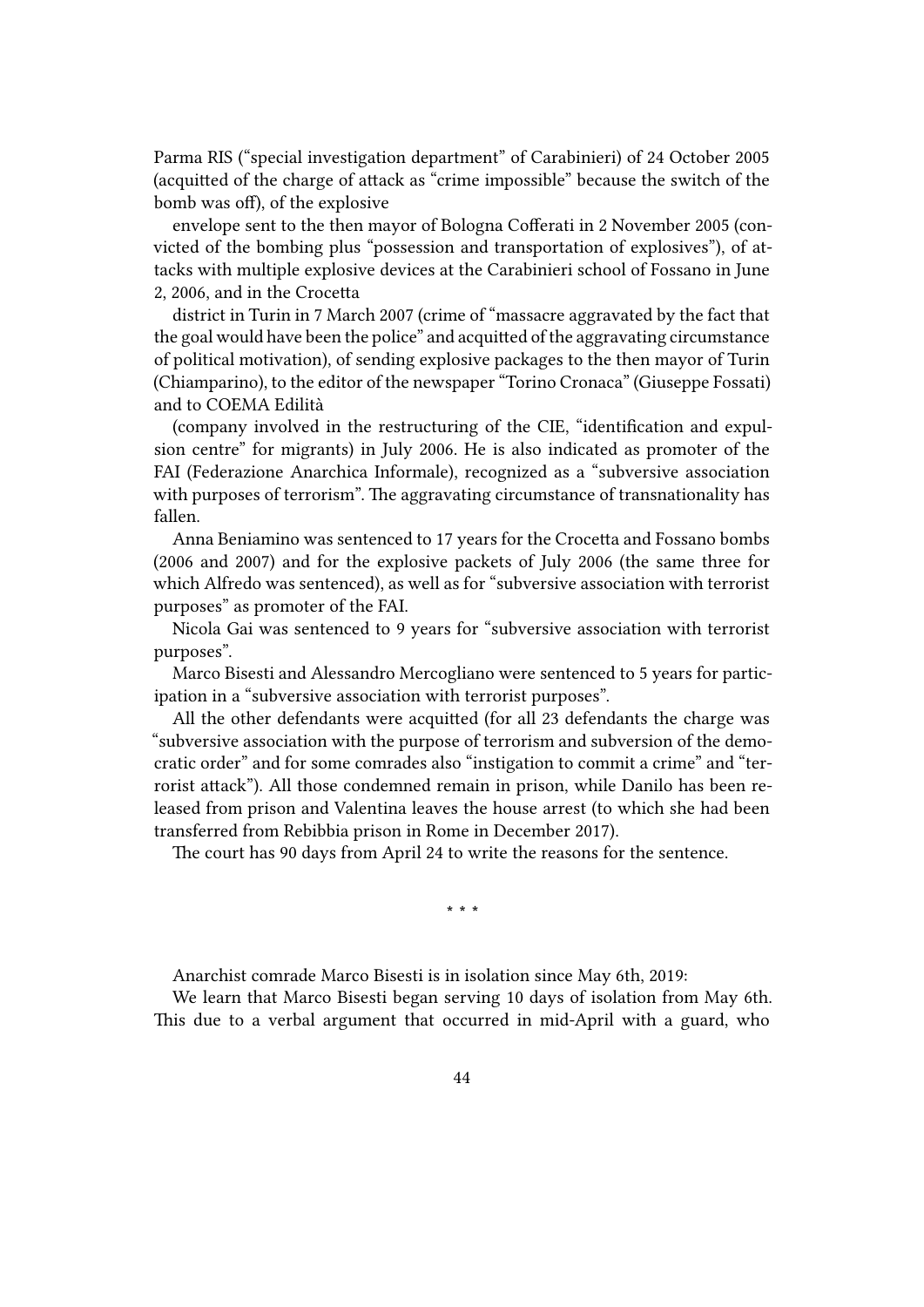thought of using the hydrant against an inmate in solitary confinement on the floor below the cell where Marco is locked up.

Freedom for all!